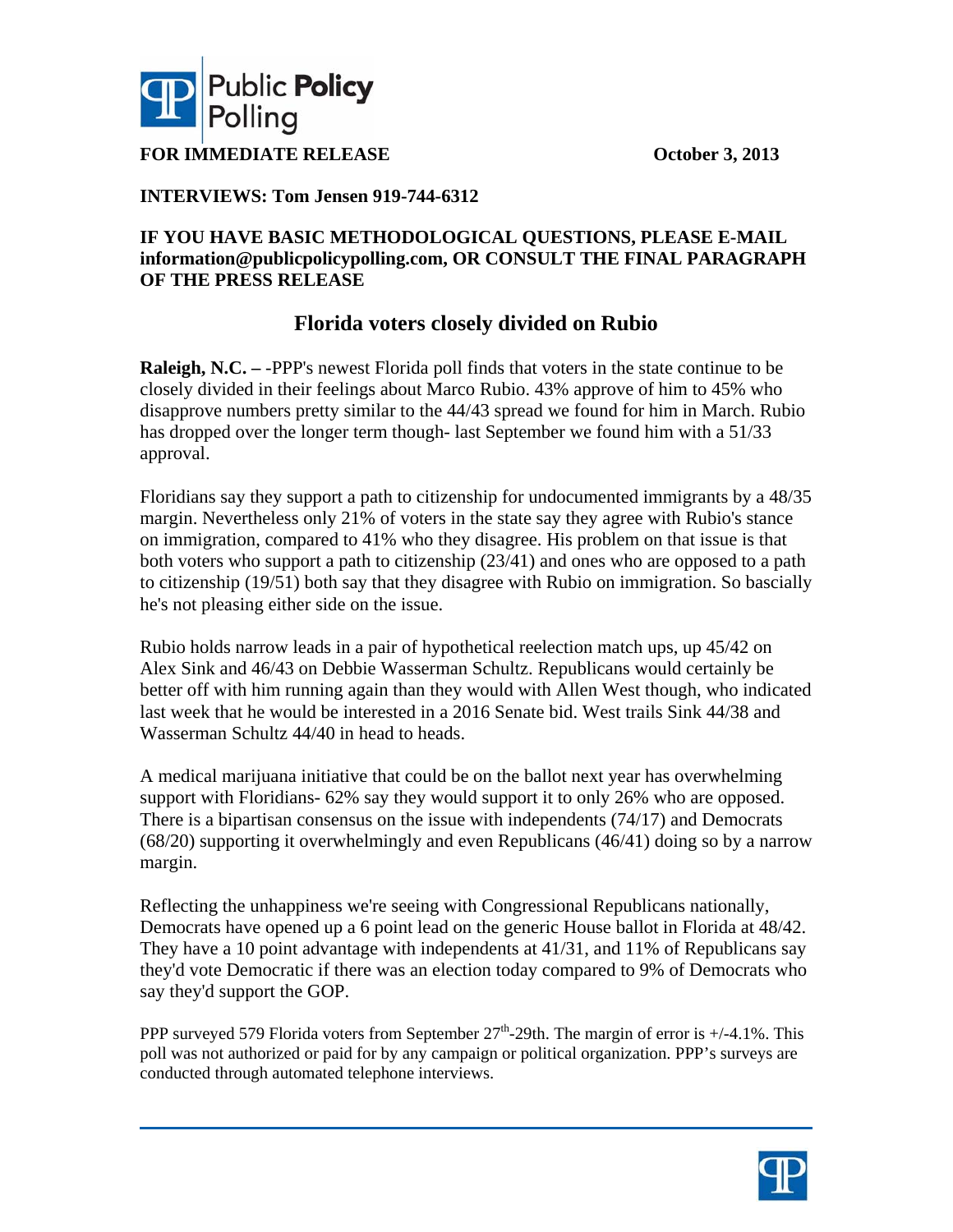

# **Florida Survey Results**

| Q1 | Do you approve or disapprove of Senator Bill<br>Nelson's job performance?                                 |        |        |
|----|-----------------------------------------------------------------------------------------------------------|--------|--------|
|    | Approve 41% Not sure 21%                                                                                  |        | R      |
|    | Disapprove38%                                                                                             |        |        |
| Q2 | Do you approve or disapprove of Senator<br>Marco Rubio's job performance?                                 |        |        |
|    | Approve 43% Not sure 12%                                                                                  | Q8     | lf     |
|    | Disapprove45%                                                                                             |        | D<br>V |
| Q3 | Would you support or oppose a ballot initiative<br>allowing the use of marijuana for medical<br>purposes? |        |        |
|    |                                                                                                           |        |        |
|    |                                                                                                           | Q9     | lf     |
|    |                                                                                                           |        | D<br>R |
| Q4 | Do you have a favorable or unfavorable opinion<br>of Alex Sink?                                           |        | fo     |
|    |                                                                                                           |        |        |
|    |                                                                                                           |        |        |
|    |                                                                                                           | Q10 If |        |
| Q5 | Do you have a favorable or unfavorable opinion<br>of Debbie Wasserman Schultz?                            |        | Е<br>R |
|    |                                                                                                           |        | fo     |
|    |                                                                                                           |        |        |
|    |                                                                                                           |        |        |
| Q6 | Do you have a favorable or unfavorable opinion<br>of Allen West?                                          | Q11    | D      |
|    |                                                                                                           |        | с      |
|    |                                                                                                           |        |        |
|    |                                                                                                           |        |        |
|    |                                                                                                           |        |        |

| Q7  | If the candidates for Senate in 2016 were<br>Democrat Alex Sink and Republican Marco<br>Rubio, who would you vote for?                      |  |
|-----|---------------------------------------------------------------------------------------------------------------------------------------------|--|
|     |                                                                                                                                             |  |
|     |                                                                                                                                             |  |
|     |                                                                                                                                             |  |
| Q8  | If the candidates for Senate in 2016 were<br>Democrat Alex Sink and Republican Allen<br>West, who would you vote for?                       |  |
|     |                                                                                                                                             |  |
|     |                                                                                                                                             |  |
|     |                                                                                                                                             |  |
| Q9  | If the candidates for Senate in 2016 were<br>Democrat Debbie Wasserman Schultz and<br>Republican Marco Rubio, who would you vote<br>for?    |  |
|     | Debbie Wasserman Schultz 43%                                                                                                                |  |
|     |                                                                                                                                             |  |
|     |                                                                                                                                             |  |
|     | Q10 If the candidates for Senate in 2016 were<br>Democrat Debbie Wasserman Schultz and<br>Republican Allen West, who would you vote<br>for? |  |
|     | Debbie Wasserman Schultz 44%                                                                                                                |  |
|     |                                                                                                                                             |  |
|     |                                                                                                                                             |  |
| Q11 | Do you think Marco Rubio is too liberal, too<br>conservative, or about right?                                                               |  |
|     |                                                                                                                                             |  |
|     |                                                                                                                                             |  |
|     |                                                                                                                                             |  |
|     |                                                                                                                                             |  |

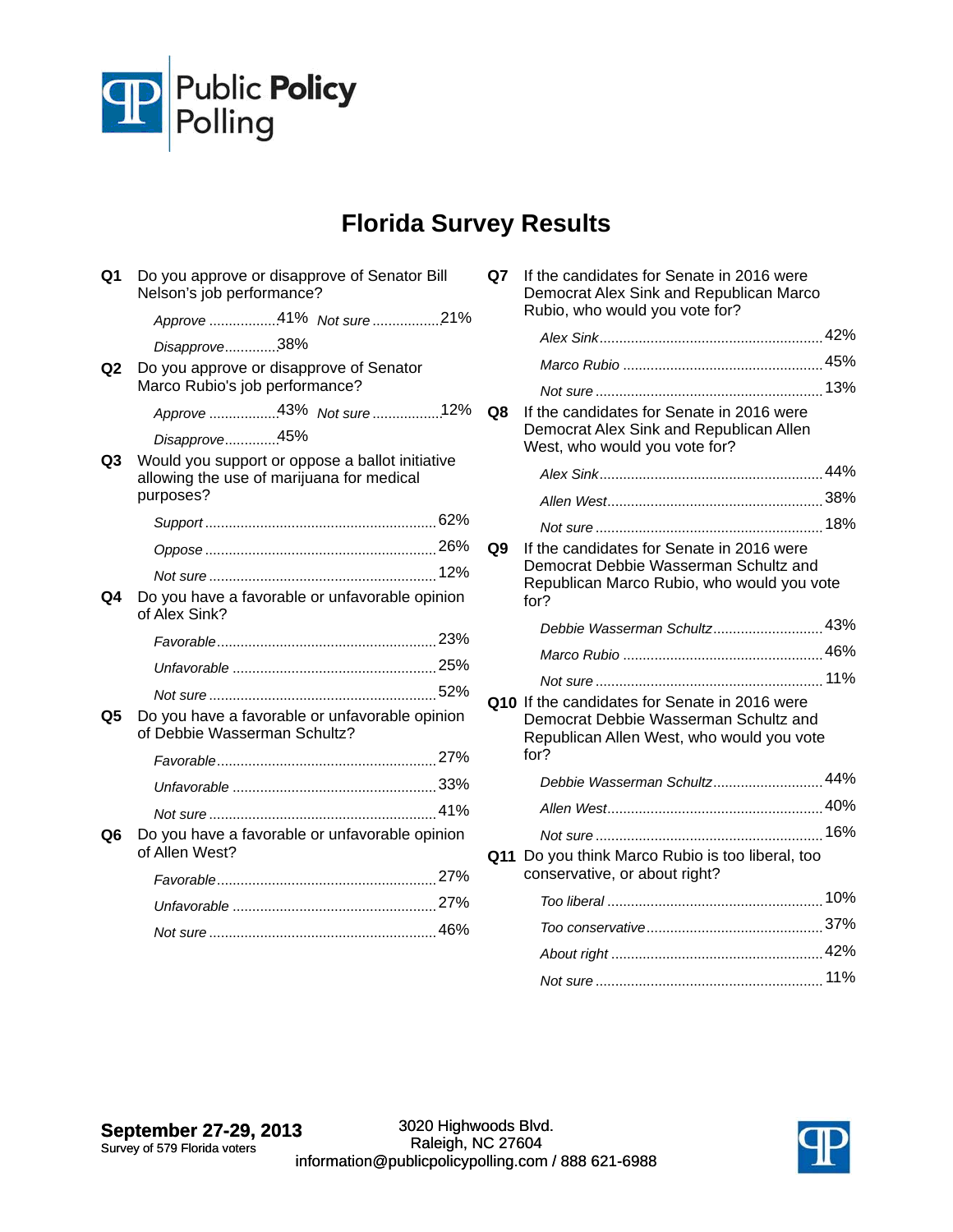

| Q12 Do you support or oppose Marco Rubio's<br>stance on immigration, or are you not sure<br>what it is?                                                     |  |
|-------------------------------------------------------------------------------------------------------------------------------------------------------------|--|
|                                                                                                                                                             |  |
|                                                                                                                                                             |  |
|                                                                                                                                                             |  |
| Q13 Do you support or oppose legislation that<br>would allow for a legal way for illegal<br>immigrants in America to become U.S.<br>citizens?               |  |
|                                                                                                                                                             |  |
|                                                                                                                                                             |  |
|                                                                                                                                                             |  |
| Q14 Generally speaking, if there was an election for<br>Congress today, would you vote for the<br>Democratic or Republican candidate from your<br>district? |  |
|                                                                                                                                                             |  |
|                                                                                                                                                             |  |
|                                                                                                                                                             |  |
| Q15 Do you have a favorable or unfavorable opinion<br>of George Zimmerman?                                                                                  |  |
|                                                                                                                                                             |  |
|                                                                                                                                                             |  |
|                                                                                                                                                             |  |
| Q16 Do you think George Zimmerman should have<br>been found guilty or not guilty in the death of<br>Trayvon Martin?                                         |  |
|                                                                                                                                                             |  |
|                                                                                                                                                             |  |
|                                                                                                                                                             |  |
|                                                                                                                                                             |  |

**Q17** Out of the seven Florida colleges with Division 1 football teams: Central Florida University, the University of Florida, Florida Atlantic University, Florida International University, Florida State University, the University of Miami, and the University of South Florida, which is your favorite?

|                                                                                                                           | 9% |
|---------------------------------------------------------------------------------------------------------------------------|----|
|                                                                                                                           |    |
|                                                                                                                           |    |
|                                                                                                                           | 2% |
|                                                                                                                           |    |
|                                                                                                                           |    |
|                                                                                                                           |    |
|                                                                                                                           |    |
|                                                                                                                           |    |
| Q18 (Asked only of Florida fans:) Do you approve or<br>disapprove of the job Will Muschamp is doing<br>as football coach? |    |
|                                                                                                                           |    |
|                                                                                                                           |    |
|                                                                                                                           |    |
| Q19 (Asked only of FSU fans:) Do you approve or<br>disapprove of the job Jimbo Fisher is doing as<br>football coach?      |    |
|                                                                                                                           |    |
|                                                                                                                           | 1% |
|                                                                                                                           |    |
| Q20 (Asked only of Miami fans:) Do you approve or<br>disapprove of the job Al Golden is doing as<br>football coach?       |    |
|                                                                                                                           |    |
|                                                                                                                           |    |

*Not sure* 29% ..........................................................

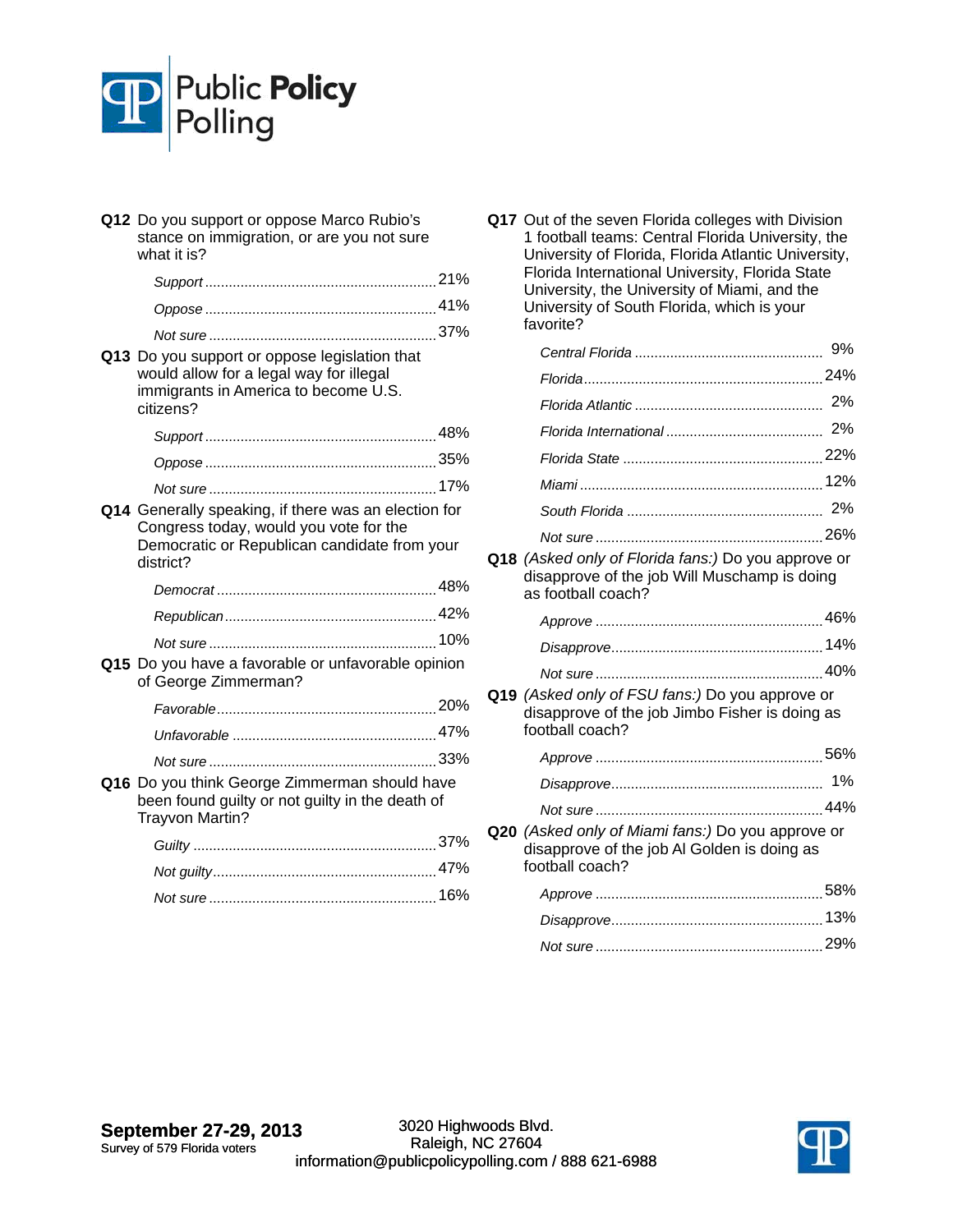

**Q21** Is your favorite Major League Baseball team the Atlanta Braves, Boston Red Sox, Chicago Cubs, Florida Marlins, New York Mets, New York Yankees, Philadelphia Phillies, or Tampa Bay Rays?

| Someone else/Not a baseball fan  24% |  |
|--------------------------------------|--|

**Q22** *(Q22-23 asked only of Rays fans)* Do you approve or disapprove of the job Joe Maddon is doing as manager?

**Q23** What do you think the outcome of the Rays season will be this year: win the World Series, win the American League but not the World Series, win the division series but not the American League, or lose the division series?

**Q24** Is your favorite NFL team the Atlanta Falcons, Dallas Cowboys, Green Bay Packers, Jacksonville Jaguars, Miami Dolphins, New England Patriots, New York Giants, New York Jets, or Tampa Bay Buccaneers?

|                                                                                                                                 | 4%  |
|---------------------------------------------------------------------------------------------------------------------------------|-----|
|                                                                                                                                 | 6%  |
|                                                                                                                                 | 6%  |
|                                                                                                                                 | 6%  |
|                                                                                                                                 |     |
|                                                                                                                                 | 7%  |
|                                                                                                                                 | 5%  |
|                                                                                                                                 | 3%  |
|                                                                                                                                 | 15% |
| Someone else/Not a football fan 27%                                                                                             |     |
| Q25 In the last presidential election, did you vote for<br>Barack Obama or Mitt Romney?                                         |     |
|                                                                                                                                 |     |
|                                                                                                                                 |     |
| Someone else/Don't remember  6%                                                                                                 |     |
| Q26 Would you describe yourself as very liberal,<br>somewhat liberal, moderate, somewhat<br>conservative, or very conservative? |     |
|                                                                                                                                 |     |
|                                                                                                                                 |     |
|                                                                                                                                 |     |
|                                                                                                                                 |     |
|                                                                                                                                 |     |
| Q27 If you are a woman, press 1. If a man, press 2.                                                                             |     |
|                                                                                                                                 |     |
|                                                                                                                                 |     |

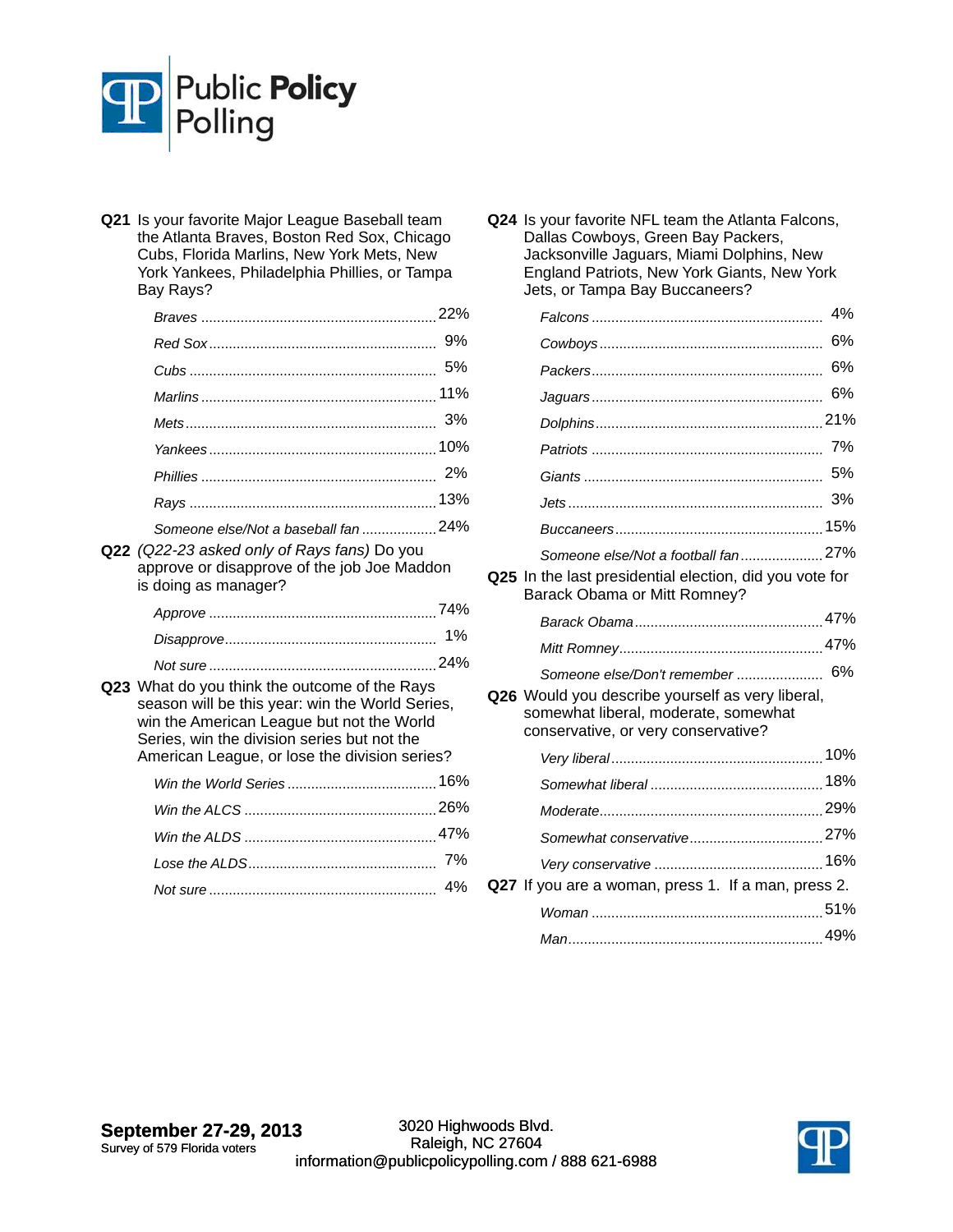

| Q28 If you are a Democrat, press 1. If a Republican,<br>press 2. If you are an independent or identify<br>with another party, press 3. |    |
|----------------------------------------------------------------------------------------------------------------------------------------|----|
|                                                                                                                                        |    |
|                                                                                                                                        |    |
|                                                                                                                                        |    |
| Q29 If you are Hispanic, press 1. If white, press 2.<br>If African-American, press 3. If other, press 4.                               |    |
|                                                                                                                                        |    |
|                                                                                                                                        |    |
|                                                                                                                                        |    |
|                                                                                                                                        | 6% |

**Q30** If you are 18 to 45 years old, press 1. If 46 to 65, press 2. If you are older than 65, press 3.

| 45% |
|-----|
|     |

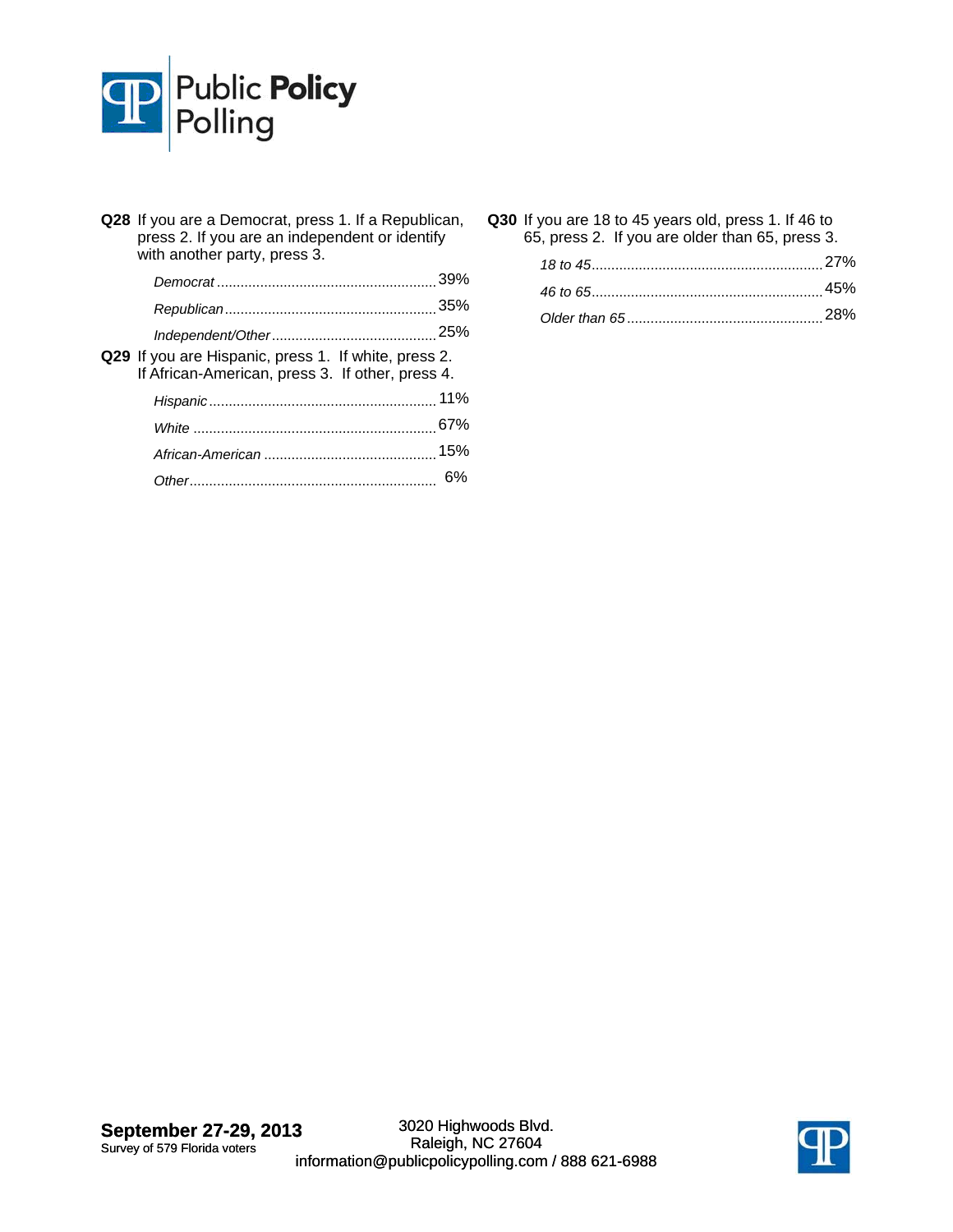

|                        |      | <b>2012 Vote</b> |              |                                     |
|------------------------|------|------------------|--------------|-------------------------------------|
|                        | Base | <b>Barack</b>    | Obama Romney | Mitt Someone else/Don't<br>remember |
| <b>Nelson Approval</b> |      |                  |              |                                     |
| Approve 41%            |      | 65%              | 19%          | 31%                                 |
| <b>Disapprove</b>      | 38%  | 12%              | 63%          | 43%                                 |
| Not sure 21%           |      | 23%              | 18%          | 26%                                 |

|                       |      | <b>2012 Vote</b> |              |                                     |
|-----------------------|------|------------------|--------------|-------------------------------------|
|                       | Base | Barack I         | Obama Romney | Mitt Someone else/Don't<br>remember |
| <b>Rubio Approval</b> |      |                  |              |                                     |
| Approve 43%           |      | 10%              | 77%          | 40%                                 |
| <b>Disapprove</b>     | 45%  | 76%              | 14%          | 40%                                 |
| Not sure 12%          |      | 14%              | 9%           | 21%                                 |

|                                            |             | <b>2012 Vote</b> |              |                                     |  |  |
|--------------------------------------------|-------------|------------------|--------------|-------------------------------------|--|--|
|                                            | <b>Base</b> | <b>Barack</b>    | Obama Romney | Mitt Someone else/Don't<br>remember |  |  |
| Support/Oppose<br><b>Medical Marijuana</b> |             |                  |              |                                     |  |  |
| Support 62%                                |             | 75%              | 49%          | 55%                                 |  |  |
| Oppose                                     | 26%         | 14%              | 39%          | 21%                                 |  |  |
| Not sure 12%                               |             | 10%              | 12%          | 24%                                 |  |  |

|                          |      |               | <b>2012 Vote</b> |                                     |  |  |
|--------------------------|------|---------------|------------------|-------------------------------------|--|--|
|                          | Base | <b>Barack</b> | Obama Romney     | Mitt Someone else/Don't<br>remember |  |  |
| <b>Sink Favorability</b> |      |               |                  |                                     |  |  |
| Favorable 23%            |      | 39%           | 9%               | 6%                                  |  |  |
| <b>Unfavorable</b>       | 25%  | 15%           | 32%              | 43%                                 |  |  |
| Not sure 52%             |      | 46%           | 59%              | 50%                                 |  |  |

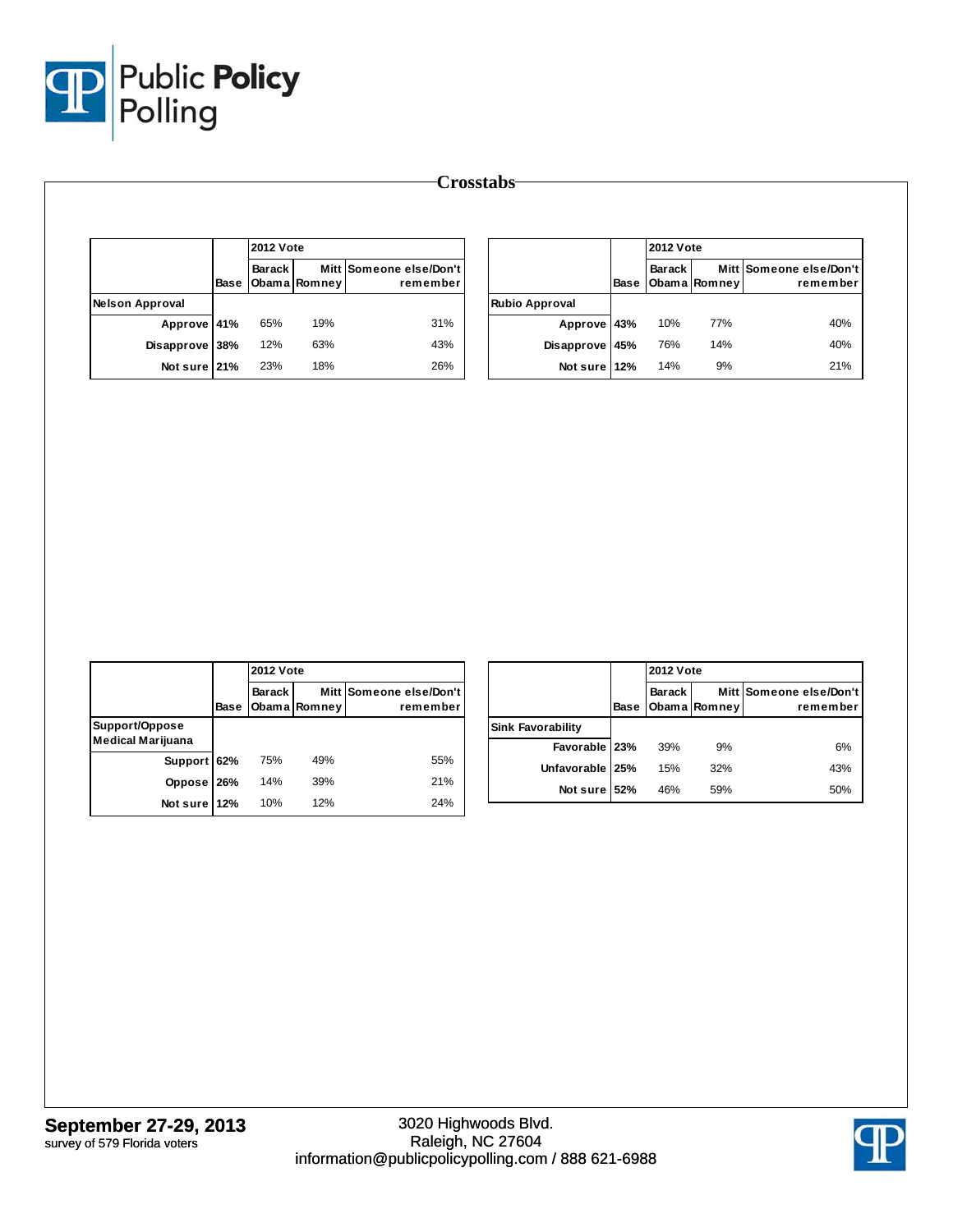

|                         |      | <b>2012 Vote</b> |              |                                     |
|-------------------------|------|------------------|--------------|-------------------------------------|
|                         | Base | <b>Barack</b>    | Obama Romney | Mitt Someone else/Don't<br>remember |
| <b>DWS Favorability</b> |      |                  |              |                                     |
| Favorable 27%           |      | 49%              | 5%           | 17%                                 |
| <b>Unfavorable</b>      | 33%  | 10%              | 56%          | 30%                                 |
| Not sure 41%            |      | 41%              | 39%          | 53%                                 |

|                          |      | <b>2012 Vote</b> |              |                                     |
|--------------------------|------|------------------|--------------|-------------------------------------|
|                          | Base | <b>Barack</b>    | Obama Romney | Mitt Someone else/Don't<br>remember |
| <b>West Favorability</b> |      |                  |              |                                     |
| Favorable 27%            |      | 5%               | 53%          | 9%                                  |
| Unfavorable   27%        |      | 46%              | 8%           | 16%                                 |
| Not sure                 | 46%  | 49%              | 39%          | 75%                                 |

|                    |      | <b>2012 Vote</b> |              |                                     |  |  |
|--------------------|------|------------------|--------------|-------------------------------------|--|--|
|                    | Base | Barack I         | Obama Romney | Mitt Someone else/Don't<br>remember |  |  |
| Sink/Rubio Sen '16 |      |                  |              |                                     |  |  |
| Alex Sink 42%      |      | 80%              | 7%           | 17%                                 |  |  |
| <b>Marco Rubio</b> | 45%  | 5%               | 86%          | 41%                                 |  |  |
| Not sure 13%       |      | 15%              | 7%           | 42%                                 |  |  |

|                   |      | <b>2012 Vote</b> |              |                                     |  |
|-------------------|------|------------------|--------------|-------------------------------------|--|
|                   | Base | Barack I         | Obama Romney | Mitt Someone else/Don't<br>remember |  |
| Sink/West Sen '16 |      |                  |              |                                     |  |
| Alex Sink 44%     |      | 81%              | 8%           | 23%                                 |  |
| Allen West        | 38%  | 4%               | 75%          | 23%                                 |  |
| Not sure          | 18%  | 15%              | 17%          | 54%                                 |  |

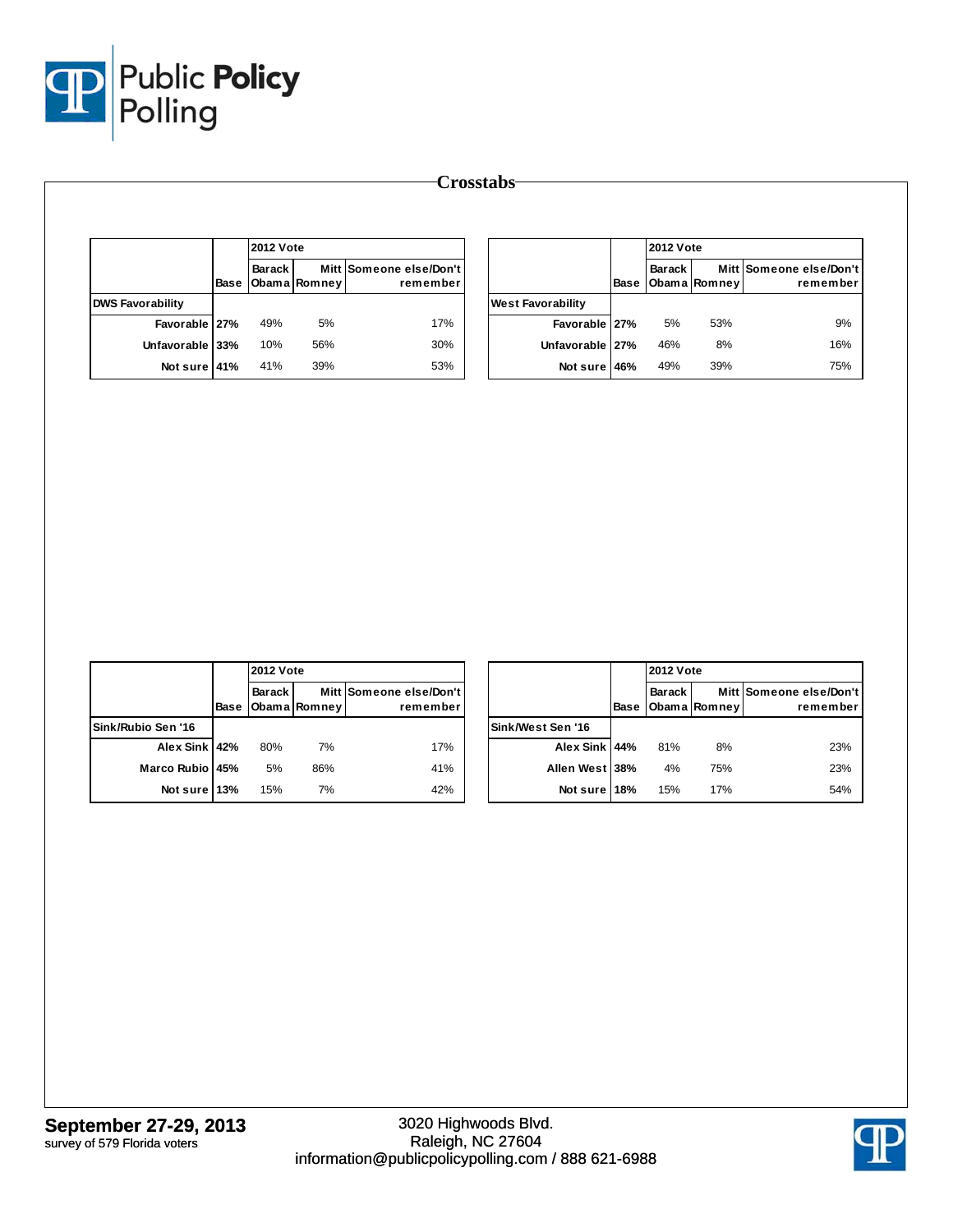

|                                        | Base | <b>2012 Vote</b> |              |                                     |
|----------------------------------------|------|------------------|--------------|-------------------------------------|
|                                        |      | Barack           | Obama Romney | Mitt Someone else/Don't<br>remember |
| DWS/Rubio Sen '16                      |      |                  |              |                                     |
| Debbie Wasserman 43%<br><b>Schultz</b> |      | 85%              | 4%           | 24%                                 |
| Marco Rubio                            | 46%  | 5%               | 90%          | 21%                                 |
| Not sure 11%                           |      | 10%              | 7%           | 55%                                 |

|                                    |      | <b>2012 Vote</b> |              |                                     |
|------------------------------------|------|------------------|--------------|-------------------------------------|
|                                    | Base | <b>Barack</b>    | Obama Romney | Mitt Someone else/Don't<br>remember |
| DWS/West Sen '16                   |      |                  |              |                                     |
| Debbie Wasserman<br><b>Schultz</b> | 44%  | 83%              | 6%           | 25%                                 |
| <b>Allen West</b>                  | 40%  | 3%               | 80%          | 23%                                 |
| Not sure                           | 16%  | 14%              | 14%          | 52%                                 |

|                      |             | <b>2012 Vote</b> |              |                                     |  |
|----------------------|-------------|------------------|--------------|-------------------------------------|--|
|                      | <b>Base</b> | <b>Barack</b>    | Obama Romney | Mitt Someone else/Don't<br>remember |  |
| Rubio Ideology       |             |                  |              |                                     |  |
| Too liberal 10%      |             | 10%              | 10%          | 6%                                  |  |
| Too conservative 37% |             | 65%              | 9%           | 27%                                 |  |
| About right          | 42%         | 10%              | 74%          | 53%                                 |  |
| Not sure 11%         |             | 14%              | 7%           | 15%                                 |  |

|                                                    |      |               | <b>2012 Vote</b> |                                     |  |  |
|----------------------------------------------------|------|---------------|------------------|-------------------------------------|--|--|
|                                                    | Base | <b>Barack</b> | Obama Romney     | Mitt Someone else/Don't<br>remember |  |  |
| Support/Oppose<br><b>Rubio Immigration</b><br>Plan |      |               |                  |                                     |  |  |
| Support 21%                                        |      | 10%           | 35%              | 11%                                 |  |  |
| <b>Oppose</b>                                      | 41%  | 52%           | 32%              | 29%                                 |  |  |
| Not sure                                           | 37%  | 38%           | 33%              | 60%                                 |  |  |

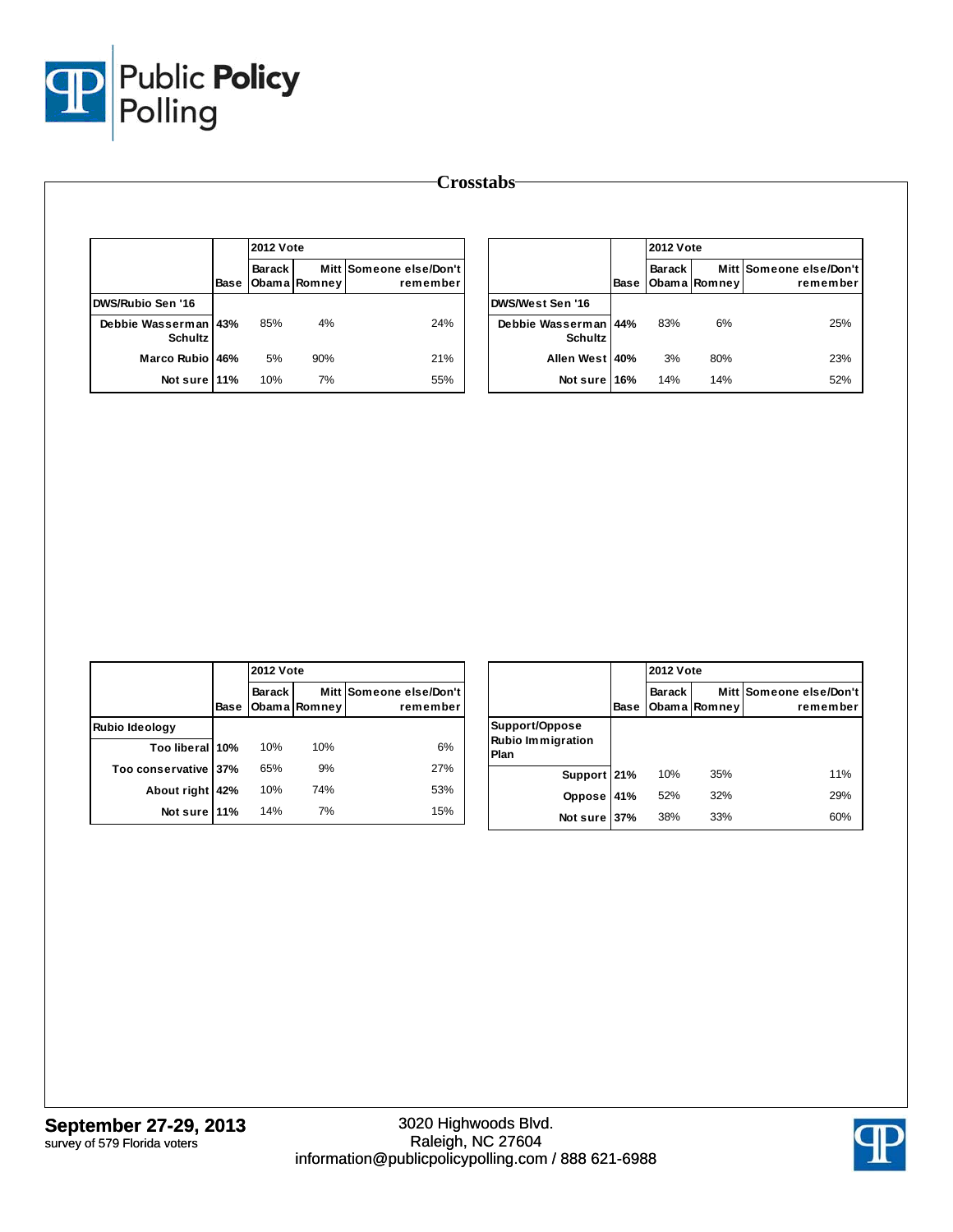

|                                              |             | <b>2012 Vote</b> |              |                                     |  |
|----------------------------------------------|-------------|------------------|--------------|-------------------------------------|--|
|                                              | <b>Base</b> | Barack           | Obama Romney | Mitt Someone else/Don't<br>remember |  |
| Support/Oppose<br><b>Path to Citizenship</b> |             |                  |              |                                     |  |
| Support                                      | 48%         | 67%              | 31%          | 22%                                 |  |
| Oppose                                       | 35%         | 18%              | 49%          | 51%                                 |  |
| Not sure 17%                                 |             | 15%              | 19%          | 26%                                 |  |

|                             |      | <b>2012 Vote</b> |              |                                     |  |
|-----------------------------|------|------------------|--------------|-------------------------------------|--|
|                             | Base | Barack           | Obama Romney | Mitt Someone else/Don't<br>remember |  |
| <b>Generic Cong. Ballot</b> |      |                  |              |                                     |  |
| Democrat 48%                |      | 91%              | 5%           | 50%                                 |  |
| <b>Republican</b>           | 42%  | 3%               | 84%          | 14%                                 |  |
| Not sure                    | 10%  | 6%               | 11%          | 36%                                 |  |

|                           |      | <b>2012 Vote</b> |              |                                     |  |  |
|---------------------------|------|------------------|--------------|-------------------------------------|--|--|
|                           | Base | <b>Barack</b>    | Obama Romney | Mitt Someone else/Don't<br>remember |  |  |
| Zimmerman<br>Favorability |      |                  |              |                                     |  |  |
| Favorable 20%             |      | 8%               | 33%          | 27%                                 |  |  |
| Unfavorable 47%           |      | 75%              | 20%          | 17%                                 |  |  |
| Not sure 33%              |      | 17%              | 46%          | 56%                                 |  |  |

|                                                       |      |               | <b>2012 Vote</b> |                                     |  |  |
|-------------------------------------------------------|------|---------------|------------------|-------------------------------------|--|--|
|                                                       | Base | <b>Barack</b> | Obama Romney     | Mitt Someone else/Don't<br>remember |  |  |
| Should Zimmerman<br>Have Been Found<br>Guilty or Not? |      |               |                  |                                     |  |  |
| Guilty 37%                                            |      | 67%           | 8%               | 15%                                 |  |  |
| Not quilty                                            | 47%  | 20%           | 77%              | 42%                                 |  |  |
| Not sure                                              | 16%  | 13%           | 15%              | 42%                                 |  |  |

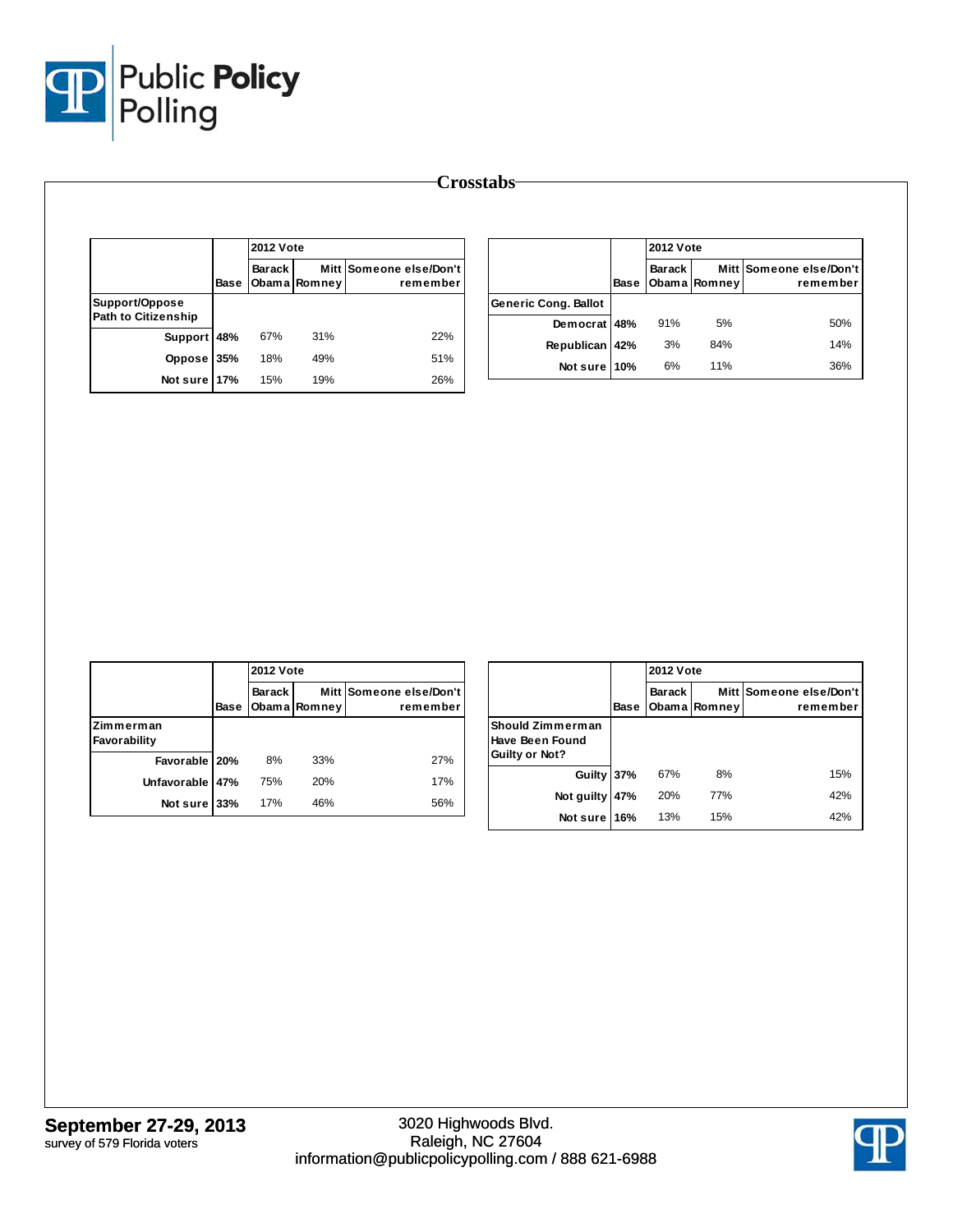

| <b>Crosstabs</b> |  |
|------------------|--|
|------------------|--|

|                         |      |               | <b>2012 Vote</b> |                                     |  |
|-------------------------|------|---------------|------------------|-------------------------------------|--|
|                         | Base | <b>Barack</b> | Obama Romney     | Mitt Someone else/Don't<br>remember |  |
| Fave D1 FB School       |      |               |                  |                                     |  |
| <b>Central Florida</b>  | 9%   | 12%           | 5%               | 9%                                  |  |
| Florida 24%             |      | 20%           | 29%              | 23%                                 |  |
| <b>Florida Atlantic</b> | 2%   | 3%            | 2%               |                                     |  |
| Florida International   | 2%   | 2%            | 0%               | 4%                                  |  |
| Florida State 22%       |      | 20%           | 28%              | 8%                                  |  |
| Miami 12%               |      | 16%           | 8%               | 15%                                 |  |
| South Florida           | 2%   | 3%            | 2%               | 2%                                  |  |
| Not sure 26%            |      | 23%           | 26%              | 40%                                 |  |

|                   |      |          | <b>2012 Vote</b> |                                     |  |
|-------------------|------|----------|------------------|-------------------------------------|--|
|                   | Base | Barack I | Obama Romney     | Mitt Someone else/Don't<br>remember |  |
| Muschamp Approval |      |          |                  |                                     |  |
| Approve 46%       |      | 39%      | 54%              | 23%                                 |  |
| Disapprove 14%    |      | 27%      | 6%               |                                     |  |
| Not sure 40%      |      | 34%      | 40%              | 77%                                 |  |

|                        |      |               | <b>2012 Vote</b> |                                     |  |  |  |
|------------------------|------|---------------|------------------|-------------------------------------|--|--|--|
|                        | Base | <b>Barack</b> | Obama Romney     | Mitt Someone else/Don't<br>remember |  |  |  |
| <b>Fisher Approval</b> |      |               |                  |                                     |  |  |  |
| Approve 56%            |      | 49%           | 60%              | 100%                                |  |  |  |
| <b>Disapprove</b>      | 1%   |               | 1%               |                                     |  |  |  |
| Not sure               | 44%  | 51%           | 39%              |                                     |  |  |  |

|                   |      |          | <b>2012 Vote</b> |                                     |  |  |
|-------------------|------|----------|------------------|-------------------------------------|--|--|
|                   | Base | Barack I | Obama Romney     | Mitt Someone else/Don't<br>remember |  |  |
| Golden Approval   |      |          |                  |                                     |  |  |
| Approve 58%       |      | 68%      | 49%              |                                     |  |  |
| <b>Disapprove</b> | 13%  | 10%      | 24%              |                                     |  |  |
| Not sure 29%      |      | 22%      | 27%              | 100%                                |  |  |

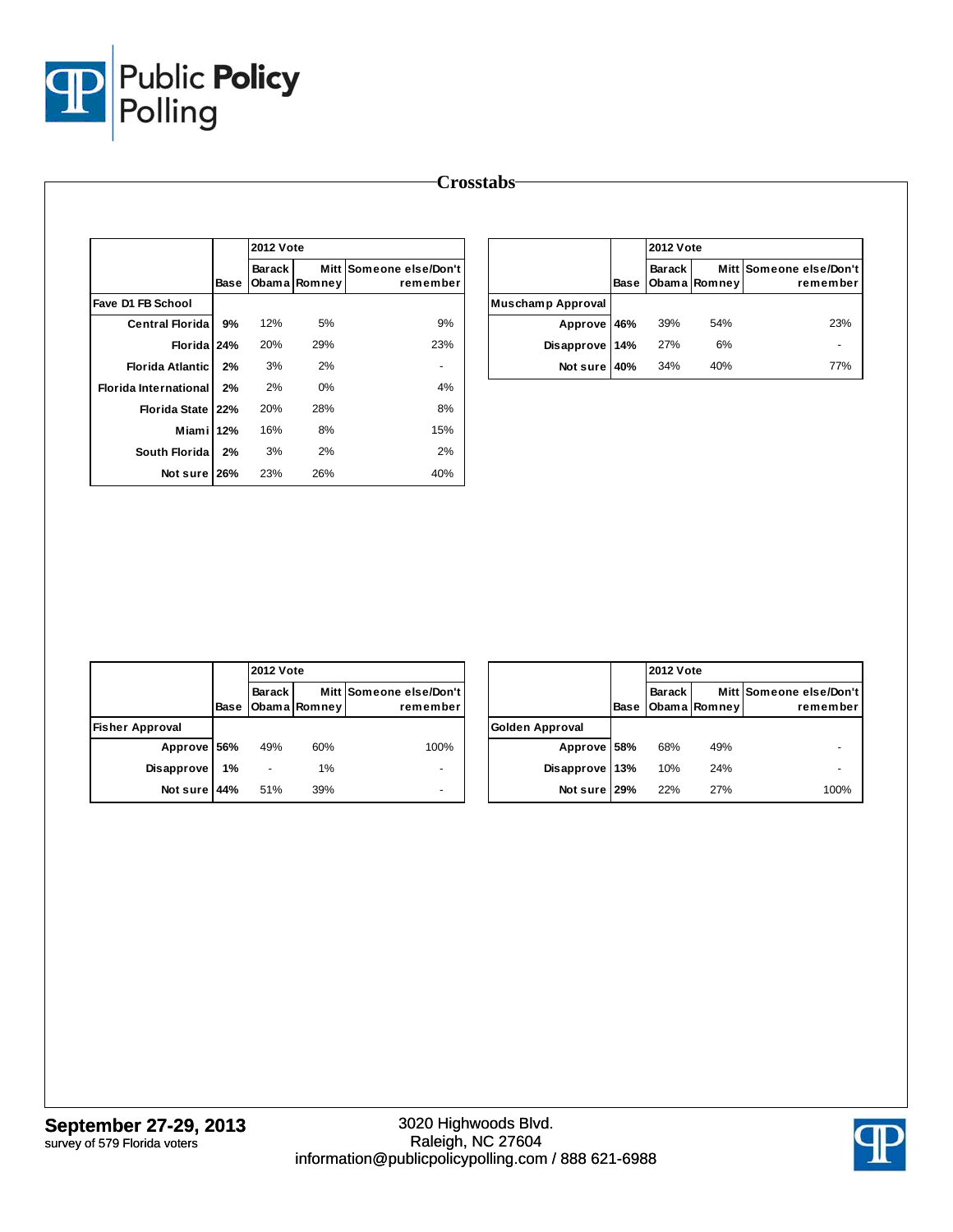

| <b>Crosstabs</b> |
|------------------|
|                  |

|                                    |      |                         | <b>2012 Vote</b> |                                |  |
|------------------------------------|------|-------------------------|------------------|--------------------------------|--|
|                                    | Base | <b>Barack</b><br>Obam a | Mitt<br>Romney   | Someone else/Don't<br>remember |  |
| <b>Fave MLB Team</b>               |      |                         |                  |                                |  |
| <b>Braves</b>                      | 22%  | 22%                     | 22%              | 15%                            |  |
| <b>Red Sox</b>                     | 9%   | 11%                     | 9%               | 2%                             |  |
| Cubs                               | 5%   | 7%                      | 4%               | -                              |  |
| <b>Marlins</b>                     | 11%  | 15%                     | 6%               | 11%                            |  |
| <b>Mets</b>                        | 3%   | 4%                      | 2%               | 8%                             |  |
| Yankees                            | 10%  | 10%                     | 8%               | 18%                            |  |
| <b>Phillies</b>                    | 2%   | 1%                      | 4%               |                                |  |
| Rays                               | 13%  | 13%                     | 14%              | 4%                             |  |
| Someone else/Not a<br>baseball fan | 24%  | 18%                     | 30%              | 41%                            |  |

|                        |      |        | <b>2012 Vote</b> |                                     |  |
|------------------------|------|--------|------------------|-------------------------------------|--|
|                        | Base | Barack | Obama Romney     | Mitt Someone else/Don't<br>remember |  |
| <b>Maddon Approval</b> |      |        |                  |                                     |  |
| Approve 74%            |      | 79%    | 71%              | 50%                                 |  |
| <b>Disapprove</b>      | 1%   |        | 2%               |                                     |  |
| Not sure 24%           |      | 21%    | 27%              | 50%                                 |  |

|                               |      | <b>2012 Vote</b> |              |                                     |
|-------------------------------|------|------------------|--------------|-------------------------------------|
|                               | Base | <b>Barack</b>    | Obama Romney | Mitt Someone else/Don't<br>remember |
| Rays Season<br><b>Outcome</b> |      |                  |              |                                     |
| Win the World Series 16%      |      | 16%              | 13%          | 100%                                |
| Win the ALCS 26%              |      | 36%              | 15%          |                                     |
| Win the ALDS 47%              |      | 35%              | 63%          |                                     |
| Lose the ALDS                 | 7%   | 8%               | 7%           |                                     |
| Not sure                      | 4%   | 5%               | 3%           |                                     |

|                                        |      | <b>2012 Vote</b>        |                  |                                |  |
|----------------------------------------|------|-------------------------|------------------|--------------------------------|--|
|                                        | Base | <b>Barack</b><br>Obam a | Mitt I<br>Romney | Someone else/Don't<br>remember |  |
| Fave NFL Team                          |      |                         |                  |                                |  |
| <b>Falcons</b>                         | 4%   | 6%                      | 3%               |                                |  |
| Cowboys                                | 6%   | 4%                      | 7%               | 8%                             |  |
| <b>Packers</b>                         | 6%   | 6%                      | 8%               |                                |  |
| Jaguars                                | 6%   | 8%                      | 2%               | 12%                            |  |
| Dolphins                               | 21%  | 22%                     | 22%              | 11%                            |  |
| <b>Patriots</b>                        | 7%   | 7%                      | 6%               | 2%                             |  |
| <b>Giants</b>                          | 5%   | 6%                      | 5%               | 6%                             |  |
| Jets                                   | 3%   | 5%                      | 2%               |                                |  |
| <b>Buccaneers</b>                      | 15%  | 13%                     | 16%              | 20%                            |  |
| Someone else/Not a 27%<br>football fan |      | 24%                     | 28%              | 41%                            |  |

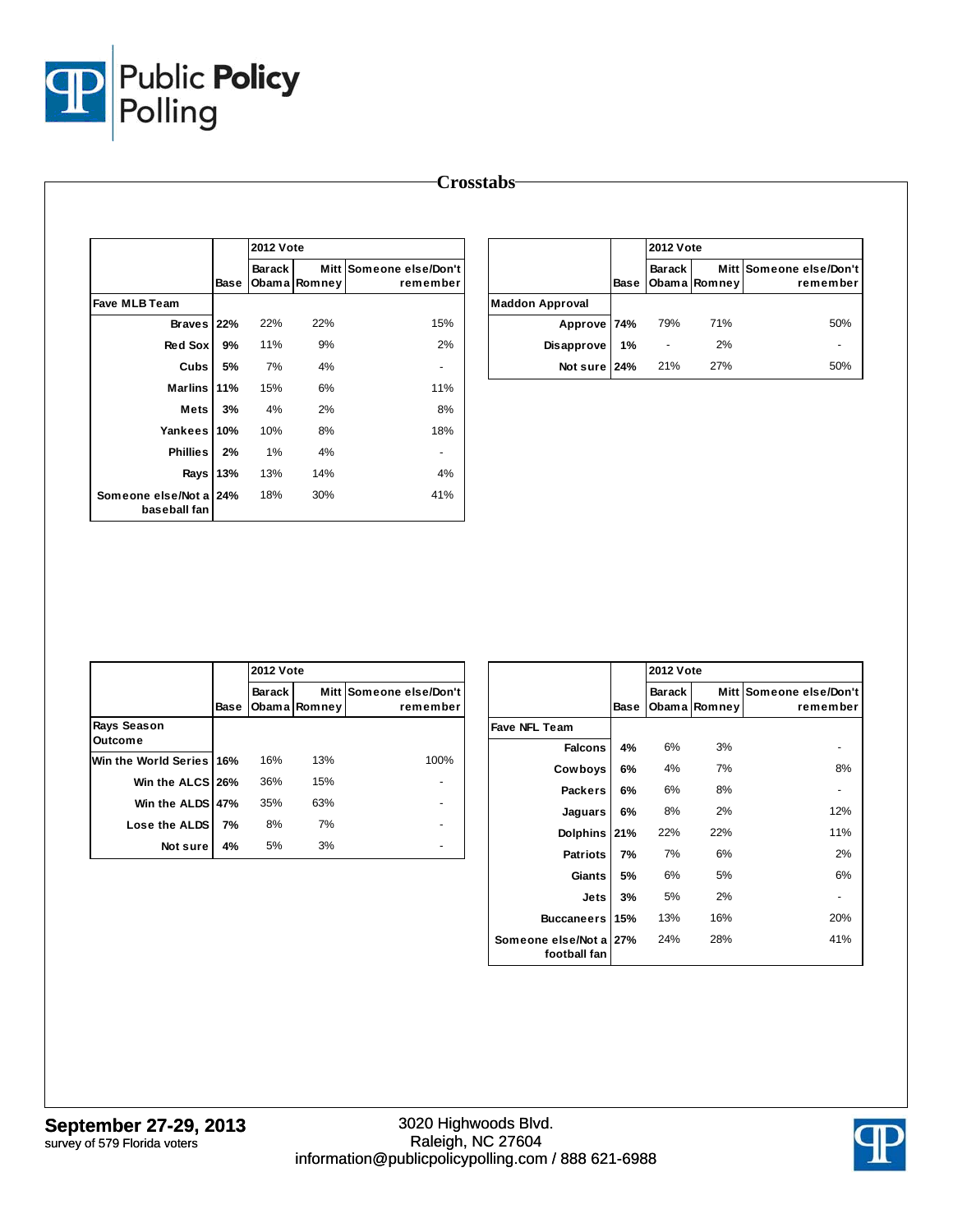

|                        |      |         | Ideology      |     |                                                        |      |  |  |
|------------------------|------|---------|---------------|-----|--------------------------------------------------------|------|--|--|
|                        | Base | liberal | Very Somewhat |     | Somewhat<br>liberal Moderate conservative conservative | Very |  |  |
| <b>Nelson Approval</b> |      |         |               |     |                                                        |      |  |  |
| Approve 41%            |      | 68%     | 67%           | 54% | 19%                                                    | 13%  |  |  |
| Disapprove 38%         |      | 18%     | 15%           | 29% | 54%                                                    | 61%  |  |  |
| Not sure 21%           |      | 14%     | 18%           | 17% | 26%                                                    | 26%  |  |  |

|                       |      | Ideology |               |     |                                                        |      |  |
|-----------------------|------|----------|---------------|-----|--------------------------------------------------------|------|--|
|                       | Base | liberal  | Very Somewhat |     | Somewhat<br>liberal Moderate conservative conservative | Very |  |
| <b>Rubio Approval</b> |      |          |               |     |                                                        |      |  |
| Approve 43%           |      | 11%      | 18%           | 30% | 62%                                                    | 82%  |  |
| Disapprove 45%        |      | 75%      | 80%           | 52% | 24%                                                    | 13%  |  |
| Not sure              | 12%  | 14%      | 3%            | 19% | 14%                                                    | 6%   |  |

|                                            |             | Ideology |                      |     |                                                        |      |  |
|--------------------------------------------|-------------|----------|----------------------|-----|--------------------------------------------------------|------|--|
|                                            | <b>Base</b> | liberal  | <b>Very Somewhat</b> |     | Somewhat<br>liberal Moderate conservative conservative | Very |  |
| Support/Oppose<br><b>Medical Marijuana</b> |             |          |                      |     |                                                        |      |  |
| Support 62%                                |             | 77%      | 77%                  | 69% | 52%                                                    | 41%  |  |
| Oppose 26%                                 |             | 13%      | 20%                  | 18% | 36%                                                    | 38%  |  |
| Not sure 12%                               |             | 10%      | 3%                   | 13% | 11%                                                    | 21%  |  |

|                          |      |         | Ideology      |     |                                                        |      |  |  |
|--------------------------|------|---------|---------------|-----|--------------------------------------------------------|------|--|--|
|                          | Base | liberal | Very Somewhat |     | Somewhat<br>liberal Moderate conservative conservative | Verv |  |  |
| <b>Sink Favorability</b> |      |         |               |     |                                                        |      |  |  |
| Favorable 23%            |      | 39%     | 36%           | 25% | 19%                                                    | 3%   |  |  |
| Unfavorable 25%          |      | 13%     | 17%           | 26% | 29%                                                    | 32%  |  |  |
| Not sure                 | 52%  | 48%     | 46%           | 49% | 52%                                                    | 65%  |  |  |

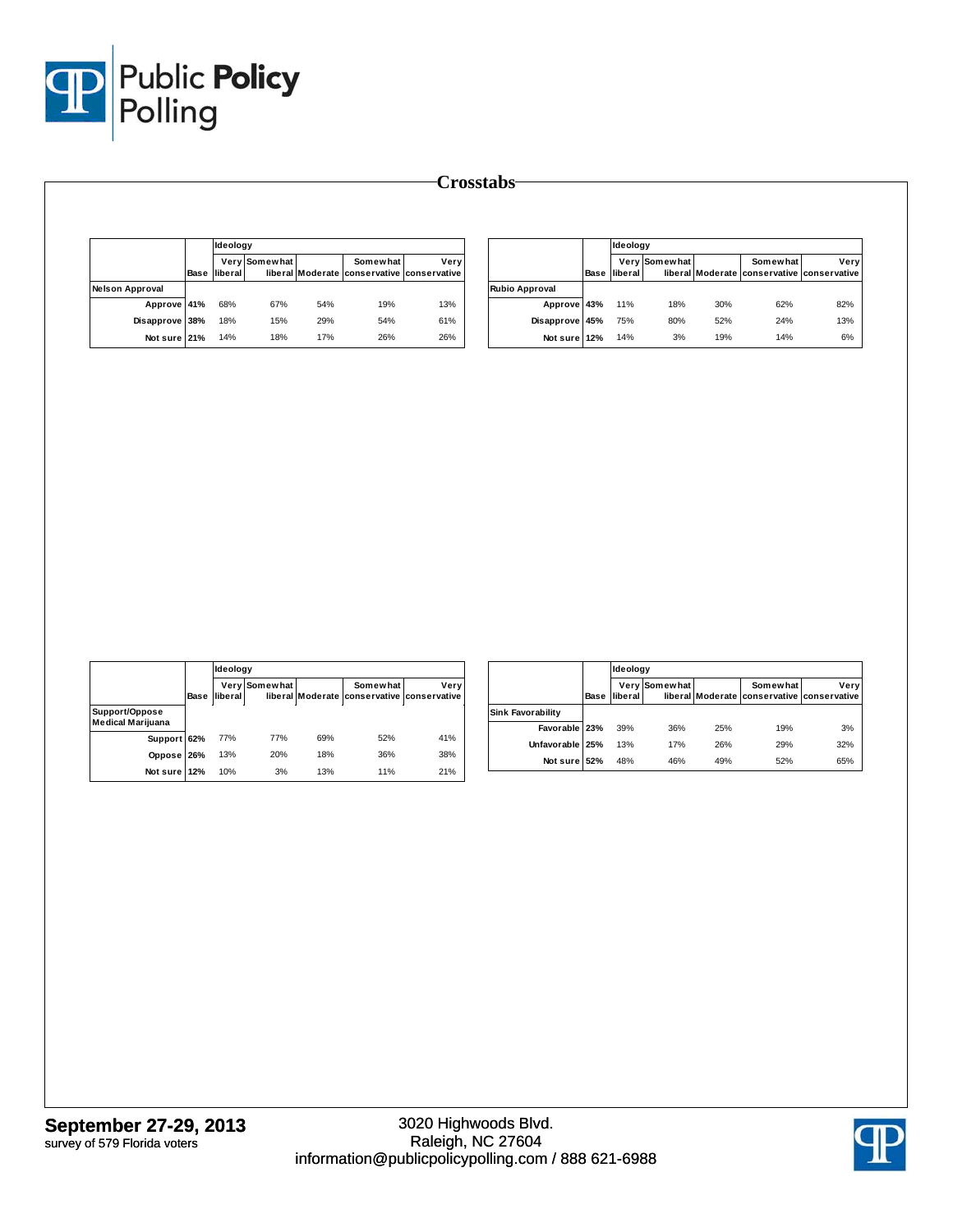

|                         |      |         | Ideoloav      |     |                                                        |      |  |  |
|-------------------------|------|---------|---------------|-----|--------------------------------------------------------|------|--|--|
|                         | Base | liberal | Very Somewhat |     | Somewhat<br>liberal Moderate conservative conservative | Verv |  |  |
| <b>DWS Favorability</b> |      |         |               |     |                                                        |      |  |  |
| Favorable 27%           |      | 58%     | 49%           | 28% | 13%                                                    | 2%   |  |  |
| Unfavorable 33%         |      | 8%      | 10%           | 29% | 50%                                                    | 53%  |  |  |
| Not sure 41%            |      | 34%     | 40%           | 43% | 38%                                                    | 45%  |  |  |

|                          |      | Ideology |               |     |                                                        |      |  |
|--------------------------|------|----------|---------------|-----|--------------------------------------------------------|------|--|
|                          | Base | liberal  | Very Somewhat |     | Somewhat<br>liberal Moderate conservative conservative | Very |  |
| <b>West Favorability</b> |      |          |               |     |                                                        |      |  |
| Favorable 27%            |      | 3%       | 6%            | 18% | 40%                                                    | 61%  |  |
| Unfavorable 27%          |      | 53%      | 41%           | 32% | 17%                                                    | 1%   |  |
| Not sure                 | 46%  | 44%      | 53%           | 50% | 43%                                                    | 37%  |  |

|                    |      | <b>Ideology</b> |               |     |                                                               |      |  |  |  |
|--------------------|------|-----------------|---------------|-----|---------------------------------------------------------------|------|--|--|--|
|                    | Base | <b>Iliberal</b> | Very Somewhat |     | <b>Somewhat</b><br>liberal Moderate conservative conservative | Very |  |  |  |
| Sink/Rubio Sen '16 |      |                 |               |     |                                                               |      |  |  |  |
| Alex Sink 42%      |      | 81%             | 77%           | 51% | 14%                                                           | 9%   |  |  |  |
| Marco Rubio 45%    |      | 9%              | 12%           | 31% | 72%                                                           | 83%  |  |  |  |
| Not sure 13%       |      | 9%              | 11%           | 18% | 13%                                                           | 8%   |  |  |  |

|                   |      | Ideology |               |     |                                                        |      |  |
|-------------------|------|----------|---------------|-----|--------------------------------------------------------|------|--|
|                   | Base | liberal  | Very Somewhat |     | Somewhat<br>liberal Moderate conservative conservative | Very |  |
| Sink/West Sen '16 |      |          |               |     |                                                        |      |  |
| Alex Sink 44%     |      | 81%      | 82%           | 52% | 19%                                                    | 5%   |  |
| Allen West 38%    |      | 5%       | 8%            | 27% | 57%                                                    | 82%  |  |
| Not sure 18%      |      | 14%      | 10%           | 21% | 24%                                                    | 13%  |  |

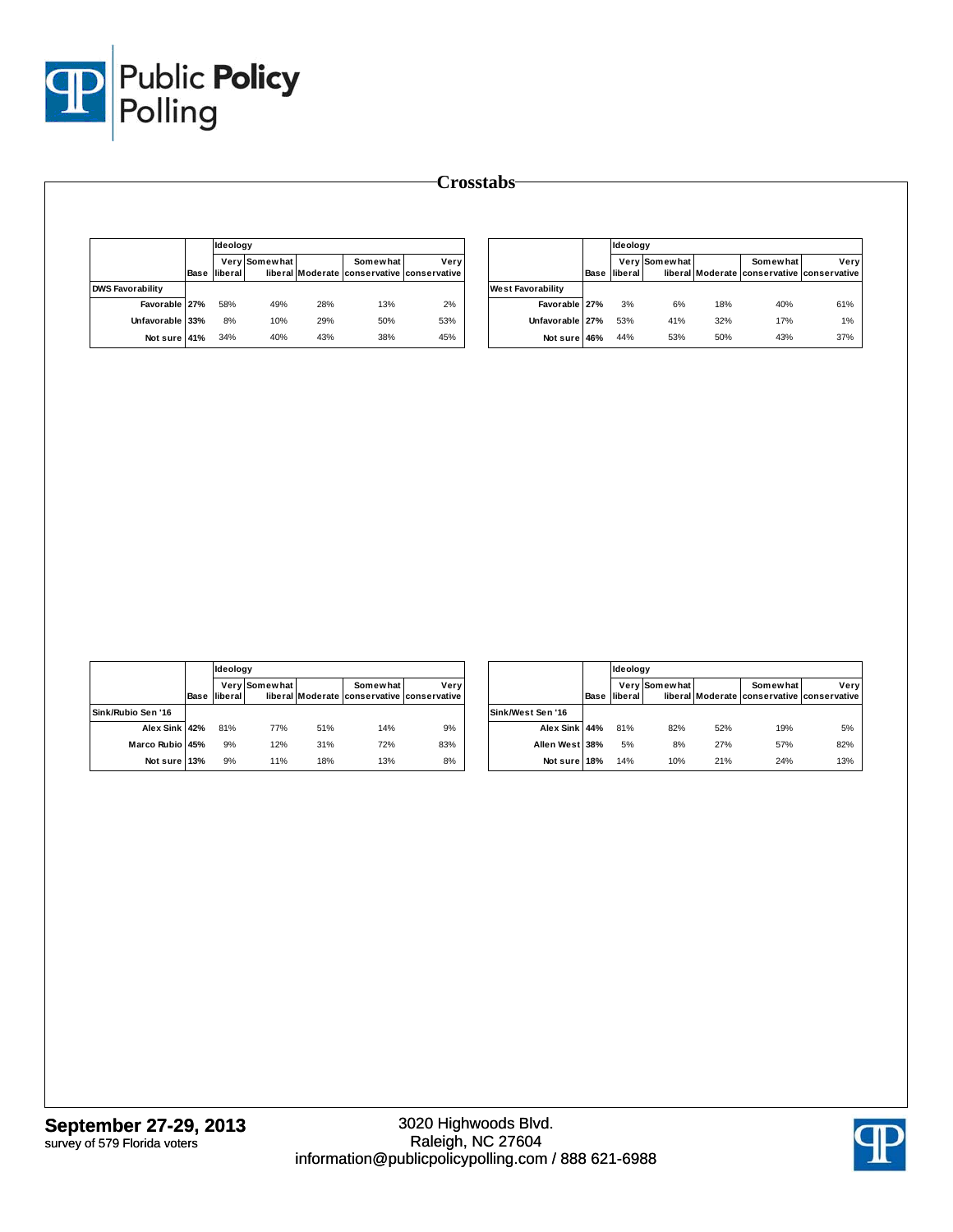

|                                        |             | Ideology |               |     |                                                        |      |  |
|----------------------------------------|-------------|----------|---------------|-----|--------------------------------------------------------|------|--|
|                                        | <b>Base</b> | liberall | Very Somewhat |     | Somewhat<br>liberal Moderate conservative conservative | Very |  |
| <b>DWS/Rubio Sen '16</b>               |             |          |               |     |                                                        |      |  |
| Debbie Wasserman 43%<br><b>Schultz</b> |             | 80%      | 80%           | 51% | 20%                                                    | 5%   |  |
| Marco Rubio 46%                        |             | 8%       | 14%           | 33% | 71%                                                    | 84%  |  |
| Not sure 11%                           |             | 12%      | 6%            | 17% | 8%                                                     | 11%  |  |

|                                    |      | Ideology |                      |     |                                                        |      |  |
|------------------------------------|------|----------|----------------------|-----|--------------------------------------------------------|------|--|
|                                    | Base | liberal  | <b>Very Somewhat</b> |     | Somewhat<br>liberal Moderate conservative conservative | Very |  |
| DWS/West Sen '16                   |      |          |                      |     |                                                        |      |  |
| Debbie Wasserman<br><b>Schultz</b> | 44%  | 82%      | 75%                  | 54% | 21%                                                    | 6%   |  |
| Allen West 40%                     |      | 6%       | 8%                   | 24% | 64%                                                    | 85%  |  |
| Not sure 16%                       |      | 12%      | 16%                  | 22% | 15%                                                    | 9%   |  |

|                      |      |         | Ideology      |     |                                                        |      |  |  |  |  |
|----------------------|------|---------|---------------|-----|--------------------------------------------------------|------|--|--|--|--|
|                      | Base | liberal | Very Somewhat |     | Somewhat<br>liberal Moderate conservative conservative | Very |  |  |  |  |
| Rubio Ideology       |      |         |               |     |                                                        |      |  |  |  |  |
| Too liberal 10%      |      | 9%      | 5%            | 13% | 9%                                                     | 10%  |  |  |  |  |
| Too conservative 37% |      | 72%     | 78%           | 39% | 14%                                                    |      |  |  |  |  |
| About right 42%      |      | 7%      | 7%            | 32% | 69%                                                    | 83%  |  |  |  |  |
| Not sure 11%         |      | 13%     | 10%           | 16% | 8%                                                     | 7%   |  |  |  |  |

|                                             |      |         | Ideology      |     |                                                        |      |  |  |
|---------------------------------------------|------|---------|---------------|-----|--------------------------------------------------------|------|--|--|
|                                             | Base | liberal | Very Somewhat |     | Somewhat<br>liberal Moderate conservative conservative | Very |  |  |
| Support/Oppose<br>Rubio Immigration<br>Plan |      |         |               |     |                                                        |      |  |  |
| Support 21%                                 |      | 7%      | 13%           | 18% | 34%                                                    | 27%  |  |  |
| Oppose                                      | 41%  | 45%     | 54%           | 38% | 38%                                                    | 33%  |  |  |
| Not sure 37%                                |      | 48%     | 33%           | 44% | 27%                                                    | 40%  |  |  |

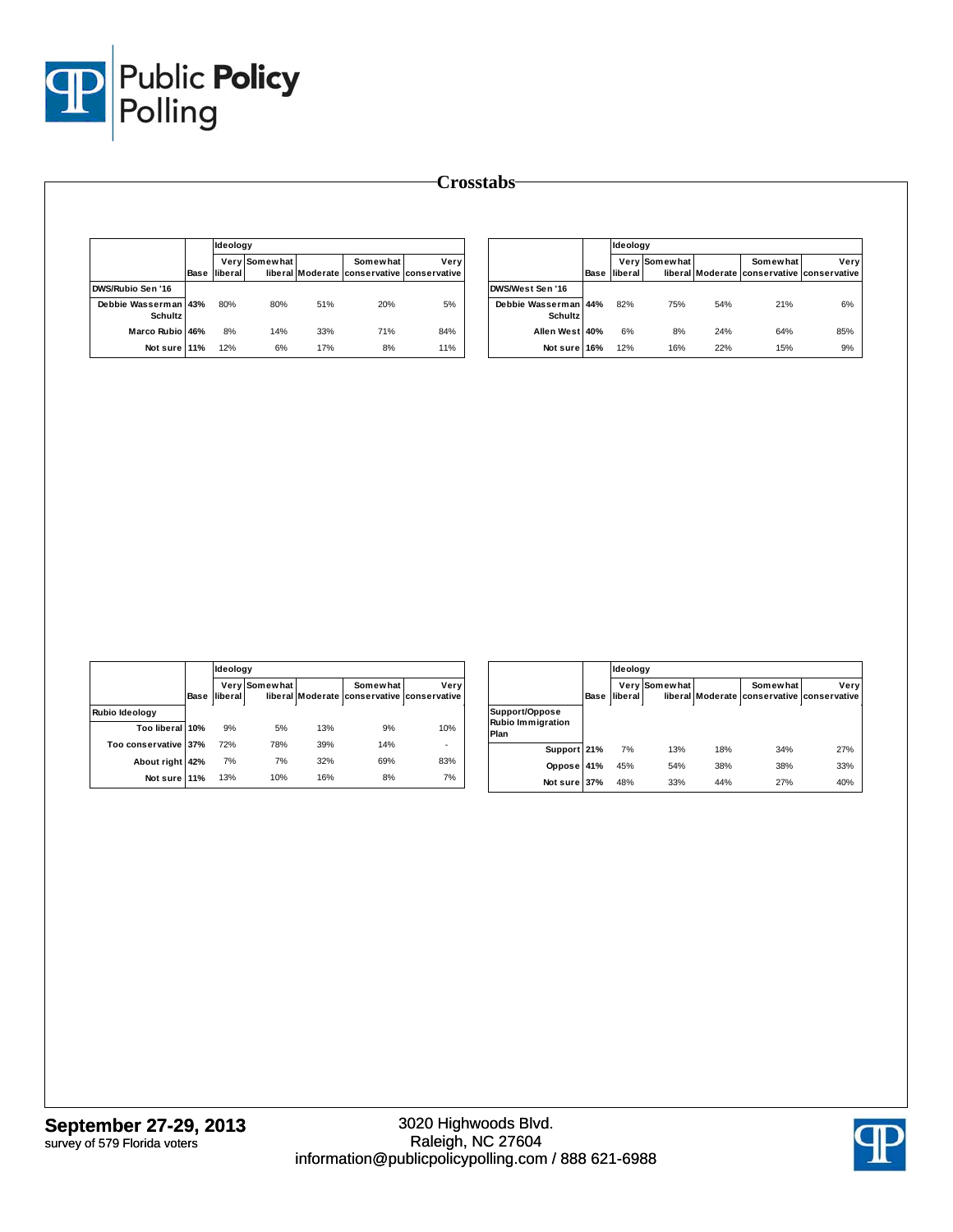

|                                              | Base | <b>Ideology</b> |               |     |                                                        |      |  |
|----------------------------------------------|------|-----------------|---------------|-----|--------------------------------------------------------|------|--|
|                                              |      | liberal         | Very Somewhat |     | Somewhat<br>liberal Moderate conservative conservative | Verv |  |
| Support/Oppose<br><b>Path to Citizenship</b> |      |                 |               |     |                                                        |      |  |
| <b>Support</b>                               | 48%  | 58%             | 75%           | 47% | 34%                                                    | 33%  |  |
| Oppose                                       | 35%  | 24%             | 17%           | 39% | 42%                                                    | 43%  |  |
| Not sure 17%                                 |      | 17%             | 8%            | 14% | 24%                                                    | 24%  |  |

|                      |      | Ideology |               |     |                                                        |      |  |
|----------------------|------|----------|---------------|-----|--------------------------------------------------------|------|--|
|                      | Base | liberal  | Very Somewhat |     | Somewhat<br>liberal Moderate conservative conservative | Verv |  |
| Generic Cong. Ballot |      |          |               |     |                                                        |      |  |
| Democrat 48%         |      | 92%      | 89%           | 56% | 20%                                                    | 10%  |  |
| Republican 42%       |      | 8%       | 9%            | 24% | 67%                                                    | 87%  |  |
| Not sure 10%         |      |          | 2%            | 20% | 13%                                                    | 3%   |  |

|                           |      | Ideology |               |                  |                                       |      |  |
|---------------------------|------|----------|---------------|------------------|---------------------------------------|------|--|
|                           | Base | liberal  | Very Somewhat | liberal Moderate | Somewhat<br>conservative conservative | Very |  |
| Zimmerman<br>Favorability |      |          |               |                  |                                       |      |  |
| Favorable 20%             |      | 5%       | 18%           | 15%              | 24%                                   | 38%  |  |
| Unfavorable 47%           |      | 81%      | 62%           | 51%              | 36%                                   | 15%  |  |
| Not sure 33%              |      | 14%      | 20%           | 34%              | 40%                                   | 47%  |  |

|                                                              |      |                 | Ideology        |     |                                                        |      |  |  |
|--------------------------------------------------------------|------|-----------------|-----------------|-----|--------------------------------------------------------|------|--|--|
|                                                              | Base | Very<br>liberal | <b>Somewhat</b> |     | Somewhat<br>liberal Moderate conservative conservative | Very |  |  |
| Should Zimmerman<br><b>Have Been Found</b><br>Guilty or Not? |      |                 |                 |     |                                                        |      |  |  |
| Guilty 37%                                                   |      | 67%             | 58%             | 37% | 26%                                                    | 10%  |  |  |
| Not guilty                                                   | 47%  | 15%             | 30%             | 44% | 61%                                                    | 73%  |  |  |
| Not sure                                                     | 16%  | 18%             | 12%             | 19% | 13%                                                    | 16%  |  |  |

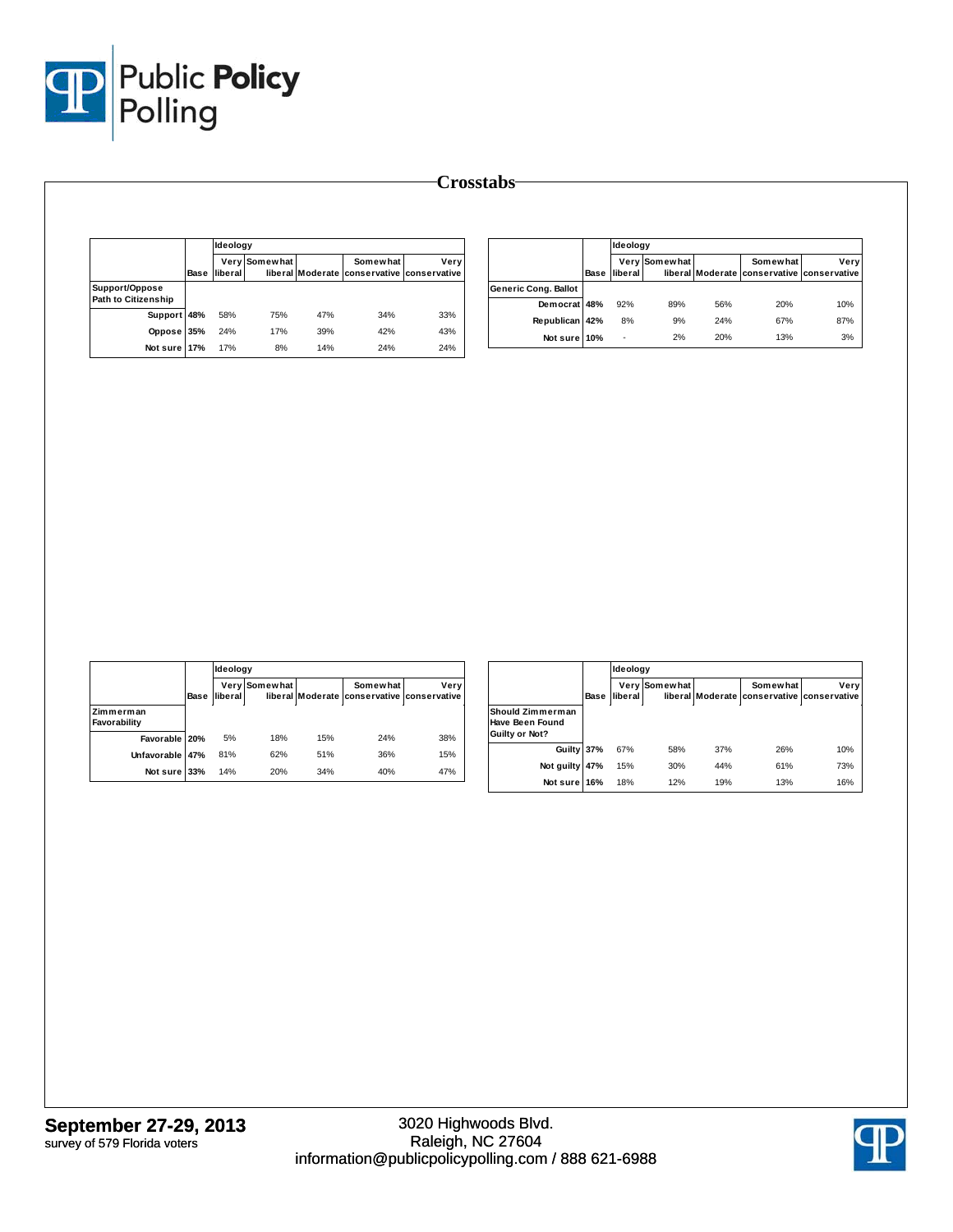

|                              |      |         | Ideology      |     |                                                               |      |  |  |
|------------------------------|------|---------|---------------|-----|---------------------------------------------------------------|------|--|--|
|                              | Base | liberal | Very Somewhat |     | <b>Somewhat</b><br>liberal Moderate conservative conservative | Very |  |  |
| Fave D1 FB School            |      |         |               |     |                                                               |      |  |  |
| <b>Central Florida</b>       | 9%   | 5%      | 13%           | 11% | 9%                                                            | 1%   |  |  |
| Florida 24%                  |      | 28%     | 21%           | 21% | 22%                                                           | 37%  |  |  |
| <b>Florida Atlantic</b>      | 2%   | 1%      | 3%            | 4%  | 2%                                                            | ۰    |  |  |
| <b>Florida International</b> | 2%   |         | 2%            | 0%  | 3%                                                            | 2%   |  |  |
| <b>Florida State</b>         | 22%  | 12%     | 23%           | 20% | 27%                                                           | 26%  |  |  |
| Miamil                       | 12%  | 28%     | 7%            | 18% | 9%                                                            | 5%   |  |  |
| South Florida                | 2%   | 3%      | 3%            | 1%  | 3%                                                            | 2%   |  |  |
| Not sure                     | 26%  | 23%     | 28%           | 26% | 24%                                                           | 27%  |  |  |

|                          |      | Ideology |               |     |                                                        |      |  |
|--------------------------|------|----------|---------------|-----|--------------------------------------------------------|------|--|
|                          | Base | lliberal | Very Somewhat |     | Somewhat<br>liberal Moderate conservative conservative | Very |  |
| <b>Muschamp Approval</b> |      |          |               |     |                                                        |      |  |
| Approve 46%              |      | 49%      | 44%           | 28% | 51%                                                    | 61%  |  |
| Disapprove 14%           |      | 41%      | 32%           | 7%  | 11%                                                    | ٠    |  |
| Not sure 40%             |      | 10%      | 24%           | 64% | 39%                                                    | 39%  |  |

|                        |      | Ideology |               |     |                                                        |      |  |
|------------------------|------|----------|---------------|-----|--------------------------------------------------------|------|--|
|                        | Base | liberal  | Very Somewhat |     | Somewhat<br>liberal Moderate conservative conservative | Very |  |
| <b>Fisher Approval</b> |      |          |               |     |                                                        |      |  |
| Approve 56%            |      | 25%      | 43%           | 61% | 60%                                                    | 63%  |  |
| Disapprove 1%          |      |          |               |     | 2%                                                     |      |  |
| Not sure 44%           |      | 75%      | 57%           | 39% | 38%                                                    | 37%  |  |

|                 |      |         | Ideology      |     |                                                        |      |  |  |
|-----------------|------|---------|---------------|-----|--------------------------------------------------------|------|--|--|
|                 | Base | liberal | Very Somewhat |     | Somewhat<br>liberal Moderate conservative conservative | Very |  |  |
| Golden Approval |      |         |               |     |                                                        |      |  |  |
| Approve 58%     |      | 69%     | 92%           | 40% | 60%                                                    | 83%  |  |  |
| Disapprove 13%  |      | ٠       |               | 29% | ۰                                                      | ٠    |  |  |
| Not sure 29%    |      | 31%     | 8%            | 31% | 40%                                                    | 17%  |  |  |

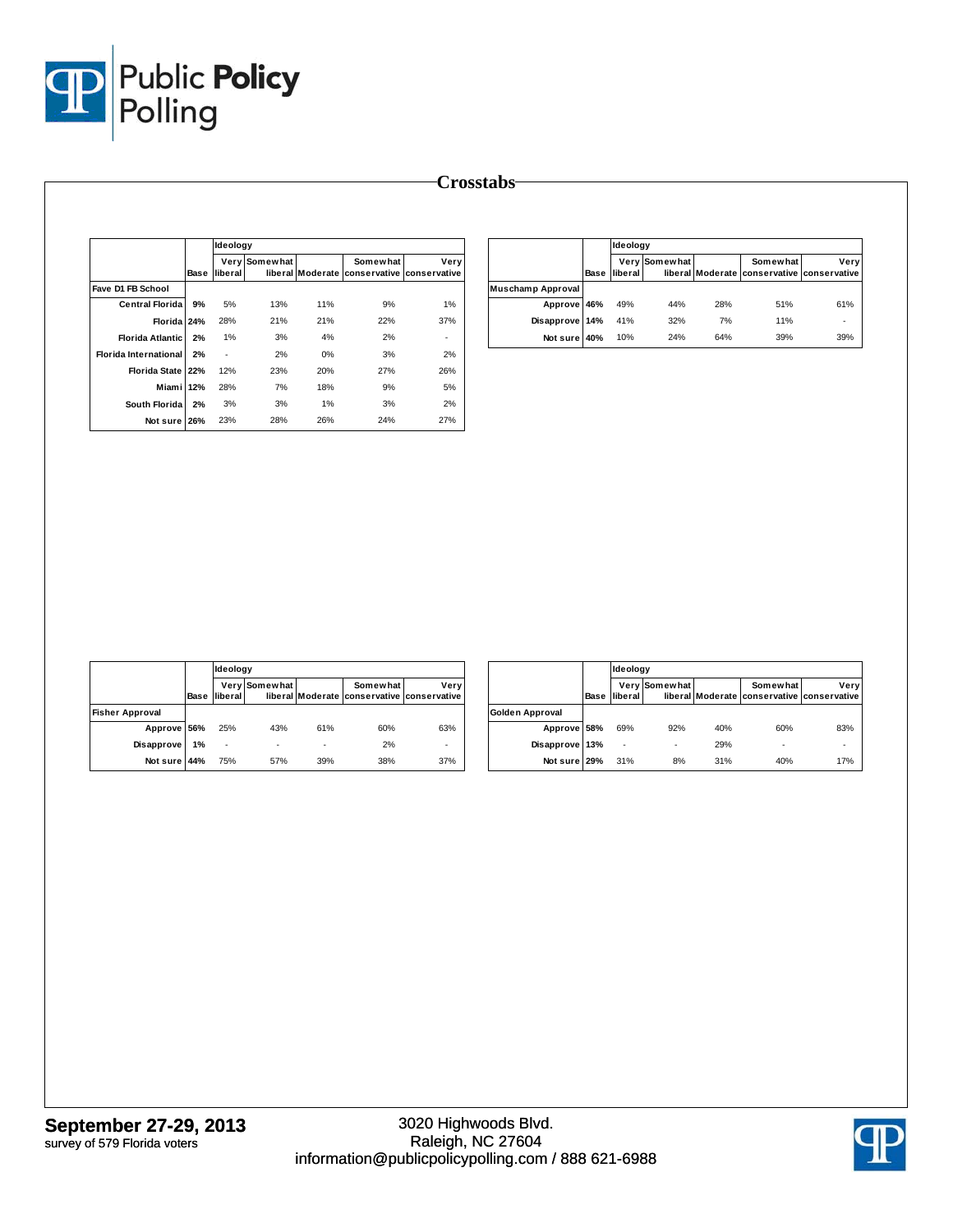

|                                    |      | <b>Ideology</b> |               |                  |                          |                      |
|------------------------------------|------|-----------------|---------------|------------------|--------------------------|----------------------|
|                                    | Base | liberal         | Very Somewhat | liberal Moderate | Somewhat<br>conservative | Very<br>conservative |
| <b>Fave MLB Team</b>               |      |                 |               |                  |                          |                      |
| <b>Braves</b>                      | 22%  | 20%             | 19%           | 26%              | 15%                      | 28%                  |
| <b>Red Sox</b>                     | 9%   | 16%             | 14%           | 8%               | 6%                       | 6%                   |
| Cubs                               | 5%   | 4%              | 7%            | 7%               | 6%                       | 2%                   |
| <b>Marlins</b>                     | 11%  | 18%             | 8%            | 12%              | 12%                      | 8%                   |
| <b>Mets</b>                        | 3%   | 4%              | 4%            | 3%               | 3%                       | 2%                   |
| Yankees                            | 10%  | 10%             | 11%           | 8%               | 14%                      | 5%                   |
| <b>Phillies</b>                    | 2%   | ٠               | 1%            | 1%               | 5%                       | 2%                   |
| Rays                               | 13%  | 9%              | 22%           | 8%               | 10%                      | 18%                  |
| Someone else/Not a<br>baseball fan | 24%  | 21%             | 14%           | 27%              | 28%                      | 28%                  |

|                        |      | Ideology       |               |     |                                                        |      |  |
|------------------------|------|----------------|---------------|-----|--------------------------------------------------------|------|--|
|                        | Base | <b>liberal</b> | Very Somewhat |     | Somewhat<br>liberal Moderate conservative conservative | Verv |  |
| <b>Maddon Approval</b> |      |                |               |     |                                                        |      |  |
| Approve 74%            |      | 17%            | 89%           | 59% | 69%                                                    | 88%  |  |
| Disapprove 1%          |      | ٠              |               |     | 6%                                                     | ٠    |  |
| Not sure 24%           |      | 83%            | 11%           | 41% | 25%                                                    | 12%  |  |

|                          |      |         | Ideology      |     |                                            |      |  |  |  |
|--------------------------|------|---------|---------------|-----|--------------------------------------------|------|--|--|--|
|                          |      |         | Very Somewhat |     | Somewhat                                   | Very |  |  |  |
|                          | Base | liberal |               |     | liberal Moderate conservative conservative |      |  |  |  |
| Rays Season<br>Outcome   |      |         |               |     |                                            |      |  |  |  |
| Win the World Series 16% |      | 42%     | 9%            | 20% | 21%                                        | 12%  |  |  |  |
| Win the ALCS 26%         |      |         | 55%           | 10% | 6%                                         | 17%  |  |  |  |
| Win the ALDS 47%         |      | 58%     | 33%           | 25% | 53%                                        | 70%  |  |  |  |
| Lose the ALDS            | 7%   |         | 4%            | 25% | 15%                                        |      |  |  |  |
| Not sure                 | 4%   |         | ۰             | 20% | 6%                                         |      |  |  |  |

|                                    |      |         |               | Ideology         |                 |              |  |  |  |  |
|------------------------------------|------|---------|---------------|------------------|-----------------|--------------|--|--|--|--|
|                                    |      |         | Very Somewhat |                  | <b>Somewhat</b> | Very         |  |  |  |  |
|                                    | Base | liberal |               | liberal Moderate | conservative    | conservative |  |  |  |  |
| Fave NFL Team                      |      |         |               |                  |                 |              |  |  |  |  |
| <b>Falcons</b>                     | 4%   | 1%      | 5%            | 8%               | 3%              | 1%           |  |  |  |  |
| Cowboys                            | 6%   | 5%      | 5%            | 3%               | 7%              | 9%           |  |  |  |  |
| <b>Packers</b>                     | 6%   | 10%     | 4%            | 4%               | 5%              | 12%          |  |  |  |  |
| Jaguars                            | 6%   | 22%     | 2%            | 4%               | 5%              | 5%           |  |  |  |  |
| <b>Dolphins</b>                    | 21%  | 25%     | 20%           | 21%              | 19%             | 24%          |  |  |  |  |
| <b>Patriots</b>                    | 7%   | 1%      | 11%           | 8%               | 4%              | 5%           |  |  |  |  |
| Giants                             | 5%   | ٠       | 8%            | 4%               | 9%              | 3%           |  |  |  |  |
| Jets                               | 3%   | 5%      | 8%            | 3%               | 1%              | ٠            |  |  |  |  |
| <b>Buccaneers</b>                  | 15%  | 7%      | 15%           | 13%              | 20%             | 15%          |  |  |  |  |
| Someone else/Not a<br>football fan | 27%  | 22%     | 23%           | 32%              | 26%             | 26%          |  |  |  |  |

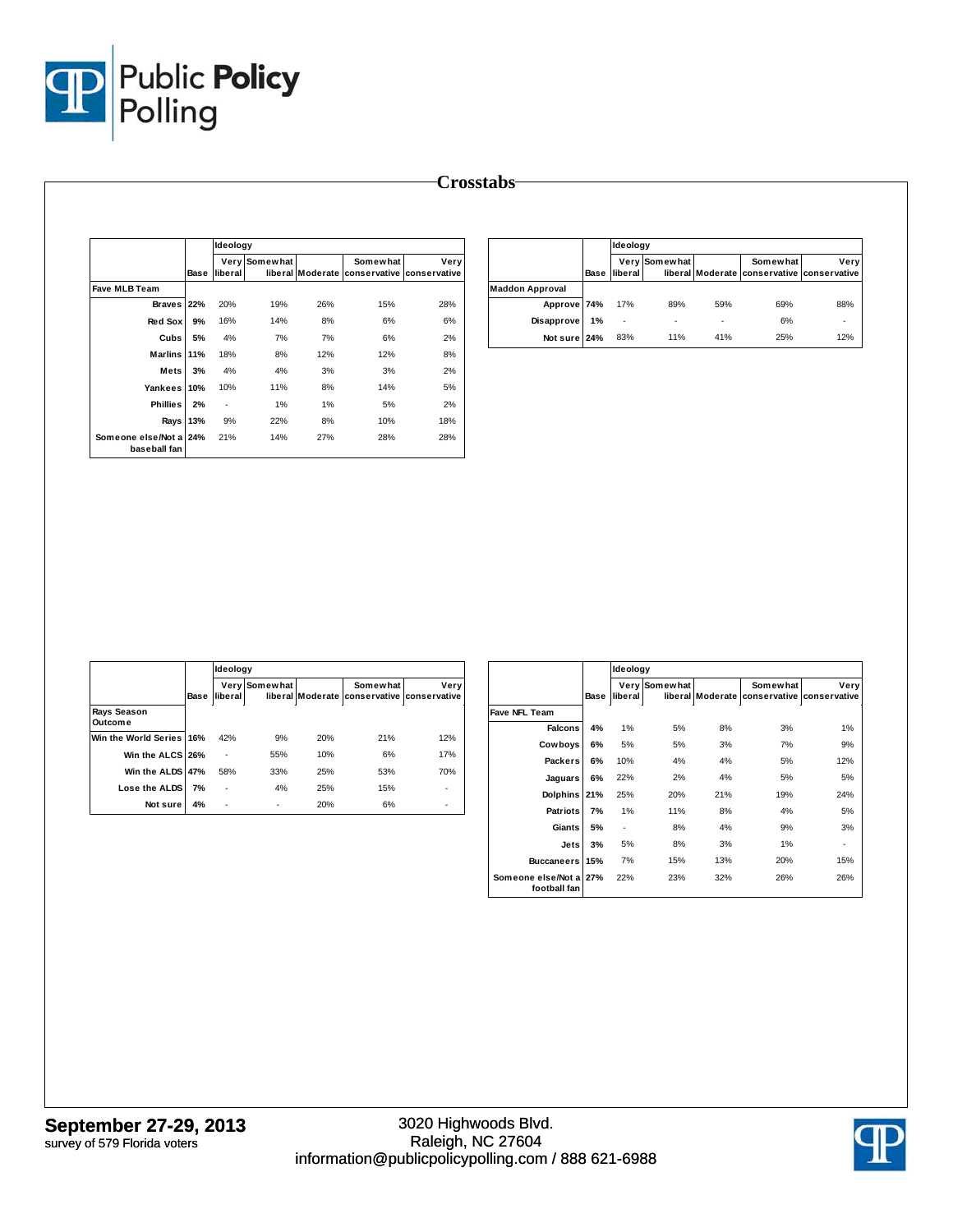

|                        | Gender     |     |
|------------------------|------------|-----|
|                        | Base Woman | Man |
| <b>Nelson Approval</b> |            |     |
| Approve 41%            | 43%        | 39% |
| Disapprove 38%         | <b>29%</b> | 46% |
| Not sure 21%           | 27%        | 14% |

|                       |             | Gender |     |
|-----------------------|-------------|--------|-----|
|                       | <b>Base</b> | Woman  | Man |
| <b>Rubio Approval</b> |             |        |     |
| Approve 43%           |             | 36%    | 50% |
| Disapprove            | 45%         | 49%    | 41% |
| Not sure              | 12%         | 15%    | 9%  |

|                                            |      | Gender        |     |
|--------------------------------------------|------|---------------|-----|
|                                            | Base | <u>IWoman</u> | Man |
| Support/Oppose<br><b>Medical Marijuana</b> |      |               |     |
| Support 62%                                |      | 60%           | 64% |
| Oppose 26%                                 |      | 24%           | 29% |
| Not sure                                   | 12%  | 16%           | 7%  |

|                          |      | Gender |     |
|--------------------------|------|--------|-----|
|                          | Base | Woman  | Man |
| <b>Sink Favorability</b> |      |        |     |
| Favorable 23%            |      | 24%    | 22% |
| Unfavorable 25%          |      | 22%    | 27% |
| Not sure                 | 52%  | 54%    | 50% |

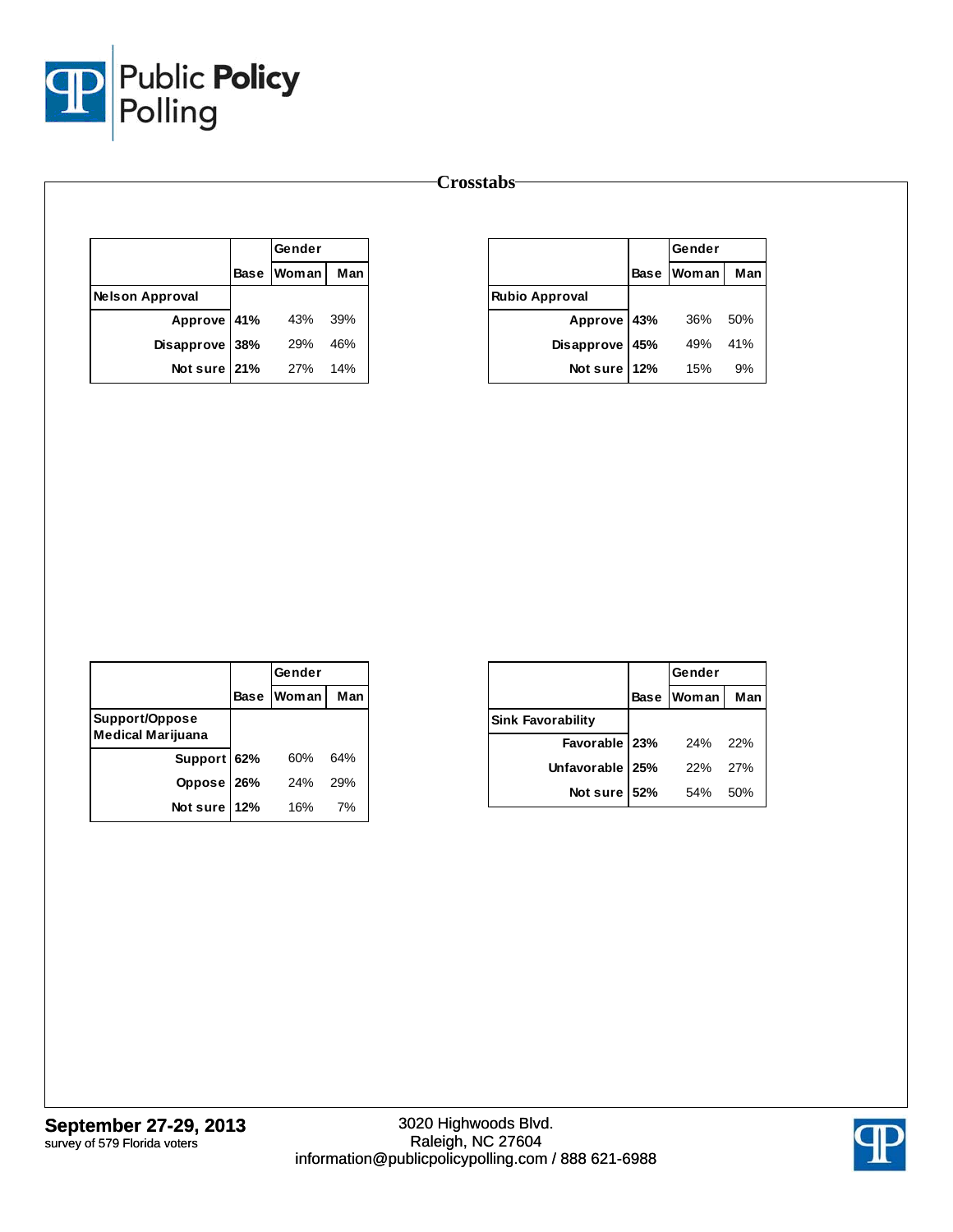

|                         | Gender       |     |
|-------------------------|--------------|-----|
|                         | Base   Woman | Man |
| <b>DWS Favorability</b> |              |     |
| Favorable 27%           | 24%          | 29% |
| Unfavorable 33%         | 31%          | 35% |
| Not sure 41%            | 45%          | 36% |

|                          |     | Gender       |     |
|--------------------------|-----|--------------|-----|
|                          |     | Base   Woman | Man |
| <b>West Favorability</b> |     |              |     |
| Favorable 27%            |     | 22%          | 32% |
| Unfavorable 27%          |     | 26%          | 28% |
| Not sure                 | 46% | 52%          | 40% |

|                    | Gender       |     |
|--------------------|--------------|-----|
|                    | Base   Woman | Man |
| Sink/Rubio Sen '16 |              |     |
| Alex Sink 42%      | 47%          | 37% |
| Marco Rubio 45%    | 40%          | 51% |
| Not sure 13%       | 14%          | 12% |

|                   |             | Gender       |     |
|-------------------|-------------|--------------|-----|
|                   | <b>Base</b> | <b>Woman</b> | Man |
| Sink/West Sen '16 |             |              |     |
| Alex Sink 44%     |             | 49%          | 38% |
| Allen West 38%    |             | 32%          | 45% |
| Not sure          | 18%         | 19%          | 17% |

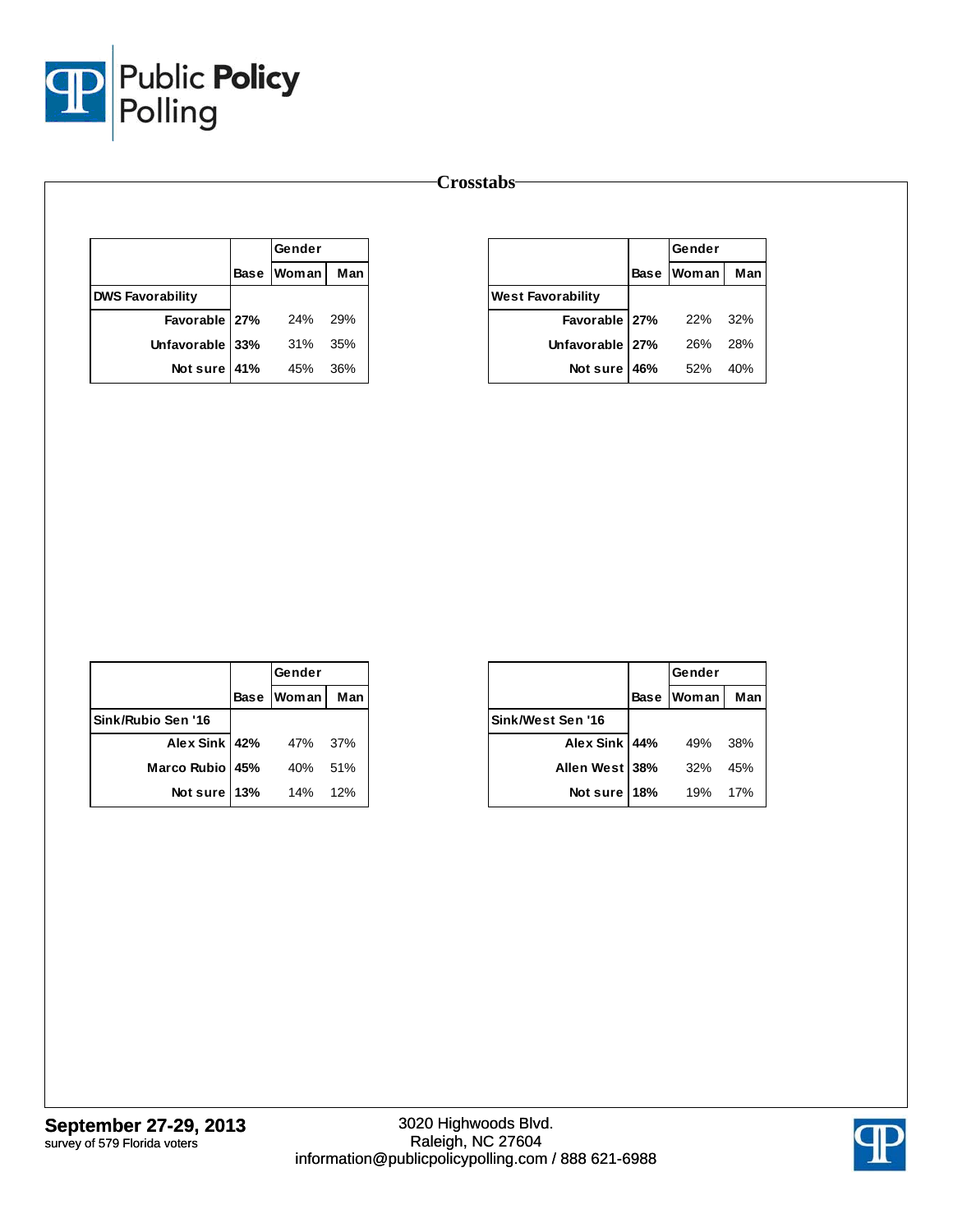

|                                        |      | Gender |     |
|----------------------------------------|------|--------|-----|
|                                        | Base | Woman  | Man |
| <b>DWS/Rubio Sen '16</b>               |      |        |     |
| Debbie Wasserman 43%<br><b>Schultz</b> |      | 48%    | 38% |
| Marco Rubio 46%                        |      | 42%    | 50% |
| Not sure                               | 11%  | 10%    | 12% |

|                               | Gender      |              |     |
|-------------------------------|-------------|--------------|-----|
|                               | <b>Base</b> | <b>Woman</b> | Man |
| DWS/West Sen '16              |             |              |     |
| Debbie Wasserman I<br>Schultz | 44%         | 49%          | 38% |
| Allen West   40%              |             | 35%          | 45% |
| Not sure                      | 16%         | 16%          | 16% |

|                       | Gender |       |     |
|-----------------------|--------|-------|-----|
|                       | Base   | Woman | Man |
| <b>Rubio Ideology</b> |        |       |     |
| Too liberal 10%       |        | 12%   | 7%  |
| Too conservative      | 37%    | 39%   | 35% |
| About right           | 42%    | 37%   | 47% |
| Not sure              | 11%    | 11%   | 11% |

|                                                    |             | Gender       |       |
|----------------------------------------------------|-------------|--------------|-------|
|                                                    | <b>Base</b> | <b>Woman</b> | Man   |
| Support/Oppose<br><b>Rubio Immigration</b><br>Plan |             |              |       |
| Support 21%                                        |             | 20%          | - 22% |
| Oppose 41%                                         |             | 42%          | 40%   |
| Not sure                                           | 37%         | 37%          | 37%   |

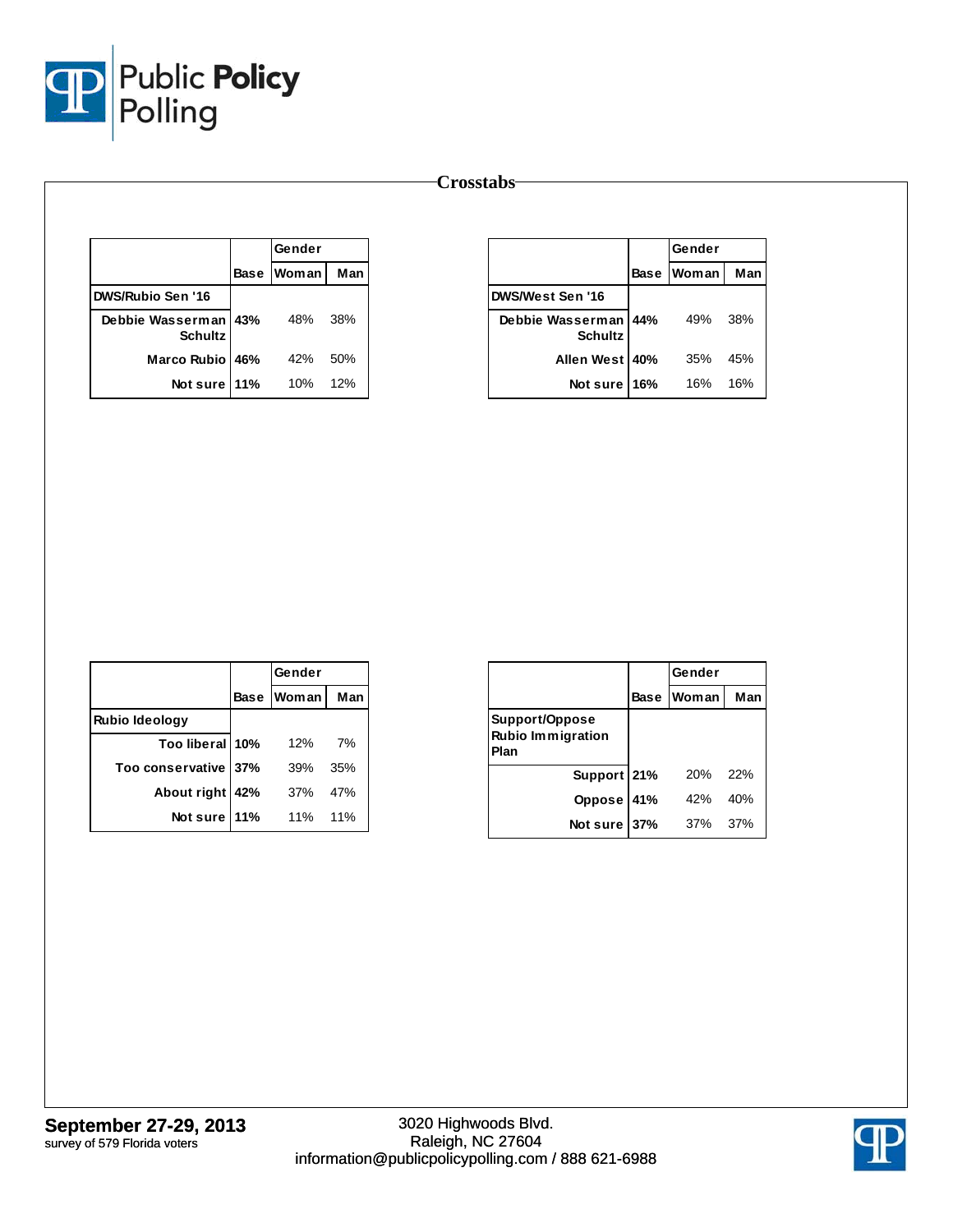

|                                              |     | Gender            |     |
|----------------------------------------------|-----|-------------------|-----|
|                                              |     | <b>Base Woman</b> | Man |
| Support/Oppose<br><b>Path to Citizenship</b> |     |                   |     |
| Support 48%                                  |     | 44%               | 52% |
| Oppose 35%                                   |     | 35%               | 35% |
| Not sure                                     | 17% | 21%               | 14% |

|                             |     | Gender     |     |
|-----------------------------|-----|------------|-----|
|                             |     | Base Woman | Man |
| <b>Generic Cong. Ballot</b> |     |            |     |
| Democrat 48%                |     | 55%        | 41% |
| Republican 42%              |     | 36%        | 47% |
| Not sure                    | 10% | 9%         | 12% |

|                           | Gender     |     |
|---------------------------|------------|-----|
|                           | Base Woman | Man |
| Zimmerman<br>Favorability |            |     |
| Favorable   20%           | 12%        | 29% |
| Unfavorable 47%           | 54%        | 40% |
| Not sure 33%              | 34%        | 31% |

|                                                              |     | Gender     |     |
|--------------------------------------------------------------|-----|------------|-----|
|                                                              |     | Base Woman | Man |
| Should Zimmerman<br>Have Been Found<br><b>Guilty or Not?</b> |     |            |     |
| Guilty 37%                                                   |     | 45%        | 29% |
| Not guilty                                                   | 47% | 39%        | 56% |
| Not sure                                                     | 16% | 16%        | 15% |

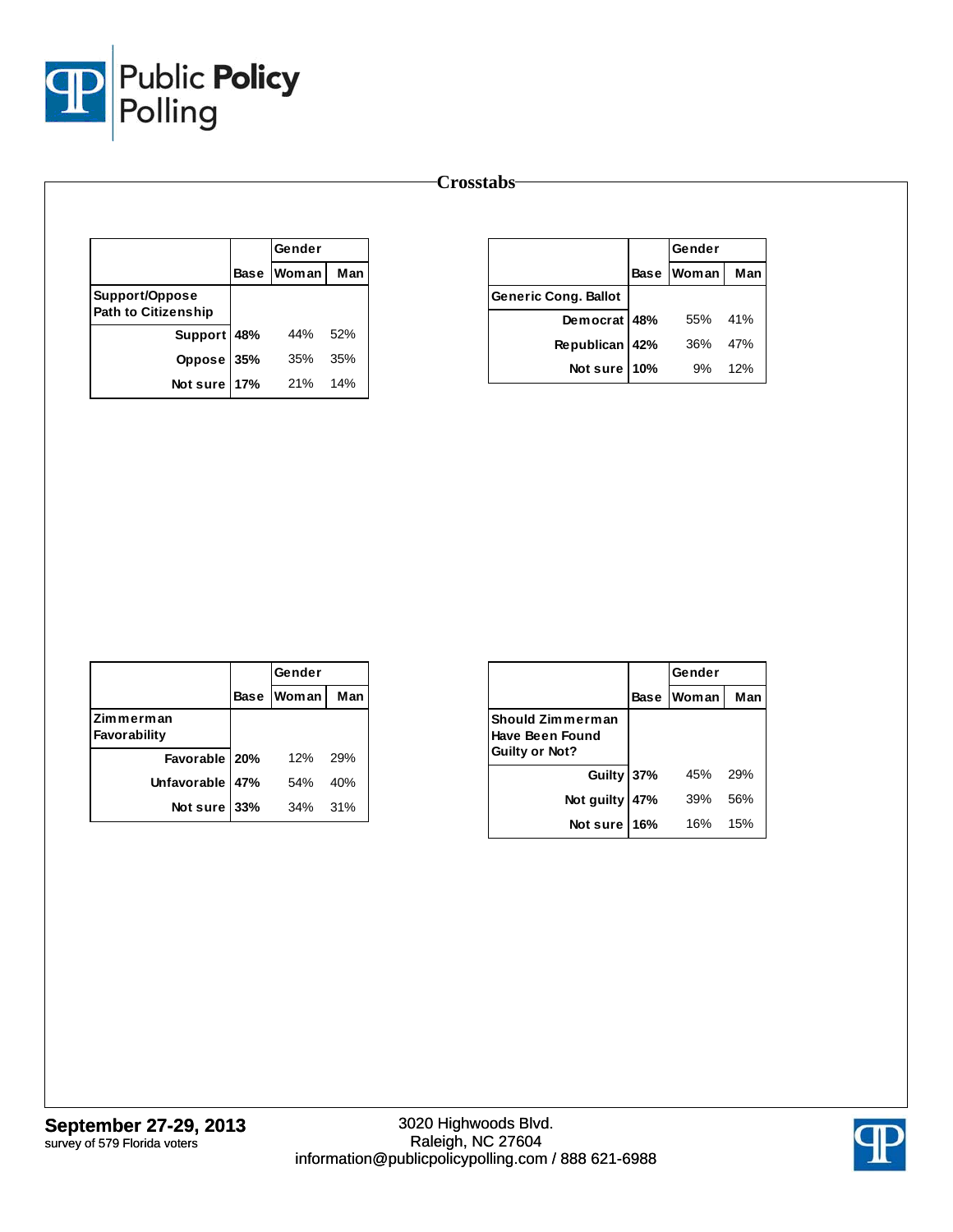

|                              |    | Gender                        |     |
|------------------------------|----|-------------------------------|-----|
|                              |    | Base Woman Man                |     |
| Fave D1 FB School            |    |                               |     |
| <b>Central Florida</b>       | 9% | 9%                            | 9%  |
|                              |    | <b>Florida 24%</b> $25\%$ 24% |     |
| <b>Florida Atlantic</b>      | 2% | 4% 1%                         |     |
| <b>Florida International</b> | 2% | $1\%$ 2%                      |     |
| Florida State   22%          |    | 18% 26%                       |     |
| Miam i 12%                   |    | 13% 12%                       |     |
| South Floridal               | 2% | 3%                            | 2%  |
| Notsure 126%                 |    | 28%                           | 23% |
|                              |    |                               |     |

|                          |             | Gender     |     |
|--------------------------|-------------|------------|-----|
|                          | <b>Base</b> | Woman      | Man |
| <b>Muschamp Approval</b> |             |            |     |
| Approve 46%              |             | <b>29%</b> | 65% |
| Disapprove               | 14%         | 23%        | 4%  |
| Not sure                 | 40%         | 48%        | 31% |

|                        |     | Gender       |     |
|------------------------|-----|--------------|-----|
|                        |     | Base   Woman | Man |
| <b>Fisher Approval</b> |     |              |     |
| Approve 56%            |     | 41%          | 66% |
| <b>Disapprove</b>      | 1%  |              | 1%  |
| Not sure               | 44% | 59%          | 33% |

|                        |             | Gender |     |
|------------------------|-------------|--------|-----|
|                        | <b>Base</b> | Woman  | Man |
| <b>Golden Approval</b> |             |        |     |
| Approve 58%            |             | 54%    | 63% |
| Disapprove             | 13%         | 13%    | 13% |
| Not sure               | 29%         | 34%    | 24% |

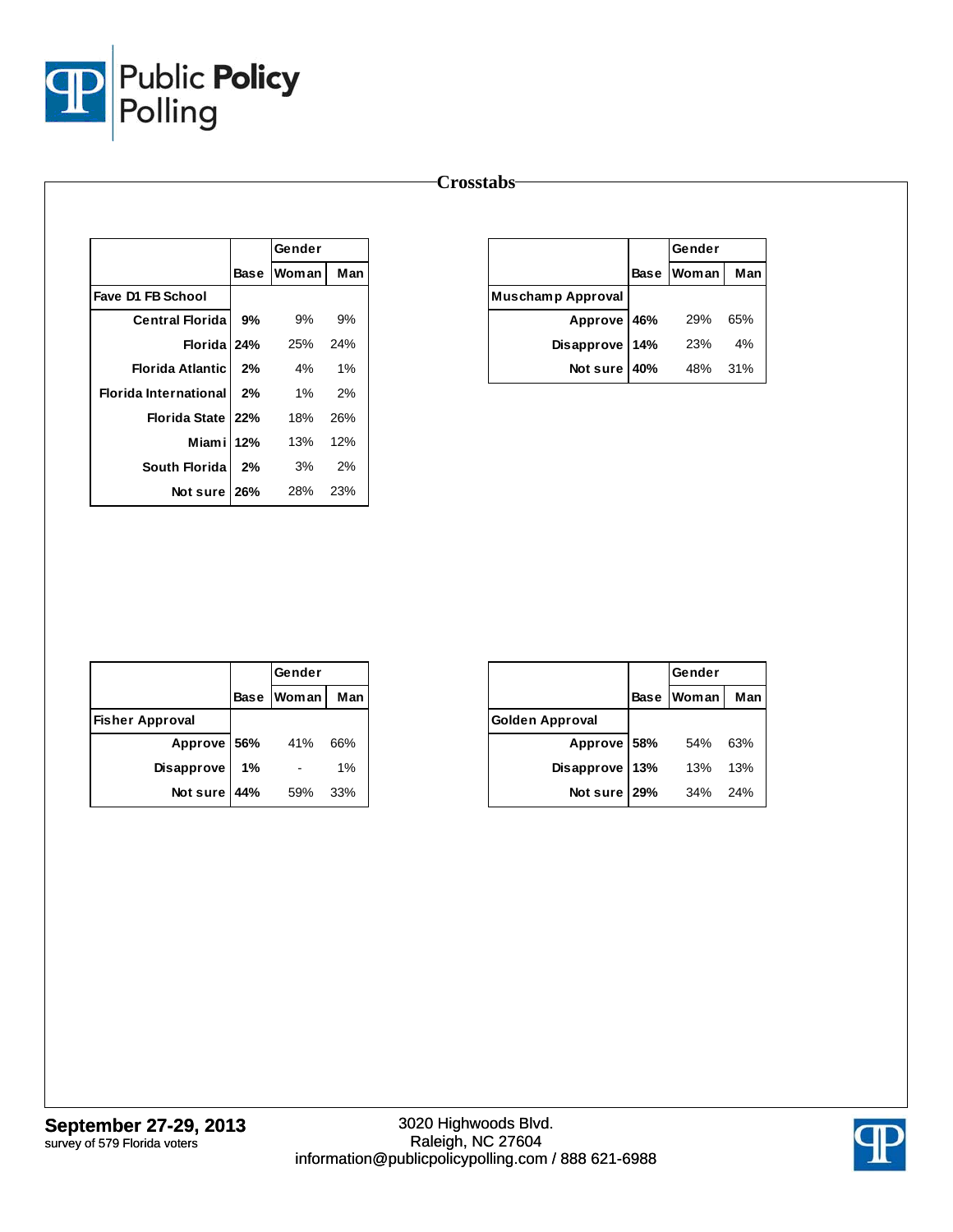

| <b>Crosstabs</b> |
|------------------|
|------------------|

|                                                       |      | Gender                   |     |
|-------------------------------------------------------|------|--------------------------|-----|
|                                                       | Base | <b>Woman</b>             | Man |
| <b>Fave MLB Team</b>                                  |      |                          |     |
| Braves 22%                                            |      | 18%                      | 25% |
| Red Sox                                               | 9%   | 11% 8%                   |     |
|                                                       |      | <b>Cubs</b> $15\%$ 7% 4% |     |
| Marlins I 11%                                         |      | 11% 12%                  |     |
| Mets 3%                                               |      | 5% 2%                    |     |
| Yankees 10%                                           |      | 9%                       | 11% |
| Phillies 2%                                           |      | 2% 2%                    |     |
|                                                       |      | <b>Rays 13%</b> 14%      | 12% |
| <b>Someone else/Not a 24%</b> 24% 25%<br>baseball fan |      |                          |     |

|                        | Gender      |              |     |  |
|------------------------|-------------|--------------|-----|--|
|                        | <b>Base</b> | <b>Woman</b> | Man |  |
| <b>Maddon Approval</b> |             |              |     |  |
| Approve 74%            |             | 65%          | 84% |  |
| <b>Disapprove</b>      | 1%          |              | 2%  |  |
| Not sure 24%           |             | 35%          | 14% |  |

|                               |    | Gender       |     |
|-------------------------------|----|--------------|-----|
|                               |    | Base   Woman | Man |
| Rays Season<br><b>Outcome</b> |    |              |     |
| Win the World Series 16%      |    | 22%          | 9%  |
| Win the ALCS 26%              |    | 43%          | 5%  |
| Win the ALDS 47%              |    | 24%          | 75% |
| Lose the ALDS                 | 7% | 11%          | 3%  |
| Not sure                      | 4% |              | 8%  |

|                                        |             | Gender |     |
|----------------------------------------|-------------|--------|-----|
|                                        | <b>Base</b> | Woman  | Man |
| <b>Fave NFL Team</b>                   |             |        |     |
| <b>Falcons</b>                         | 4%          | 5%     | 4%  |
| Cowboys                                | 6%          | 4%     | 7%  |
| <b>Packers</b>                         | 6%          | 2%     | 11% |
| Jaguars                                | 6%          | $4\%$  | 7%  |
| <b>Dolphins</b>                        | 21%         | 25%    | 17% |
| <b>Patriots</b>                        | 7%          | 6%     | 7%  |
| Giants                                 | 5%          | 6%     | 5%  |
| Jets                                   | 3%          | 4%     | 3%  |
| <b>Buccaneers</b>                      | 15%         | 14%    | 15% |
| Someone else/Not a 27%<br>football fan |             | 30%    | 23% |

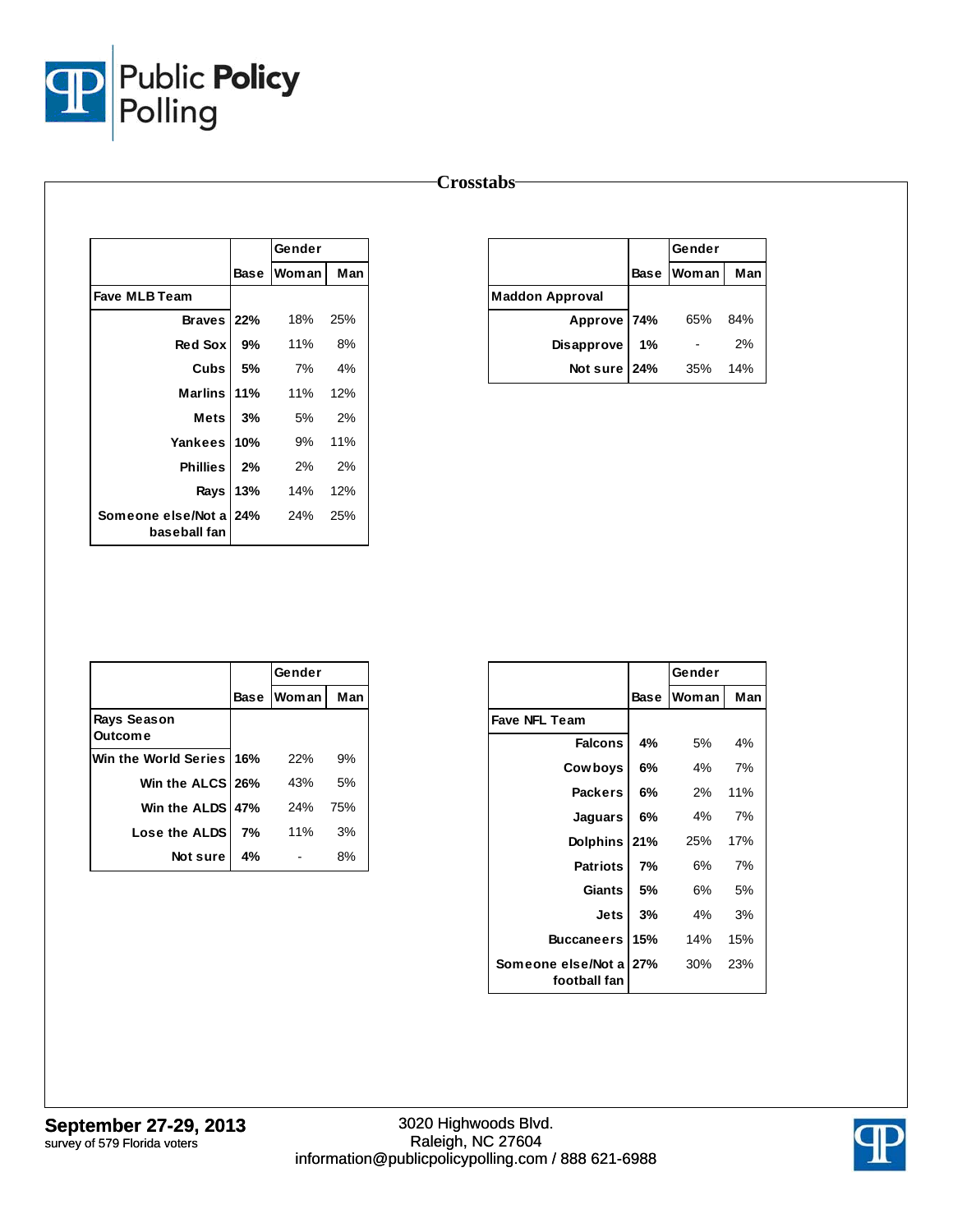

|                        | Party |     |                                            |                       | Party |     |                                            |
|------------------------|-------|-----|--------------------------------------------|-----------------------|-------|-----|--------------------------------------------|
|                        |       |     | Base Democrat Republican Independent/Other |                       |       |     | Base Democrat Republican Independent/Other |
| <b>Nelson Approval</b> |       |     |                                            | <b>Rubio Approval</b> |       |     |                                            |
| Approve 41%            | 59%   | 20% | 44%                                        | Approve 43%           | 21%   | 74% | 34%                                        |
| Disapprove 38%         | 17%   | 57% | 42%                                        | Disapprove 45%        | 67%   | 18% | 49%                                        |
| Not sure 21%           | 24%   | 22% | 14%                                        | Not sure 12%          | 12%   | 9%  | 17%                                        |

|                                            |             | Party |     |                                       |
|--------------------------------------------|-------------|-------|-----|---------------------------------------|
|                                            | <b>Base</b> |       |     | Democrat Republican Independent/Other |
| Support/Oppose<br><b>Medical Marijuana</b> |             |       |     |                                       |
| Support 62%                                |             | 68%   | 46% | 74%                                   |
| Oppose 26%                                 |             | 20%   | 41% | 17%                                   |
| Not sure 12%                               |             | 12%   | 13% | 9%                                    |

|                          |      | Party |     |                                       |
|--------------------------|------|-------|-----|---------------------------------------|
|                          | Base |       |     | Democrat Republican Independent/Other |
| <b>Sink Favorability</b> |      |       |     |                                       |
| Favorable 23%            |      | 32%   | 10% | 26%                                   |
| Unfavorable 25%          |      | 19%   | 29% | 28%                                   |
| Not sure 52%             |      | 48%   | 61% | 46%                                   |

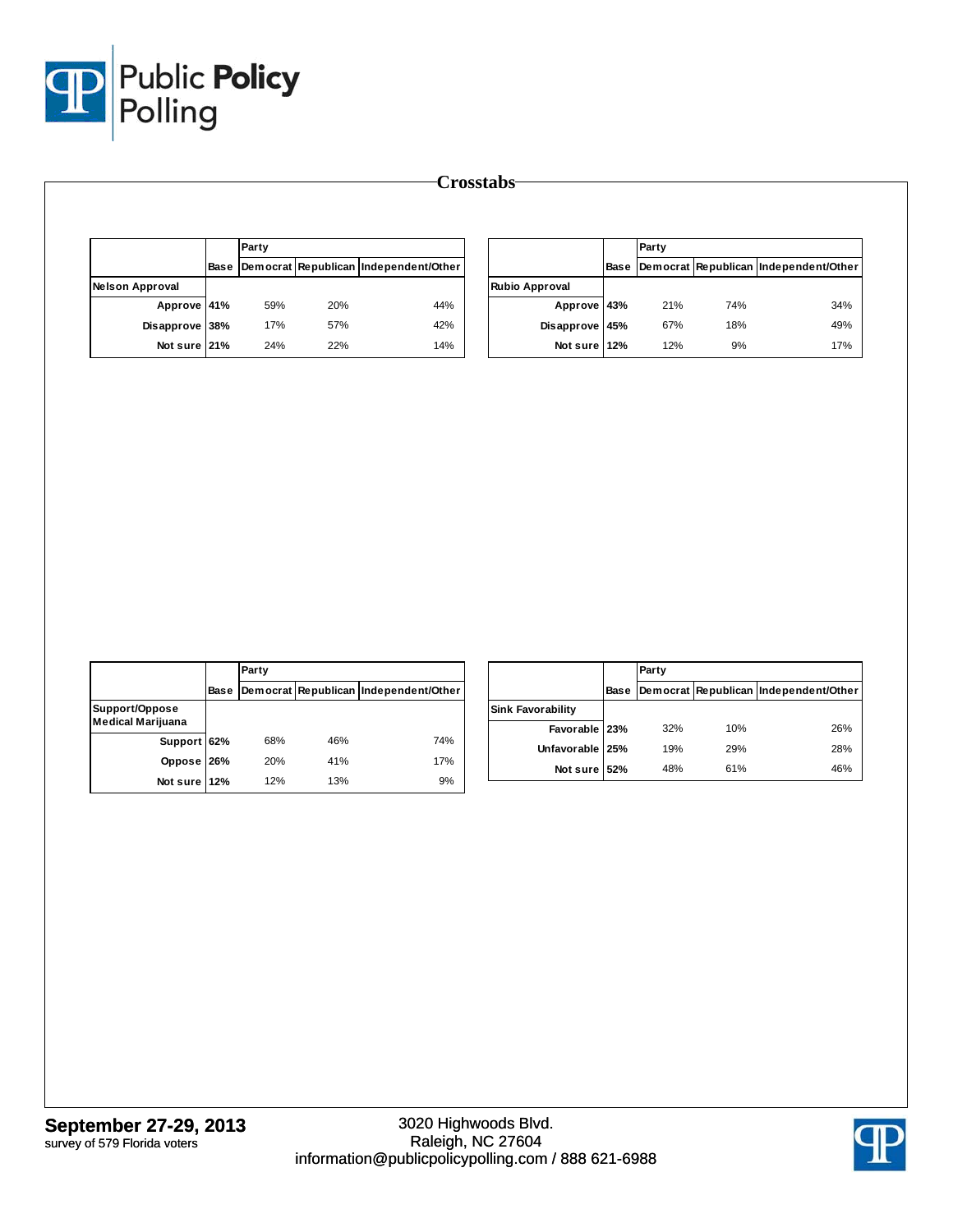

|                         | Party |     |                                            |                          | Party |     |                                            |
|-------------------------|-------|-----|--------------------------------------------|--------------------------|-------|-----|--------------------------------------------|
|                         |       |     | Base Democrat Republican Independent/Other |                          |       |     | Base Democrat Republican Independent/Other |
| <b>DWS Favorability</b> |       |     |                                            | <b>West Favorability</b> |       |     |                                            |
| Favorable 27%           | 40%   | 7%  | 32%                                        | Favorable 27%            | 7%    | 47% | 32%                                        |
| Unfavorable 33%         | 16%   | 48% | 38%                                        | Unfavorable 27%          | 38%   | 12% | 28%                                        |
| Not sure 41%            | 45%   | 45% | 30%                                        | Not sure 46%             | 55%   | 40% | 40%                                        |

|                    |             | Party |     |                                       |
|--------------------|-------------|-------|-----|---------------------------------------|
|                    | <b>Base</b> |       |     | Democrat Republican Independent/Other |
| Sink/Rubio Sen '16 |             |       |     |                                       |
| Alex Sink 42%      |             | 71%   | 12% | 38%                                   |
| Marco Rubio 45%    |             | 15%   | 81% | 43%                                   |
| Not sure 13%       |             | 15%   | 7%  | 19%                                   |

|                   |      | Party |     |                                       |
|-------------------|------|-------|-----|---------------------------------------|
|                   | Base |       |     | Democrat Republican Independent/Other |
| Sink/West Sen '16 |      |       |     |                                       |
| Alex Sink 44%     |      | 77%   | 10% | 40%                                   |
| Allen West 38%    |      | 9%    | 70% | 40%                                   |
| Not sure 18%      |      | 14%   | 20% | 20%                                   |

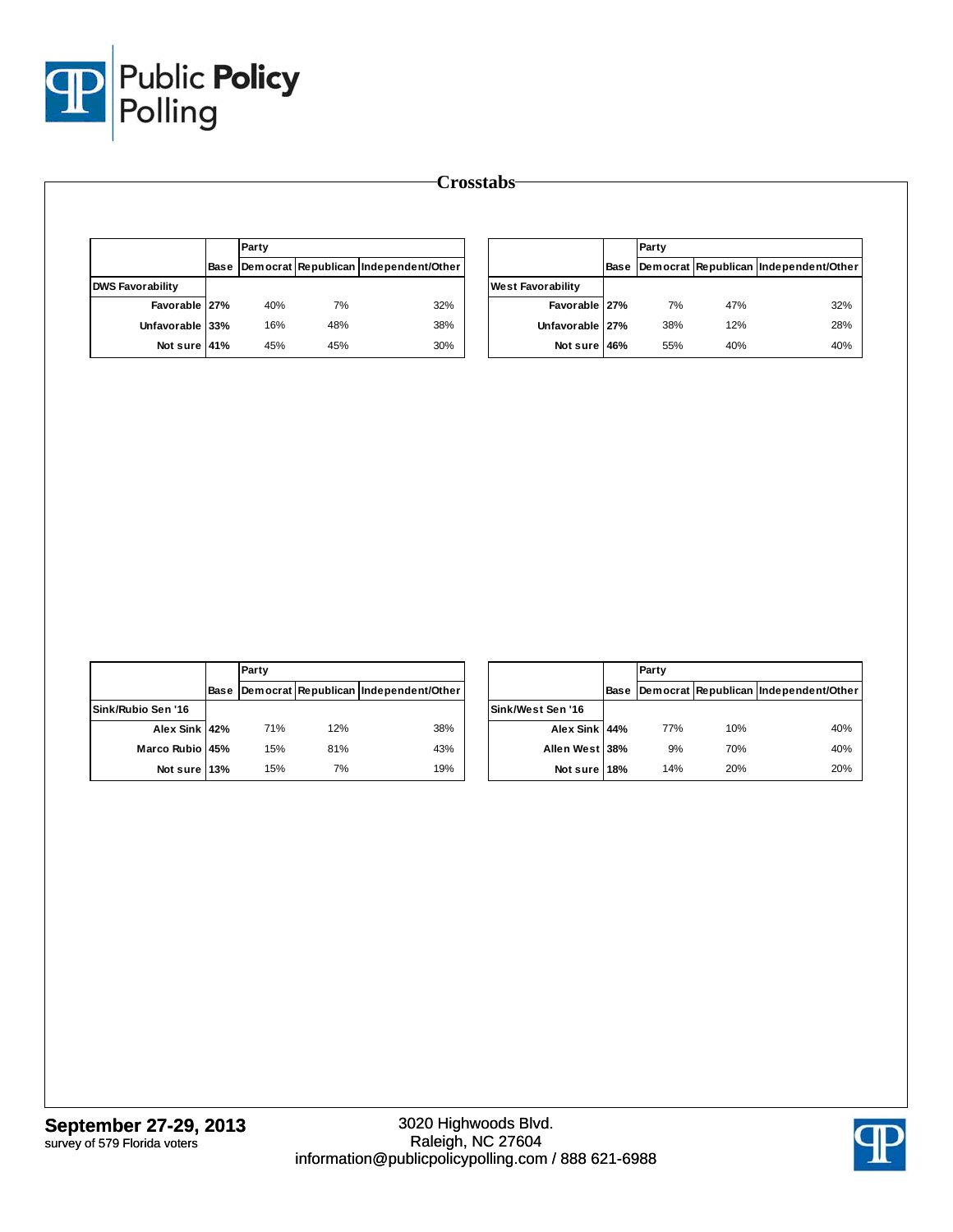

|                                        |      | Party |     |                                       |
|----------------------------------------|------|-------|-----|---------------------------------------|
|                                        | Base |       |     | Democrat Republican Independent/Other |
| DWS/Rubio Sen '16                      |      |       |     |                                       |
| Debbie Wasserman 43%<br><b>Schultz</b> |      | 75%   | 9%  | 41%                                   |
| Marco Rubio 46%                        |      | 14%   | 82% | 43%                                   |
| Not sure 11%                           |      | 10%   | 9%  | 16%                                   |

|                                        |             | Party |     |                                       |
|----------------------------------------|-------------|-------|-----|---------------------------------------|
|                                        | <b>Base</b> |       |     | Democrat Republican Independent/Other |
| DWS/West Sen '16                       |             |       |     |                                       |
| Debbie Wasserman 44%<br><b>Schultz</b> |             | 76%   | 10% | 41%                                   |
| Allen West 40%                         |             | 11%   | 75% | 37%                                   |
| Not sure 16%                           |             | 13%   | 15% | 22%                                   |

|                      |             | Party |     |                                       |
|----------------------|-------------|-------|-----|---------------------------------------|
|                      | <b>Base</b> |       |     | Democrat Republican Independent/Other |
| Rubio Ideology       |             |       |     |                                       |
| Too liberal 10%      |             | 12%   | 10% | 6%                                    |
| Too conservative 37% |             | 52%   | 16% | 40%                                   |
| About right 42%      |             | 22%   | 67% | 43%                                   |
| Not sure 11%         |             | 14%   | 8%  | 11%                                   |

|                                                    |      | Party |     |                                       |
|----------------------------------------------------|------|-------|-----|---------------------------------------|
|                                                    | Base |       |     | Democrat Republican Independent/Other |
| Support/Oppose<br><b>Rubio Immigration</b><br>Plan |      |       |     |                                       |
| Support 21%                                        |      | 12%   | 35% | 19%                                   |
| Oppose                                             | 41%  | 45%   | 34% | 44%                                   |
| Not sure 37%                                       |      | 43%   | 31% | 36%                                   |

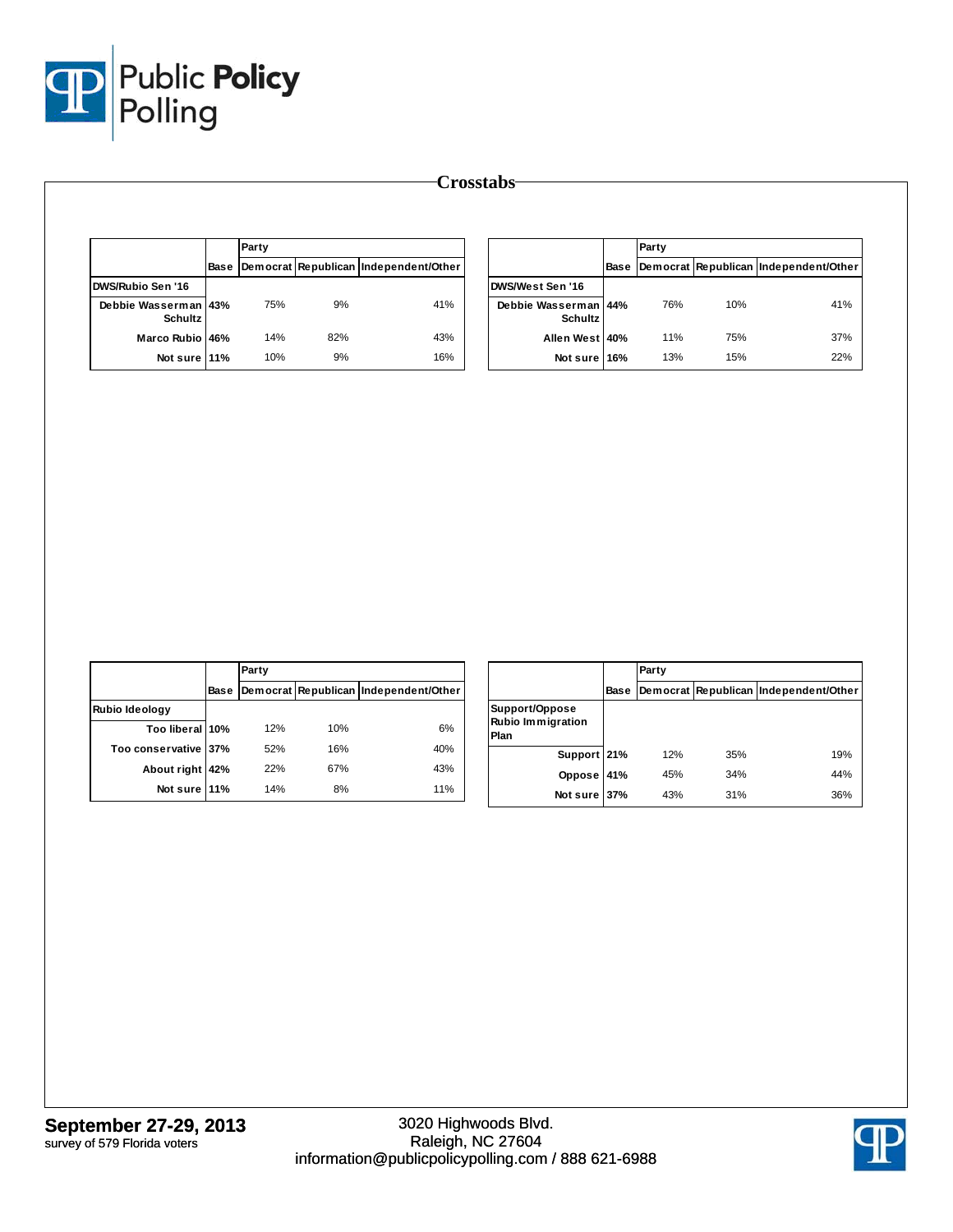

|                                              | Base | Party |     |                                       |
|----------------------------------------------|------|-------|-----|---------------------------------------|
|                                              |      |       |     | Democrat Republican Independent/Other |
| Support/Oppose<br><b>Path to Citizenship</b> |      |       |     |                                       |
| Support 48%                                  |      | 55%   | 38% | 48%                                   |
| Oppose 35%                                   |      | 24%   | 45% | 39%                                   |
| Not sure 17%                                 |      | 20%   | 17% | 13%                                   |

|                             |             | Party |     |                                       |  |  |  |
|-----------------------------|-------------|-------|-----|---------------------------------------|--|--|--|
|                             | <b>Base</b> |       |     | Democrat Republican Independent/Other |  |  |  |
| <b>Generic Cong. Ballot</b> |             |       |     |                                       |  |  |  |
| Democrat 48%                |             | 86%   | 11% | 41%                                   |  |  |  |
| Republican 42%              |             | 9%    | 85% | 31%                                   |  |  |  |
| Not sure 10%                |             | 5%    | 4%  | 27%                                   |  |  |  |

|                           |      | Party      |     |                                       |  |  |  |  |
|---------------------------|------|------------|-----|---------------------------------------|--|--|--|--|
|                           | Base |            |     | Democrat Republican Independent/Other |  |  |  |  |
| Zimmerman<br>Favorability |      |            |     |                                       |  |  |  |  |
| Favorable 20%             |      | <b>11%</b> | 30% | 24%                                   |  |  |  |  |
| Unfavorable 47%           |      | 67%        | 24% | 41%                                   |  |  |  |  |
| Not sure 33%              |      | 22%        | 46% | 35%                                   |  |  |  |  |

|                                                                     |      | Party |     |                                       |
|---------------------------------------------------------------------|------|-------|-----|---------------------------------------|
|                                                                     | Base |       |     | Democrat Republican Independent/Other |
| <b>Should Zimmerman</b><br><b>Have Been Found</b><br>Guilty or Not? |      |       |     |                                       |
| Guilty 37%                                                          |      | 59%   | 11% | 32%                                   |
| Not guilty                                                          | 47%  | 25%   | 77% | 48%                                   |
| Not sure 16%                                                        |      | 16%   | 11% | 21%                                   |

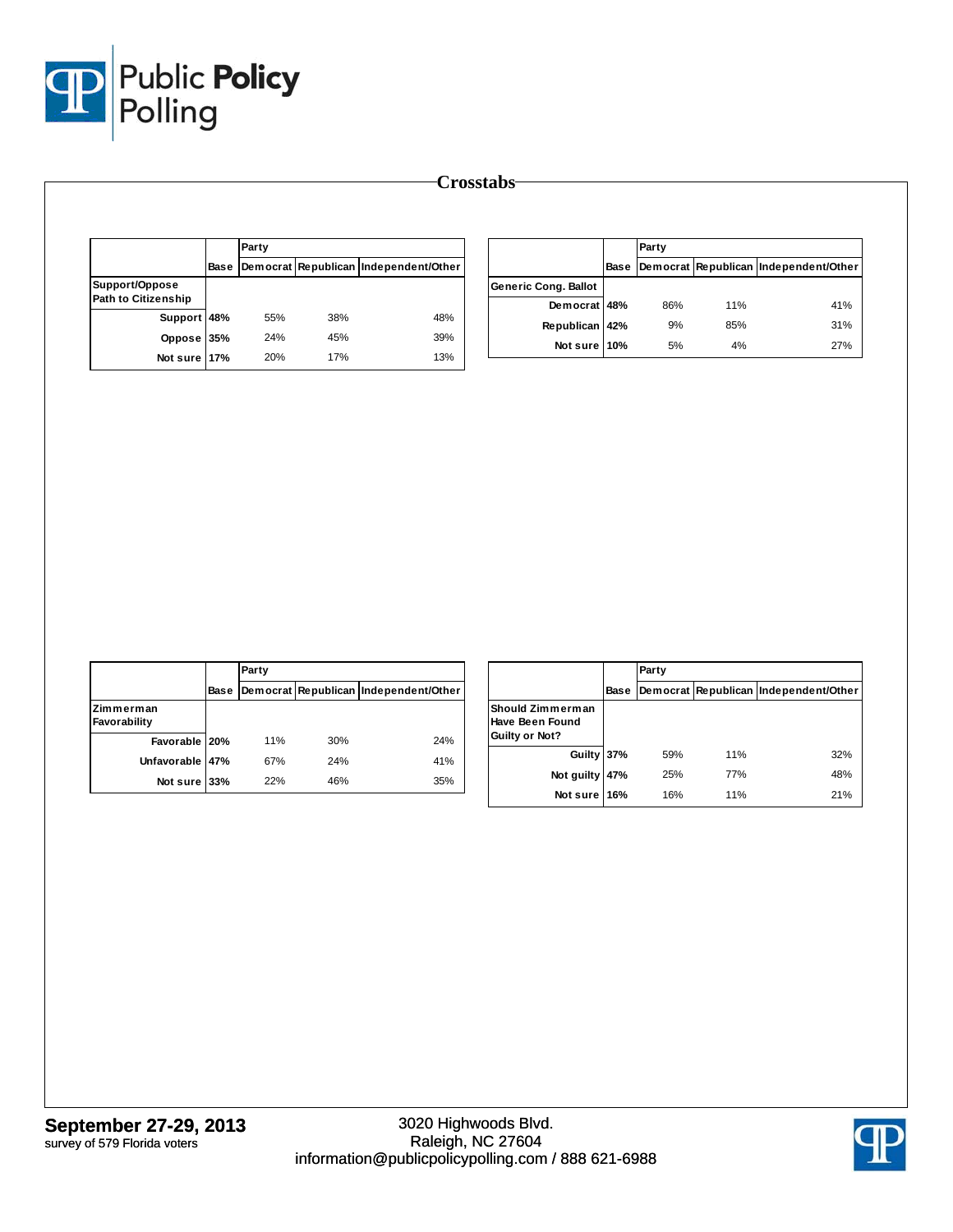

|                              |      | Party |     |                                       |  |  |  |  |
|------------------------------|------|-------|-----|---------------------------------------|--|--|--|--|
|                              | Base |       |     | Democrat Republican Independent/Other |  |  |  |  |
| Fave D1 FB School            |      |       |     |                                       |  |  |  |  |
| <b>Central Florida</b>       | 9%   | 9%    | 7%  | 12%                                   |  |  |  |  |
| Florida 24%                  |      | 26%   | 29% | 14%                                   |  |  |  |  |
| <b>Florida Atlantic</b>      | 2%   | 3%    | 2%  | 2%                                    |  |  |  |  |
| <b>Florida International</b> | 2%   | 1%    | 3%  |                                       |  |  |  |  |
| Florida State 22%            |      | 23%   | 25% | 18%                                   |  |  |  |  |
| Miami 12%                    |      | 16%   | 9%  | 11%                                   |  |  |  |  |
| South Florida                | 2%   | 3%    | 3%  | 1%                                    |  |  |  |  |
| Not sure                     | 26%  | 19%   | 23% | 42%                                   |  |  |  |  |

|                          |      | Party |     |                                       |  |  |
|--------------------------|------|-------|-----|---------------------------------------|--|--|
|                          | Base |       |     | Democrat Republican Independent/Other |  |  |
| <b>Muschamp Approval</b> |      |       |     |                                       |  |  |
| Approve 46%              |      | 40%   | 61% | 27%                                   |  |  |
| Disapprove 14%           |      | 22%   | 4%  | 14%                                   |  |  |
| Not sure 40%             |      | 38%   | 35% | 59%                                   |  |  |

|                        |      | Party |     |                                       |  |  |  |  |
|------------------------|------|-------|-----|---------------------------------------|--|--|--|--|
|                        | Base |       |     | Democrat Republican Independent/Other |  |  |  |  |
| <b>Fisher Approval</b> |      |       |     |                                       |  |  |  |  |
| Approve 56%            |      | 46%   | 65% | 61%                                   |  |  |  |  |
| <b>Disapprove</b>      | 1%   |       | 2%  |                                       |  |  |  |  |
| Not sure               | 44%  | 54%   | 33% | 39%                                   |  |  |  |  |

|                 |      | Party |     |                                       |  |  |  |  |
|-----------------|------|-------|-----|---------------------------------------|--|--|--|--|
|                 | Base |       |     | Democrat Republican Independent/Other |  |  |  |  |
| Golden Approval |      |       |     |                                       |  |  |  |  |
| Approve 58%     |      | 69%   | 68% | 22%                                   |  |  |  |  |
| Disapprove 13%  |      | 12%   |     | 30%                                   |  |  |  |  |
| Not sure 29%    |      | 19%   | 32% | 49%                                   |  |  |  |  |

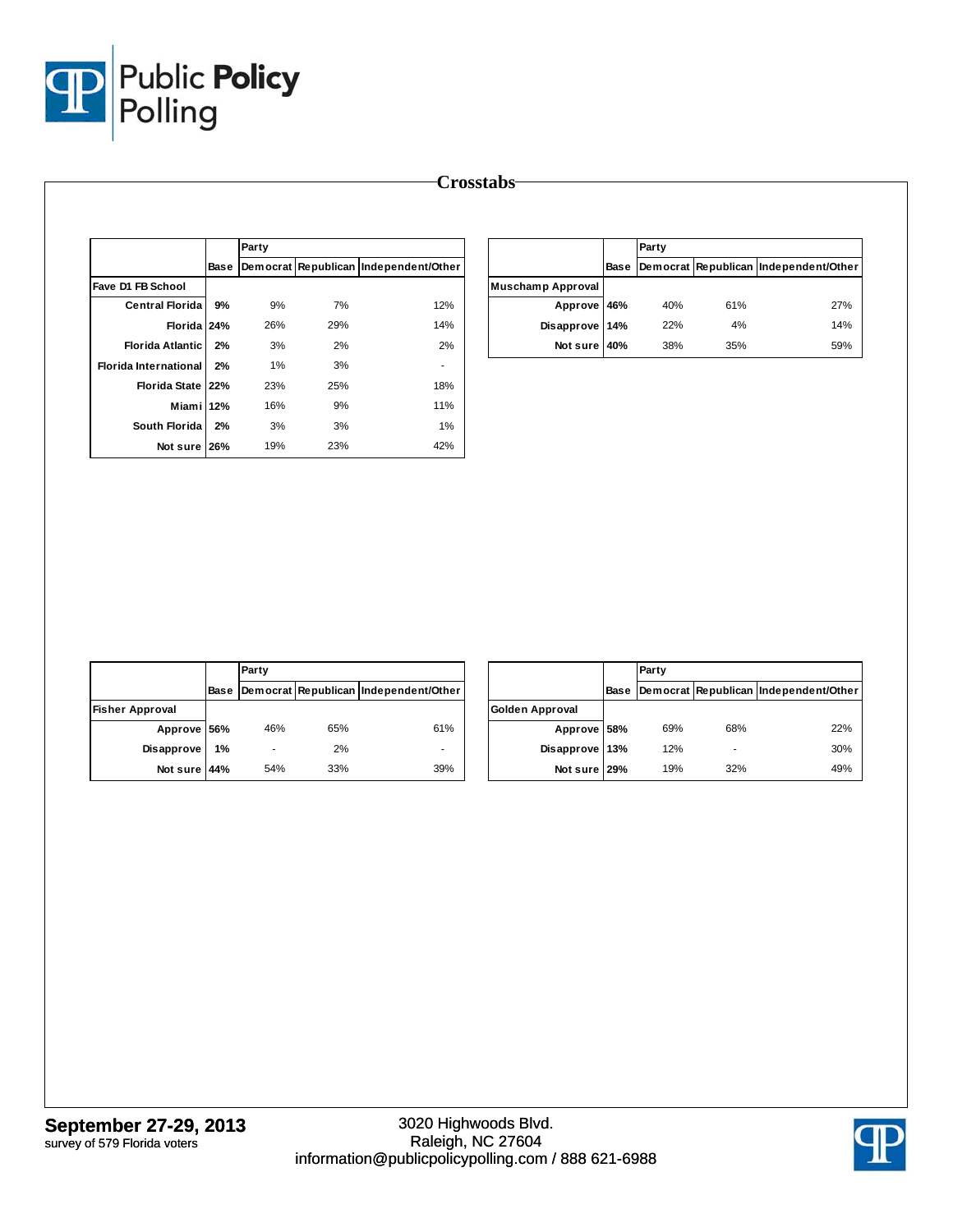

|                                    |      | Party |     |                                       |
|------------------------------------|------|-------|-----|---------------------------------------|
|                                    | Base |       |     | Democrat Republican Independent/Other |
| <b>Fave MLB Team</b>               |      |       |     |                                       |
| Braves 22%                         |      | 21%   | 24% | 19%                                   |
| Red Sox                            | 9%   | 10%   | 7%  | 12%                                   |
| Cubs                               | 5%   | 6%    | 4%  | 6%                                    |
| <b>Marlins</b>                     | 11%  | 14%   | 10% | 7%                                    |
| Mets                               | 3%   | 3%    | 2%  | 6%                                    |
| Yankees                            | 10%  | 13%   | 9%  | 6%                                    |
| <b>Phillies</b>                    | 2%   | 1%    | 6%  | ۰                                     |
| Rays                               | 13%  | 12%   | 13% | 15%                                   |
| Someone else/Not a<br>baseball fan | 24%  | 21%   | 26% | 29%                                   |

|                        |             | Party |     |                                       |  |  |  |
|------------------------|-------------|-------|-----|---------------------------------------|--|--|--|
|                        | <b>Base</b> |       |     | Democrat Republican Independent/Other |  |  |  |
| <b>Maddon Approval</b> |             |       |     |                                       |  |  |  |
| Approve 74%            |             | 70%   | 78% | 76%                                   |  |  |  |
| Disapprove             | 1%          |       | 3%  |                                       |  |  |  |
| Not sure 24%           |             | 30%   | 19% | 24%                                   |  |  |  |

|                               |             | Party |     |                                       |  |  |  |  |  |
|-------------------------------|-------------|-------|-----|---------------------------------------|--|--|--|--|--|
|                               | <b>Base</b> |       |     | Democrat Republican Independent/Other |  |  |  |  |  |
| Rays Season<br><b>Outcome</b> |             |       |     |                                       |  |  |  |  |  |
| Win the World Series 16%      |             | 21%   | 21% |                                       |  |  |  |  |  |
| Win the ALCS 26%              |             | 28%   | 16% | 36%                                   |  |  |  |  |  |
| Win the ALDS 47%              |             | 51%   | 50% | 36%                                   |  |  |  |  |  |
| Lose the ALDS                 | 7%          |       | 9%  | 18%                                   |  |  |  |  |  |
| Not sure                      | 4%          |       | 4%  | 10%                                   |  |  |  |  |  |

|                                    |             | Party    |     |                              |
|------------------------------------|-------------|----------|-----|------------------------------|
|                                    | <b>Base</b> | Democrat |     | Republican Independent/Other |
| <b>Fave NFL Team</b>               |             |          |     |                              |
| <b>Falcons</b>                     | 4%          | 5%       | 3%  | 4%                           |
| Cow boys                           | 6%          | 6%       | 6%  | 4%                           |
| <b>Packers</b>                     | 6%          | 6%       | 8%  | 4%                           |
| Jaguars                            | 6%          | 9%       | 4%  | 2%                           |
| <b>Dolphins</b>                    | 21%         | 20%      | 20% | 24%                          |
| <b>Patriots</b>                    | 7%          | 7%       | 5%  | 7%                           |
| Giants                             | 5%          | 6%       | 5%  | 5%                           |
| Jets                               | 3%          | 3%       | 4%  | 4%                           |
| <b>Buccaneers</b>                  | 15%         | 14%      | 17% | 13%                          |
| Someone else/Not a<br>football fan | 27%         | 24%      | 27% | 31%                          |

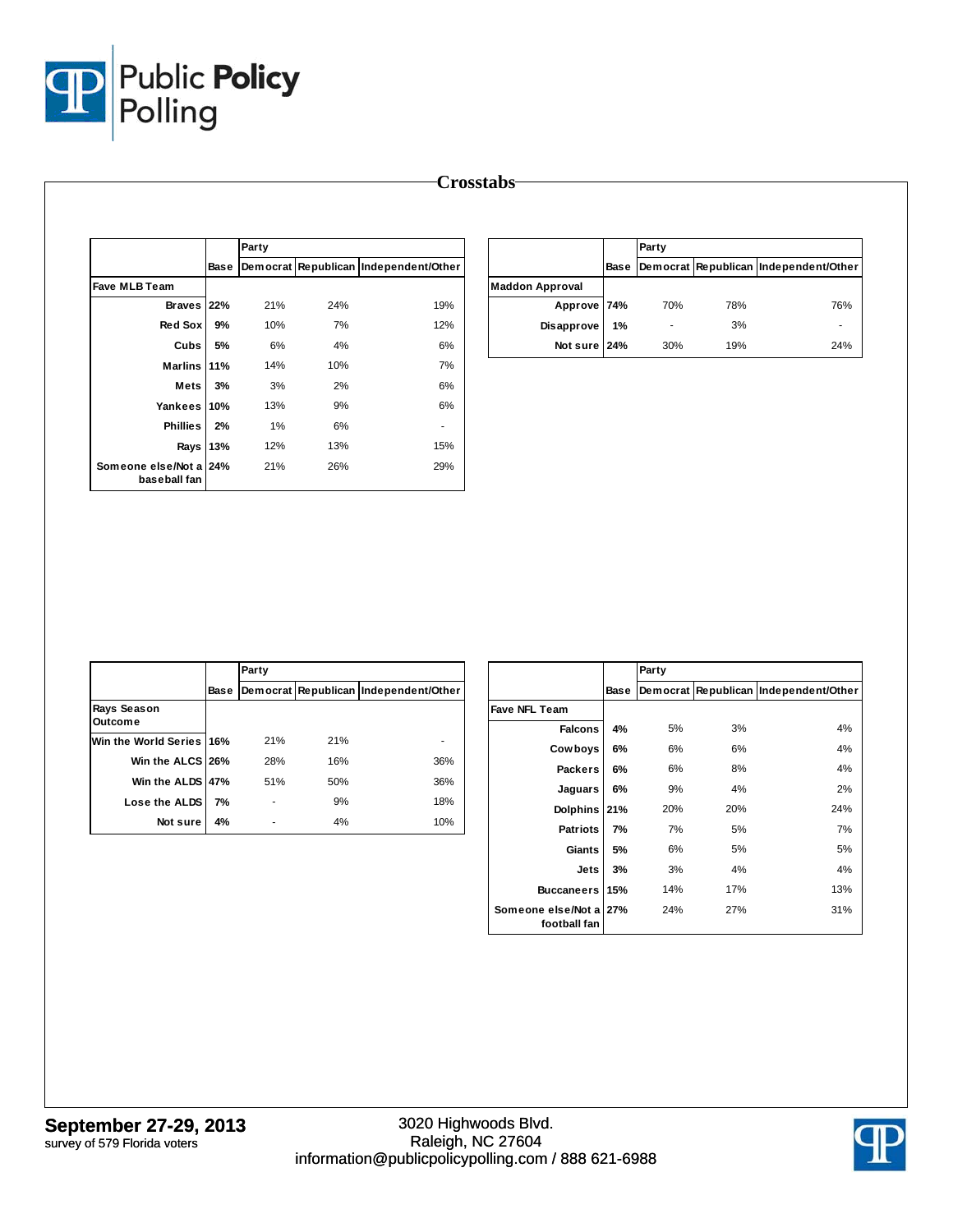

|                        |             |     |     |                                           |     | Crosstabs <sup>-</sup> |             |      |     |                                           |     |
|------------------------|-------------|-----|-----|-------------------------------------------|-----|------------------------|-------------|------|-----|-------------------------------------------|-----|
|                        | Race        |     |     |                                           |     |                        |             | Race |     |                                           |     |
|                        | <b>Base</b> |     |     | African-<br>Hispanic White American Other |     |                        | <b>Base</b> |      |     | African-<br>Hispanic White American Other |     |
| <b>Nelson Approval</b> |             |     |     |                                           |     | <b>Rubio Approval</b>  |             |      |     |                                           |     |
| Approve 41%            |             | 34% | 38% | 56%                                       | 57% | Approve 43%            |             | 40%  | 52% | 7%                                        | 33% |
| Disapprove 38%         |             | 32% | 45% | 15%                                       | 29% | Disapprove 45%         |             | 46%  | 38% | 73%                                       | 48% |
| Not sure 21%           |             | 34% | 18% | 29%                                       | 14% | Not sure 12%           |             | 15%  | 9%  | 20%                                       | 18% |

|                   | Race |     |                                                |     |                          | Race |     |                                                |     |
|-------------------|------|-----|------------------------------------------------|-----|--------------------------|------|-----|------------------------------------------------|-----|
|                   |      |     | African-<br>Base Hispanic White American Other |     |                          |      |     | African-<br>Base Hispanic White American Other |     |
| Support/Oppose    |      |     |                                                |     | <b>Sink Favorability</b> |      |     |                                                |     |
| Medical Marijuana |      |     |                                                |     | Favorable   23%          | 22%  | 22% | 31%                                            | 15% |
| Support 62%       | 48%  | 63% | 70%                                            | 59% | Unfavorable 25%          | 24%  | 26% | 17%                                            | 27% |
| Oppose 26%        | 30%  | 28% | 14%                                            | 28% | Not sure 52%             | 54%  | 51% | 52%                                            | 58% |
| Not sure 12%      | 21%  | 9%  | 16%                                            | 13% |                          |      |     |                                                |     |

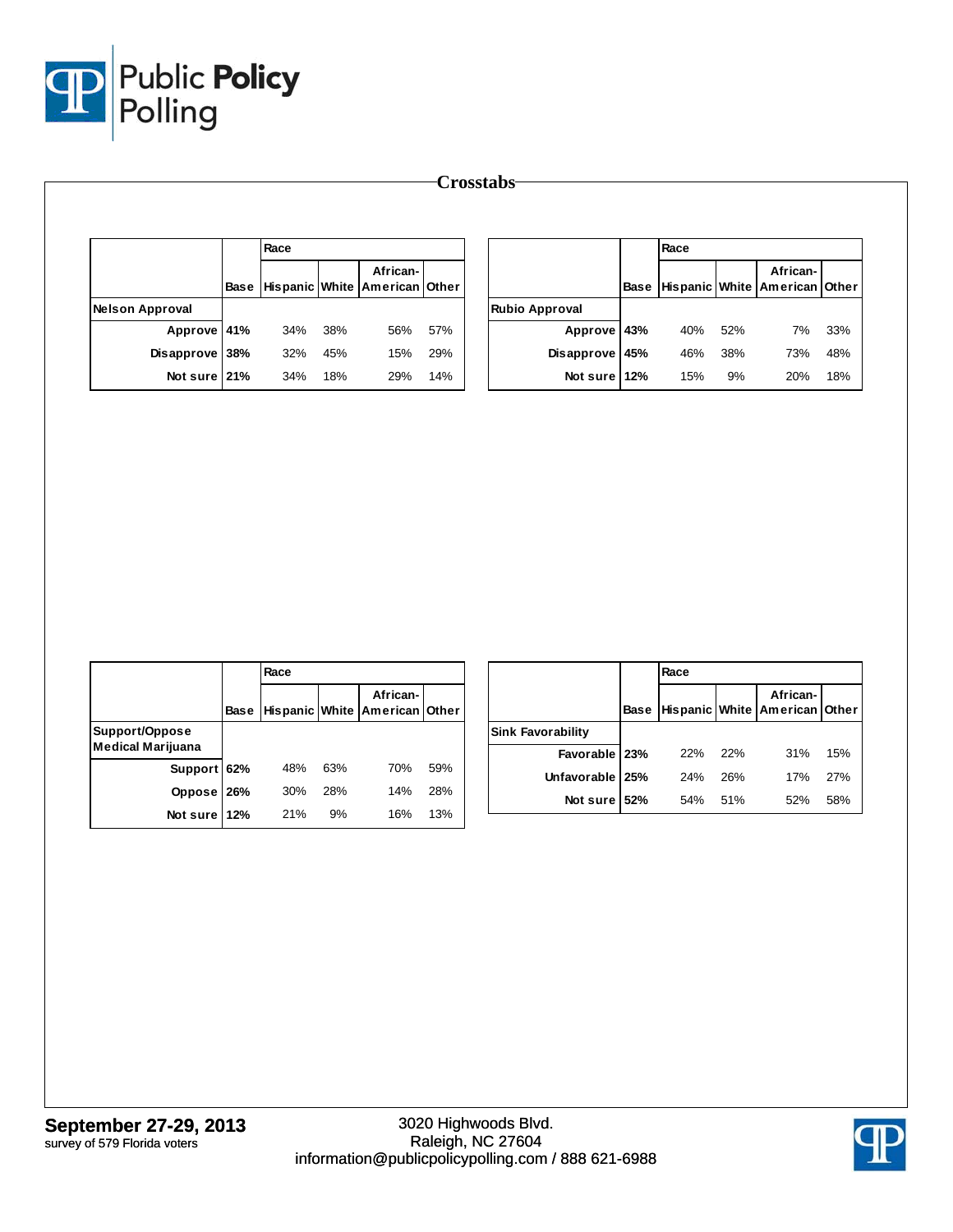

|                         |             |      |     |                                           |     | <b>Crosstabs</b>         |             |      |     |                                           |     |
|-------------------------|-------------|------|-----|-------------------------------------------|-----|--------------------------|-------------|------|-----|-------------------------------------------|-----|
|                         |             | Race |     |                                           |     |                          |             | Race |     |                                           |     |
|                         | <b>Base</b> |      |     | African-<br>Hispanic White American Other |     |                          | <b>Base</b> |      |     | African-<br>Hispanic White American Other |     |
| <b>DWS Favorability</b> |             |      |     |                                           |     | <b>West Favorability</b> |             |      |     |                                           |     |
| Favorable 27%           |             | 23%  | 25% | 35%                                       | 30% | Favorable 27%            |             | 23%  | 32% | 11%                                       | 18% |
| Unfavorable 33%         |             | 28%  | 36% | 25%                                       | 24% | Unfavorable 27%          |             | 17%  | 24% | 45%                                       | 33% |
| Not sure 41%            |             | 49%  | 39% | 41%                                       | 46% | Not sure 46%             |             | 60%  | 44% | 43%                                       | 49% |

|                    | Race |     |                                                        |     |                   | Race |     |                                                        |     |
|--------------------|------|-----|--------------------------------------------------------|-----|-------------------|------|-----|--------------------------------------------------------|-----|
|                    |      |     | African-<br>Base   Hispanic   White   American   Other |     |                   |      |     | African-<br> Base  Hispanic   White   American   Other |     |
| Sink/Rubio Sen '16 |      |     |                                                        |     | Sink/West Sen '16 |      |     |                                                        |     |
| Alex Sink 42%      | 39%  | 35% | 72%                                                    | 41% | Alex Sink 44%     | 44%  | 35% | 82%                                                    | 49% |
| Marco Rubio 45%    | 39%  | 55% | 9%                                                     | 34% | Allen West 38%    | 33%  | 47% | 9%                                                     | 29% |
| Not sure 13%       | 22%  | 9%  | 18%                                                    | 25% | Not sure 18%      | 23%  | 19% | 9%                                                     | 21% |

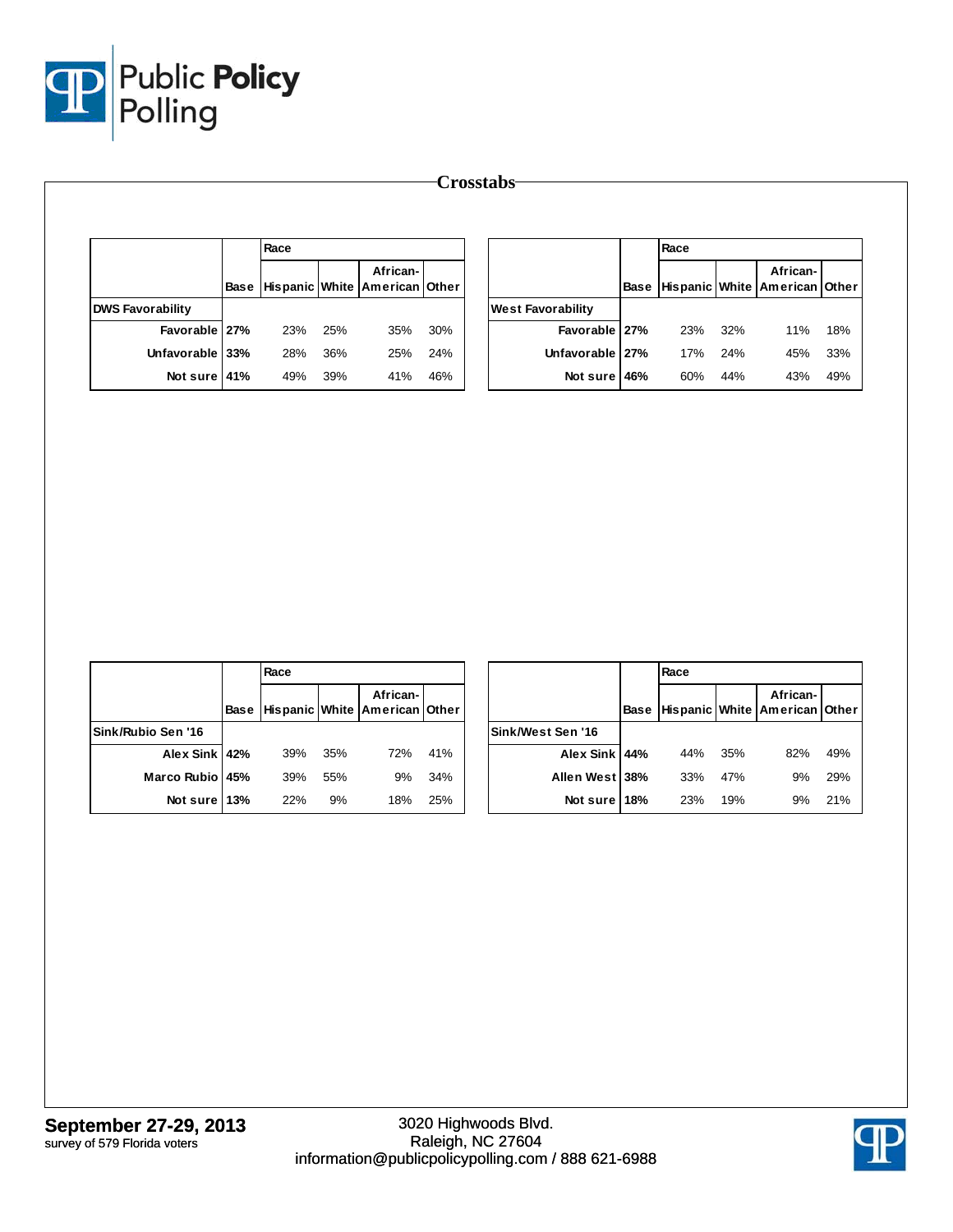

|                                        |      |     |                                                        |     | <b>Crosstabs</b>                       |      |      |     |                                           |     |
|----------------------------------------|------|-----|--------------------------------------------------------|-----|----------------------------------------|------|------|-----|-------------------------------------------|-----|
|                                        |      |     |                                                        |     |                                        |      |      |     |                                           |     |
|                                        | Race |     |                                                        |     |                                        |      | Race |     |                                           |     |
|                                        |      |     | African-<br>Base   Hispanic   White   American   Other |     |                                        | Base |      |     | African-<br>Hispanic White American Other |     |
| DWS/Rubio Sen '16                      |      |     |                                                        |     | DWS/West Sen '16                       |      |      |     |                                           |     |
| Debbie Wasserman 43%<br><b>Schultz</b> | 51%  | 33% | 80%                                                    | 45% | Debbie Wasserman 44%<br><b>Schultz</b> |      | 48%  | 34% | 79%                                       | 54% |
| Marco Rubio 46%                        | 36%  | 56% | 11%                                                    | 37% | Allen West 40%                         |      | 39%  | 49% | 9%                                        | 27% |
| Not sure 11%                           | 14%  | 10% | 9%                                                     | 18% | Not sure 16%                           |      | 13%  | 17% | 11%                                       | 19% |

|                        |      | Race |     |                                           |     |
|------------------------|------|------|-----|-------------------------------------------|-----|
|                        | Base |      |     | African-<br>Hispanic White American Other |     |
| <b>Rubio Ideology</b>  |      |      |     |                                           |     |
| Too liberal 10%        |      | 4%   | 8%  | 25%                                       | 9%  |
| Too conservative   37% |      | 33%  | 35% | 38%                                       | 61% |
| About right            | 42%  | 40%  | 49% | 18%                                       | 28% |
| Not sure 11%           |      | 22%  | 8%  | 20%                                       | 2%  |

|                                                    |             | Race |     |                                           |     |
|----------------------------------------------------|-------------|------|-----|-------------------------------------------|-----|
|                                                    | <b>Base</b> |      |     | African-<br>Hispanic White American Other |     |
| Support/Oppose<br><b>Rubio Immigration</b><br>Plan |             |      |     |                                           |     |
| Support 21%                                        |             | 24%  | 25% | 5%                                        | 16% |
| Oppose                                             | 41%         | 42%  | 37% | 56%                                       | 49% |
| Not sure                                           | 37%         | 34%  | 38% | 39%                                       | 35% |

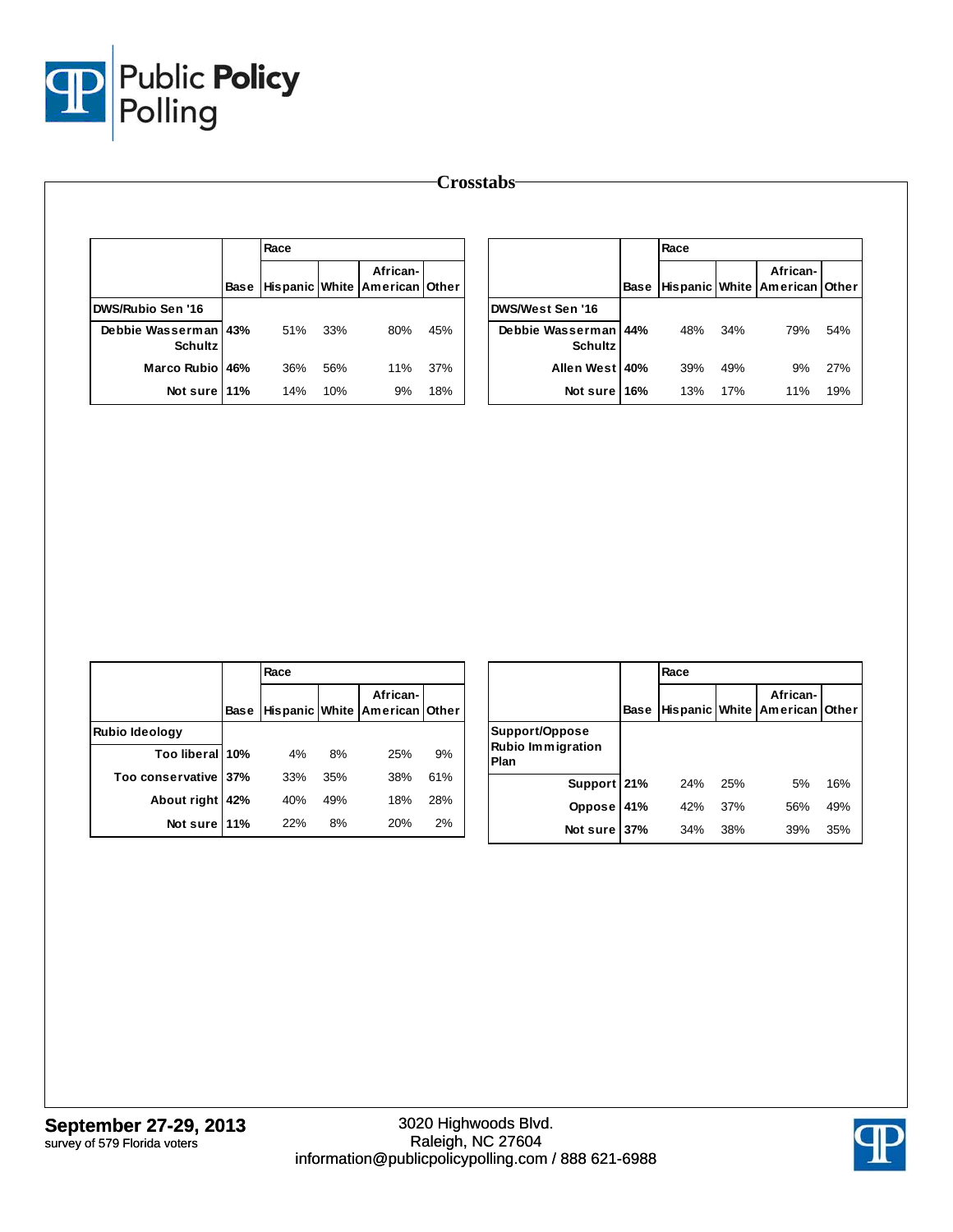

|                            |             | Race |     |                                           |     |                             |             | Race |     |                                           |     |  |  |
|----------------------------|-------------|------|-----|-------------------------------------------|-----|-----------------------------|-------------|------|-----|-------------------------------------------|-----|--|--|
|                            | <b>Base</b> |      |     | African-<br>Hispanic White American Other |     |                             | <b>Base</b> |      |     | African-<br>Hispanic White American Other |     |  |  |
| Support/Oppose             |             |      |     |                                           |     | <b>Generic Cong. Ballot</b> |             |      |     |                                           |     |  |  |
| <b>Path to Citizenship</b> |             |      |     |                                           |     | Democrat 48%                |             | 53%  | 38% | 83%                                       | 61% |  |  |
| Support 48%                |             | 48%  | 46% | 51%                                       | 58% | Republican 42%              |             | 38%  | 52% | 6%                                        | 21% |  |  |
| Oppose 35%                 |             | 23%  | 39% | 26%                                       | 31% | Not sure                    | 10%         | 9%   | 9%  | 11%                                       | 19% |  |  |
| Not sure 17%               |             | 29%  | 15% | 24%                                       | 11% |                             |             |      |     |                                           |     |  |  |

|                           |             | Race |     |                                           |     |
|---------------------------|-------------|------|-----|-------------------------------------------|-----|
|                           | <b>Base</b> |      |     | African-<br>Hispanic White American Other |     |
| Zimmerman<br>Favorability |             |      |     |                                           |     |
| Favorable 20%             |             | 20%  | 24% | 9%                                        | 7%  |
| Unfavorable               | 47%         | 44%  | 37% | 84%                                       | 69% |
| Not sure 33%              |             | 36%  | 38% | 7%                                        | 24% |

|                                                              |             | Race |     |                                           |     |
|--------------------------------------------------------------|-------------|------|-----|-------------------------------------------|-----|
|                                                              | <b>Base</b> |      |     | African-<br>Hispanic White American Other |     |
| Should Zimmerman<br>Have Been Found<br><b>Guilty or Not?</b> |             |      |     |                                           |     |
| <b>Guilty</b>                                                | 37%         | 39%  | 28% | 76%                                       | 40% |
| Not guilty                                                   | 47%         | 41%  | 57% | 16%                                       | 29% |
| Not sure                                                     | 16%         | 19%  | 15% | 9%                                        | 31% |

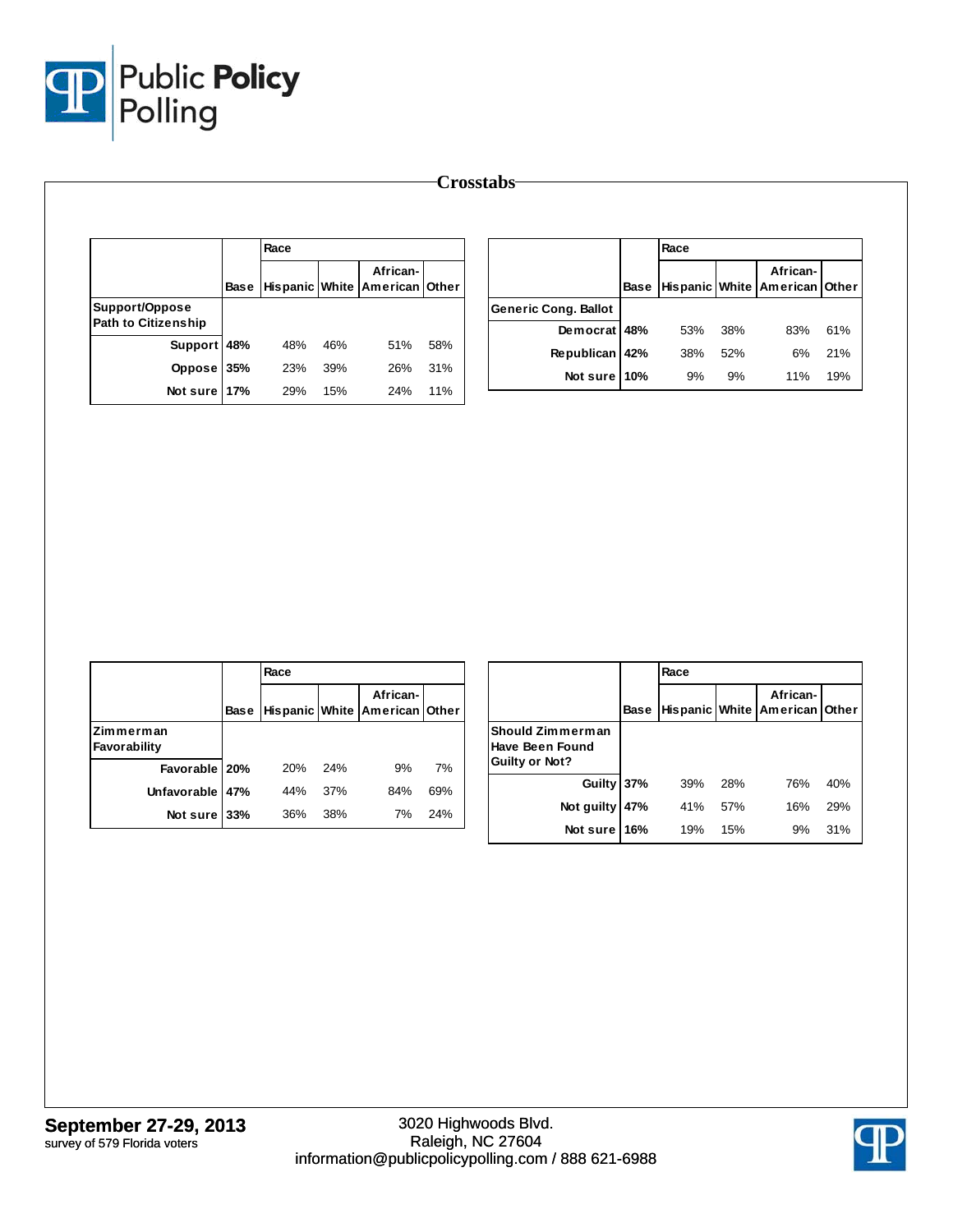

|                              |    |      |     |                                                |     | <b>Crosstabs</b>  |     |      |     |                                                |     |
|------------------------------|----|------|-----|------------------------------------------------|-----|-------------------|-----|------|-----|------------------------------------------------|-----|
|                              |    |      |     |                                                |     |                   |     |      |     |                                                |     |
|                              |    | Race |     |                                                |     |                   |     | Race |     |                                                |     |
|                              |    |      |     | African-<br>Base Hispanic White American Other |     |                   |     |      |     | African-<br>Base Hispanic White American Other |     |
| <b>Fave D1 FB School</b>     |    |      |     |                                                |     | Muschamp Approval |     |      |     |                                                |     |
| <b>Central Florida</b>       | 9% | 14%  | 8%  | 10%                                            | 6%  | Approve 46%       |     | 29%  | 54% | 43%                                            | 11% |
| Florida 24%                  |    | 37%  | 24% | 16%                                            | 28% | <b>Disapprove</b> | 14% | 9%   | 13% | 38%                                            |     |
| <b>Florida Atlantic</b>      | 2% | 6%   | 2%  | $\overline{\phantom{a}}$                       |     | Not sure          | 40% | 62%  | 33% | 19%                                            | 89% |
| <b>Florida International</b> | 2% | 6%   | 1%  | $\overline{\phantom{a}}$                       |     |                   |     |      |     |                                                |     |
| Florida State 22%            |    | 22%  | 23% | 23%                                            | 19% |                   |     |      |     |                                                |     |
| Miami 12%                    |    | 9%   | 12% | 16%                                            | 18% |                   |     |      |     |                                                |     |
| South Florida                | 2% | 2%   | 2%  | 3%                                             | 2%  |                   |     |      |     |                                                |     |
| Not sure 26%                 |    | 3%   | 28% | 32%                                            | 27% |                   |     |      |     |                                                |     |

|                        |    | Race |     |                                                |                          |                 | Race |                          |                                          |       |
|------------------------|----|------|-----|------------------------------------------------|--------------------------|-----------------|------|--------------------------|------------------------------------------|-------|
|                        |    |      |     | African-<br>Base Hispanic White American Other |                          |                 |      |                          | African-<br>Base Hispanic White American | Other |
| <b>Fisher Approval</b> |    |      |     |                                                |                          | Golden Approval |      |                          |                                          |       |
| Approve 56%            |    | 38%  | 53% | 73%                                            | 83%                      | Approve 58%     | ۰    | 69%                      | 25%                                      | 100%  |
| <b>Disapprove</b>      | 1% | ٠    | 1%  | $\overline{\phantom{a}}$                       | $\overline{\phantom{a}}$ | Disapprove 13%  | 100% | $\overline{\phantom{a}}$ | 34%                                      |       |
| Notsure 44%            |    | 62%  | 46% | 27%                                            | 17%                      | Not sure 29%    | ٠    | 31%                      | 41%                                      |       |

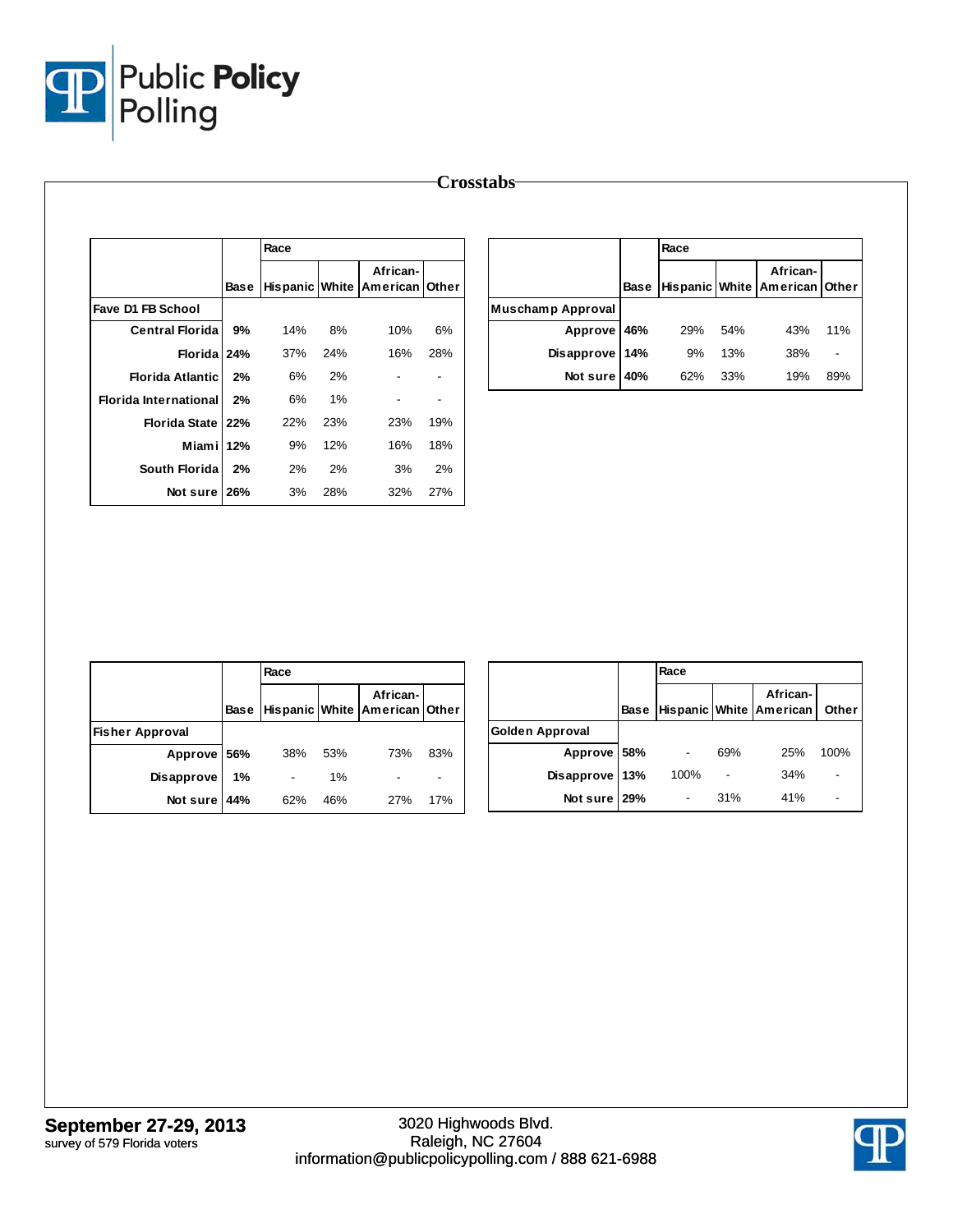

|                                        |             |                          |     |                      |       | <b>Crosstabs</b> |
|----------------------------------------|-------------|--------------------------|-----|----------------------|-------|------------------|
|                                        |             |                          |     |                      |       |                  |
|                                        |             | Race                     |     |                      |       |                  |
|                                        | <b>Base</b> | Hispanic White           |     | African-<br>American | Other |                  |
| <b>Fave MLB Team</b>                   |             |                          |     |                      |       | <b>Maddon A</b>  |
| Braves 22%                             |             | 15%                      | 22% | 30%                  | 10%   |                  |
| Red Sox                                | 9%          | 9%                       | 10% | 9%                   | 5%    |                  |
| Cubs                                   | 5%          | 7%                       | 6%  | 3%                   | ۰     |                  |
| <b>Marlins</b>                         | 11%         | 13%                      | 10% | 15%                  | 7%    |                  |
| <b>Mets</b>                            | 3%          | 4%                       | 2%  | 9%                   |       |                  |
| Yankees                                | 10%         | 23%                      | 9%  | 5%                   | 7%    |                  |
| <b>Phillies</b>                        | 2%          | $\overline{\phantom{0}}$ | 3%  |                      |       |                  |
| Rays                                   | 13%         | 13%                      | 14% | 3%                   | 26%   |                  |
| Someone else/Not a 24%<br>baseball fan |             | 15%                      | 24% | 25%                  | 45%   |                  |

|                        |             | Race                                      |     |      |     |  |
|------------------------|-------------|-------------------------------------------|-----|------|-----|--|
|                        | <b>Base</b> | African-<br>Hispanic White American Other |     |      |     |  |
| <b>Maddon Approval</b> |             |                                           |     |      |     |  |
| Approve 74%            |             | 76%                                       | 78% | 100% | 37% |  |
| <b>Disapprove</b>      | 1%          |                                           | 1%  |      |     |  |
| Not sure 24%           |             | 24%                                       | 20% |      | 63% |  |

|                                      |      | Race |     |                                                 |     |  |
|--------------------------------------|------|------|-----|-------------------------------------------------|-----|--|
|                                      | Base |      |     | African-<br>Hispanic   White   American   Other |     |  |
| <b>Rays Season</b><br><b>Outcome</b> |      |      |     |                                                 |     |  |
| Win the World Series 16%             |      | 24%  | 15% | 29%                                             |     |  |
| Win the ALCS 26%                     |      | 10%  | 31% |                                                 |     |  |
| Win the ALDS 47%                     |      | 33%  | 47% | 71%                                             | 71% |  |
| Lose the ALDS                        | 7%   | 24%  | 5%  |                                                 |     |  |
| Not sure                             | 4%   | 10%  | 2%  |                                                 | 29% |  |

|                                    |             | Race           |     |                      |                          |  |
|------------------------------------|-------------|----------------|-----|----------------------|--------------------------|--|
|                                    | <b>Base</b> | Hispanic White |     | African-<br>American | Other                    |  |
| <b>Fave NFL Team</b>               |             |                |     |                      |                          |  |
| <b>Falcons</b>                     | 4%          | 1%             | 2%  | 17%                  |                          |  |
| Cowboys                            | 6%          | 15%            | 5%  | 1%                   |                          |  |
| <b>Packers</b>                     | 6%          | 1%             | 8%  | 1%                   | 8%                       |  |
| Jaguars                            | 6%          | 6%             | 5%  | 9%                   | $\overline{\phantom{0}}$ |  |
| <b>Dolphins</b>                    | 21%         | 14%            | 20% | 26%                  | 44%                      |  |
| <b>Patriots</b>                    | 7%          | 13%            | 7%  | 1%                   | 3%                       |  |
| Giants                             | 5%          | 12%            | 4%  | 7%                   |                          |  |
| <b>Jets</b>                        | 3%          |                | 4%  | 2%                   |                          |  |
| <b>Buccaneers</b>                  | 15%         | 18%            | 16% | 9%                   | 15%                      |  |
| Someone else/Not a<br>football fan | 27%         | 19%            | 28% | 26%                  | 30%                      |  |

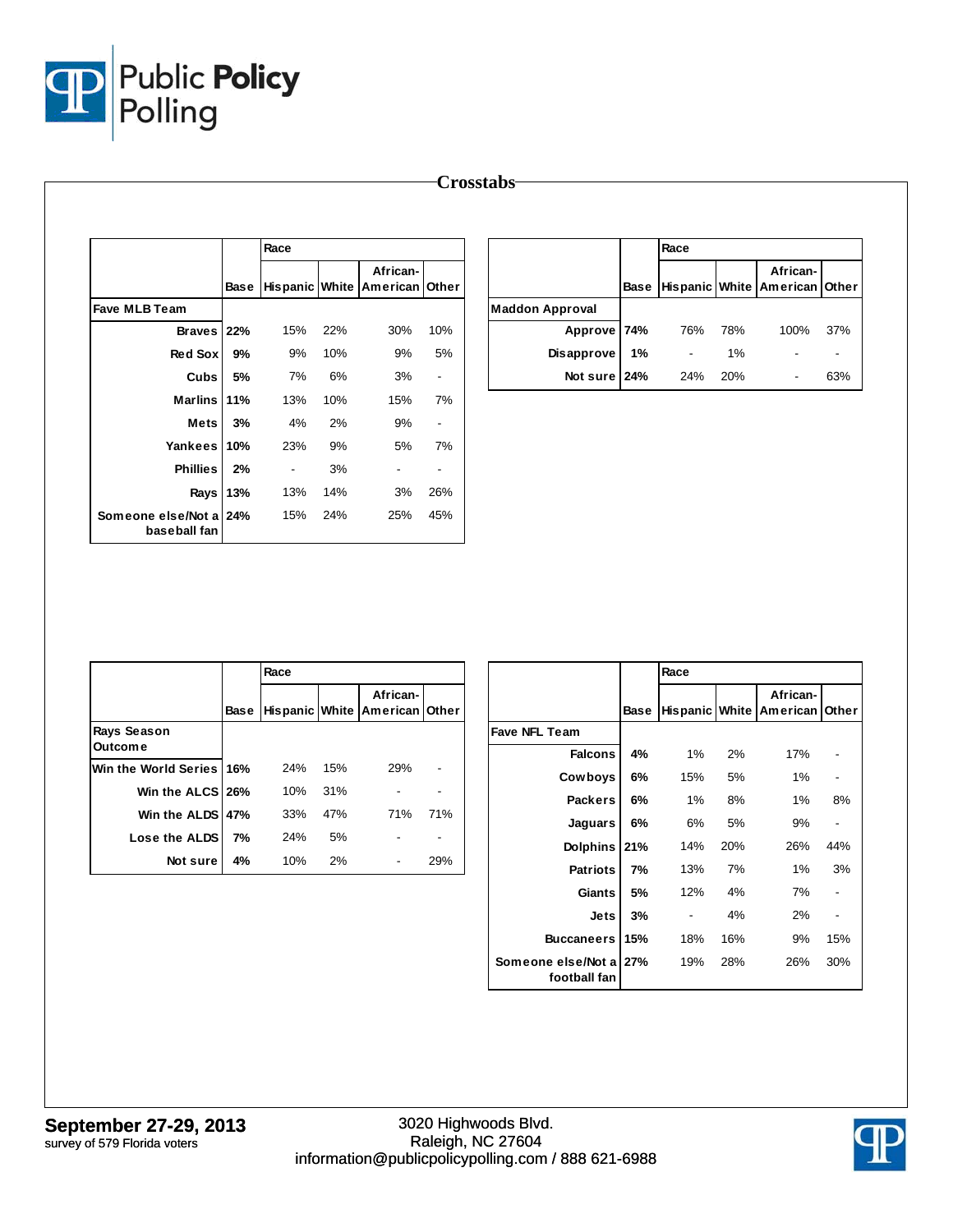

|                        |      | Aqe                    |       |                     |
|------------------------|------|------------------------|-------|---------------------|
|                        | Base | 18 <sub>to</sub><br>45 | 46 to | Older<br>65 than 65 |
| <b>Nelson Approval</b> |      |                        |       |                     |
| Approve 41% 47% 39%    |      |                        |       | 40%                 |
| Disapprove 38% 29% 40% |      |                        |       | 41%                 |
| Not sure 21% 24% 21%   |      |                        |       | 19%                 |

|                        |             | Age                   |       |                     |
|------------------------|-------------|-----------------------|-------|---------------------|
|                        | <b>Base</b> | $18$ to $\vert$<br>45 | 46 to | Older<br>65 than 65 |
| <b>Rubio Approval</b>  |             |                       |       |                     |
| Approve 43% 33% 46%    |             |                       |       | 48%                 |
| Disapprove 45% 53% 43% |             |                       |       | 41%                 |
| Not sure 12% 14% 12%   |             |                       |       | 11%                 |

|                                            |      | Age                    |       |                     |
|--------------------------------------------|------|------------------------|-------|---------------------|
|                                            | Base | 18 <sub>to</sub><br>45 | 46 to | Older<br>65 than 65 |
| Support/Oppose<br><b>Medical Marijuana</b> |      |                        |       |                     |
| Support 62% 70% 62%                        |      |                        |       | 55%                 |
| Oppose 26% 22% 24%                         |      |                        |       | 35%                 |
| Not sure $12%$                             |      | 8%                     | 15%   | 10%                 |

|                              |             | Age                    |       |                     |
|------------------------------|-------------|------------------------|-------|---------------------|
|                              | <b>Base</b> | 18 <sub>to</sub><br>45 | 46 to | Older<br>65 than 65 |
| <b>Sink Favorability</b>     |             |                        |       |                     |
| <b>Favorable 23%</b> 28% 20% |             |                        |       | 24%                 |
| Unfavorable   25% 30%        |             |                        | 23%   | 23%                 |
| Not sure   52% 42% 57%       |             |                        |       | 53%                 |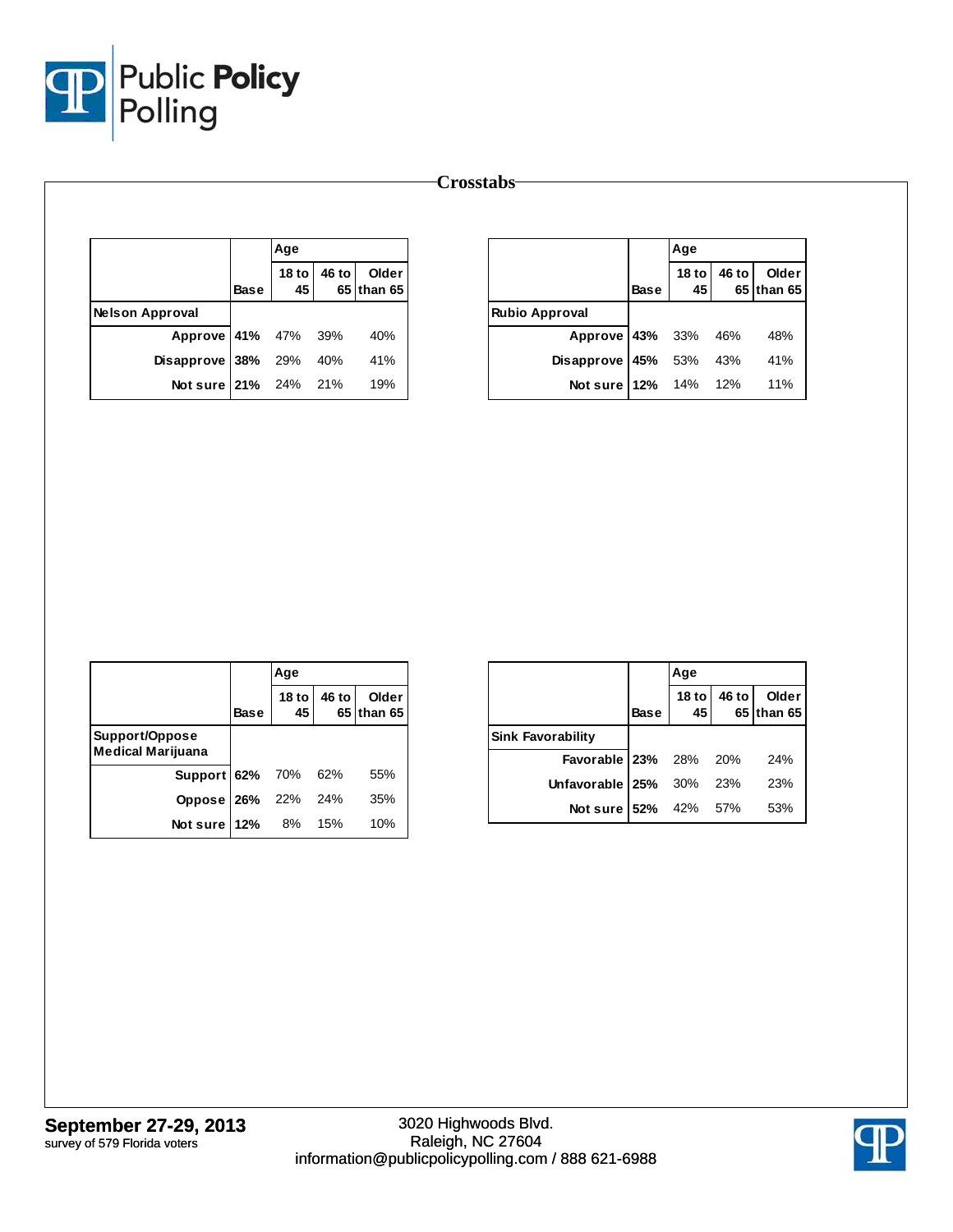

|                              |             | Age                 |       |                     |
|------------------------------|-------------|---------------------|-------|---------------------|
|                              | <b>Base</b> | 18 to $\vert$<br>45 | 46 to | Older<br>65 than 65 |
| <b>DWS Favorability</b>      |             |                     |       |                     |
| <b>Favorable 27%</b> 33% 24% |             |                     |       | 25%                 |
| Unfavorable $33\%$ 30% 32%   |             |                     |       | 36%                 |
| <b>Not sure 41%</b> 37% 44%  |             |                     |       | 39%                 |

|                          |             | Age         |       |                     |
|--------------------------|-------------|-------------|-------|---------------------|
|                          | <b>Base</b> | 18 to<br>45 | 46 to | Older<br>65 than 65 |
| <b>West Favorability</b> |             |             |       |                     |
| Favorable 27% 26% 24%    |             |             |       | 31%                 |
| Unfavorable 27% 29% 27%  |             |             |       | 26%                 |
| Not sure   46% 45% 48%   |             |             |       | 43%                 |

|                         |             | Age                    |       |                     |
|-------------------------|-------------|------------------------|-------|---------------------|
|                         | <b>Base</b> | 18 <sub>to</sub><br>45 | 46 to | Older<br>65 than 65 |
| Sink/Rubio Sen '16      |             |                        |       |                     |
| Alex Sink   42% 49% 39% |             |                        |       | 40%                 |
| Marco Rubio 45% 33% 50% |             |                        |       | 48%                 |
| Not sure 13% 18% 11%    |             |                        |       | 12%                 |

|                        |             | Age         |       |                     |
|------------------------|-------------|-------------|-------|---------------------|
|                        | <b>Base</b> | 18 to<br>45 | 46 to | Older<br>65 than 65 |
| Sink/West Sen '16      |             |             |       |                     |
| Alex Sink 44% 51% 41%  |             |             |       | 41%                 |
| Allen West 38% 35% 39% |             |             |       | 40%                 |
| Not sure 18% 14% 20%   |             |             |       | 18%                 |

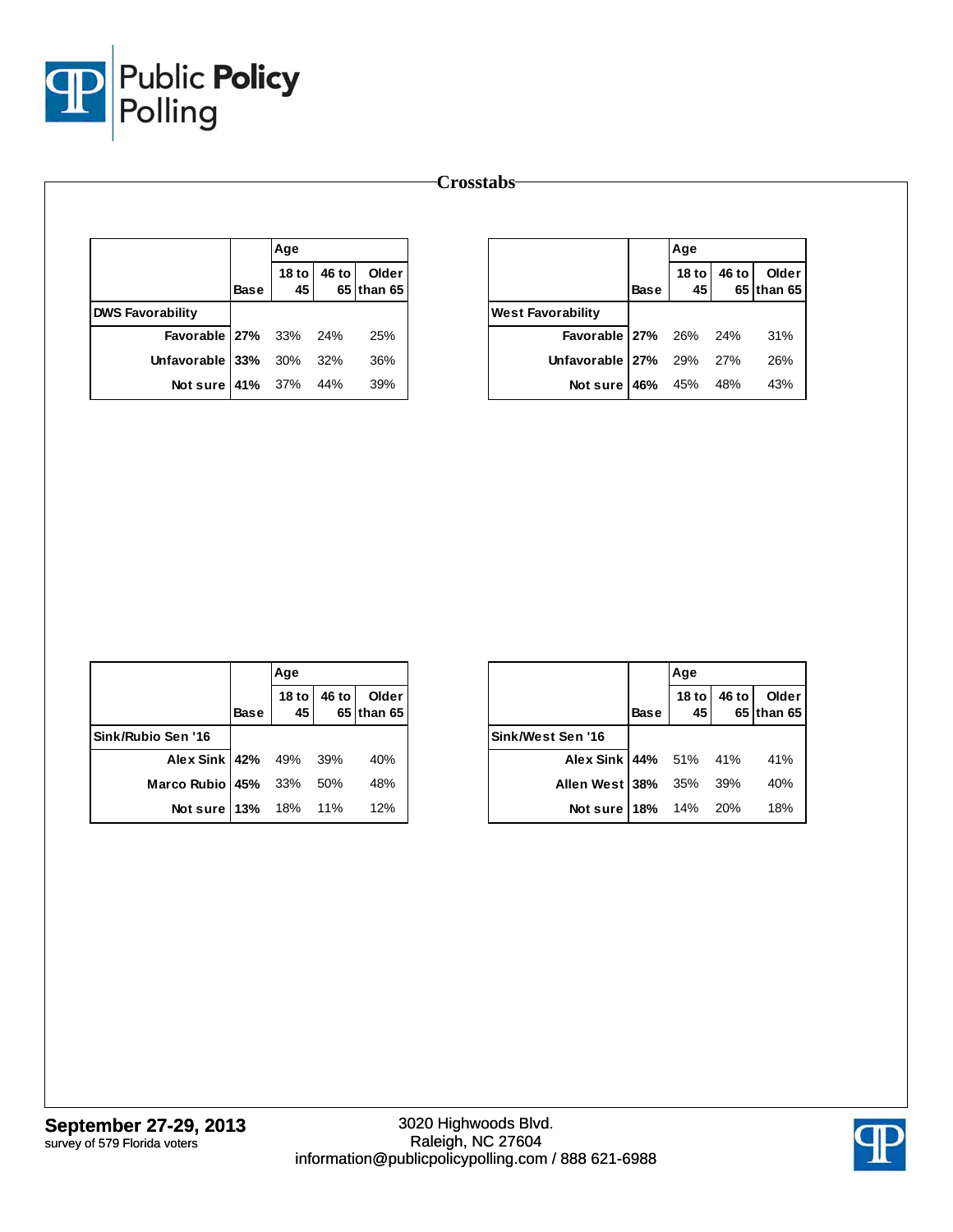

| <b>Crosstabs</b> |
|------------------|
|------------------|

|                                            |             | Age                    |       |                     |
|--------------------------------------------|-------------|------------------------|-------|---------------------|
|                                            | <b>Base</b> | 18 <sub>to</sub><br>45 | 46 to | Older<br>65 than 65 |
| <b>DWS/Rubio Sen '16</b>                   |             |                        |       |                     |
| Debbie Wasserman 43% 53%<br><b>Schultz</b> |             |                        | 40%   | 39%                 |
| Marco Rubio 46%                            |             | - 33%                  | 50%   | 50%                 |
| Not sure   11% 14%                         |             |                        | 10%   | 11%                 |

|                                        |             | Age         |       |                     |
|----------------------------------------|-------------|-------------|-------|---------------------|
|                                        | <b>Base</b> | 18 to<br>45 | 46 to | Older<br>65 than 65 |
| DWS/West Sen '16                       |             |             |       |                     |
| Debbie Wasserman 44%<br><b>Schultz</b> |             | 53%         | 40%   | 40%                 |
| Allen West 40%                         |             | 31%         | 44%   | 43%                 |
| Not sure                               | 16%         | 16%         | 16%   | 17%                 |

|                          |             | Age         |       |                     |
|--------------------------|-------------|-------------|-------|---------------------|
|                          | <b>Base</b> | 18 to<br>45 | 46 to | Older<br>65 than 65 |
| <b>Rubio Ideology</b>    |             |             |       |                     |
| Too liberal 10% 8%       |             |             | 10%   | 11%                 |
| Too conservative 37% 47% |             |             | 34%   | 33%                 |
| About right 42% 37%      |             |             | 45%   | 42%                 |
| Notsure 11%              |             | 8%          | 11%   | 13%                 |

|                                                    |             | Age                    |       |                     |
|----------------------------------------------------|-------------|------------------------|-------|---------------------|
|                                                    | <b>Base</b> | 18 <sub>to</sub><br>45 | 46 to | Older<br>65 than 65 |
| Support/Oppose<br><b>Rubio Immigration</b><br>Plan |             |                        |       |                     |
| <b>Support 21%</b> 13%                             |             |                        | 25%   | 24%                 |
| Oppose                                             | 41% 58%     |                        | 37%   | 34%                 |
| Not sure 37% 29%                                   |             |                        | 39%   | 43%                 |

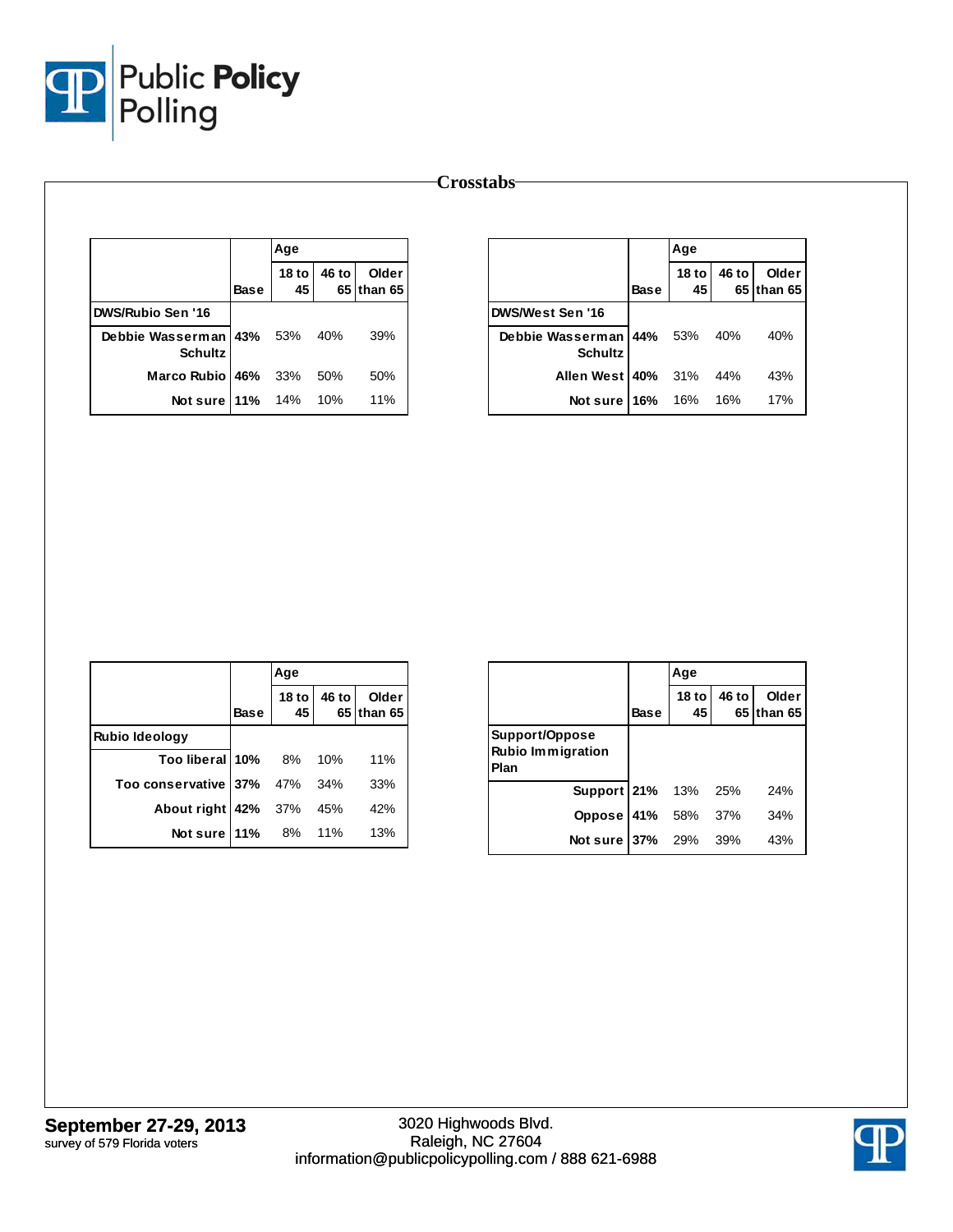

|                                              |             | Age                    |       |                     |
|----------------------------------------------|-------------|------------------------|-------|---------------------|
|                                              | <b>Base</b> | 18 <sub>to</sub><br>45 | 46 to | Older<br>65 than 65 |
| Support/Oppose<br><b>Path to Citizenship</b> |             |                        |       |                     |
| Support 48% 47% 50%                          |             |                        |       | 44%                 |
| Oppose 35% 39%                               |             |                        | 34%   | 33%                 |
| Not sure 17% 13% 16%                         |             |                        |       | 23%                 |

|                             |             | Age |                    |                     |
|-----------------------------|-------------|-----|--------------------|---------------------|
|                             | <b>Base</b> | 45  | 18 to $ 46$ to $ $ | Older<br>65 than 65 |
| <b>Generic Cong. Ballot</b> |             |     |                    |                     |
| Democrat 48% 59% 44%        |             |     |                    | 45%                 |
| Republican 42% 27% 46%      |             |     |                    | 48%                 |
| Not sure 10% 14% 10%        |             |     |                    | 7%                  |

|                              |             | Age                    |       |                     |
|------------------------------|-------------|------------------------|-------|---------------------|
|                              | <b>Base</b> | 18 <sub>to</sub><br>45 | 46 to | Older<br>65 than 65 |
| Zimmerman<br>Favorability    |             |                        |       |                     |
| <b>Favorable 20%</b> 22% 18% |             |                        |       | 22%                 |
| Unfavorable $47\%$ 56%       |             |                        | 45%   | 42%                 |
| Not sure 33% 22% 37%         |             |                        |       | 36%                 |

|                                                              |             | Age                    |       |                     |
|--------------------------------------------------------------|-------------|------------------------|-------|---------------------|
|                                                              | <b>Base</b> | 18 <sub>to</sub><br>45 | 46 to | Older<br>65 than 65 |
| Should Zimmerman<br>Have Been Found<br><b>Guilty or Not?</b> |             |                        |       |                     |
| Guilty 37% 46%                                               |             |                        | 36%   | 31%                 |
| Not guilty                                                   | 47% 34%     |                        | 50%   | 55%                 |
| Not sure 16%                                                 |             | 20%                    | 15%   | 14%                 |

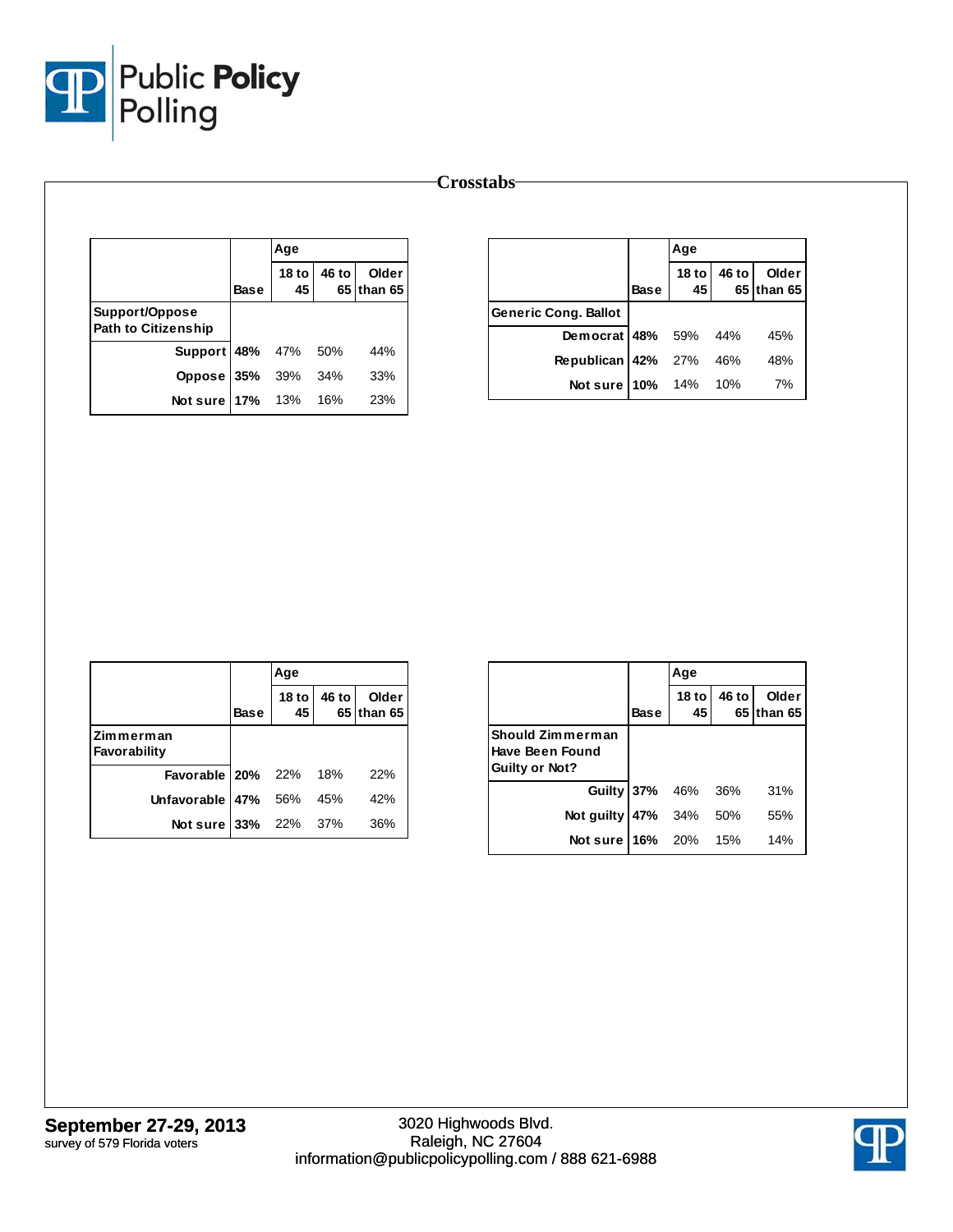

|                              |             | Age                      |       |                     |
|------------------------------|-------------|--------------------------|-------|---------------------|
|                              | <b>Base</b> | 18 to<br>45              | 46 to | Older<br>65 than 65 |
| Fave D1 FB School            |             |                          |       |                     |
| <b>Central Florida</b>       | 9%          | 9%                       | 10%   | 7%                  |
| <b>Florida</b>               | 24%         | 25%                      | 23%   | 27%                 |
| <b>Florida Atlantic</b>      | 2%          | $\blacksquare$           | 3%    | 3%                  |
| <b>Florida International</b> | 2%          | 3%                       | 1%    | $0\%$               |
| <b>Florida State</b>         | 22%         | 31%                      | 19%   | 20%                 |
| Miamil                       | 12%         | 13%                      | 14%   | 10%                 |
| South Florida                | 2%          | $\overline{\phantom{0}}$ | 2%    | 5%                  |
| Not sure                     | 26%         | 19%                      | 28%   | 29%                 |

|                          |             | Age |  |                                    |
|--------------------------|-------------|-----|--|------------------------------------|
|                          | <b>Base</b> |     |  | 18 to 46 to Older<br>45 65 than 65 |
| <b>Muschamp Approval</b> |             |     |  |                                    |
| Approve 46% 38% 48% 50%  |             |     |  |                                    |
| Disapprove $14\%$ 25% 9% |             |     |  | 12%                                |
| Not sure $40\%$ 38% 42%  |             |     |  | 38%                                |

|                        |             | Age                    |       |                     |  |
|------------------------|-------------|------------------------|-------|---------------------|--|
|                        | <b>Base</b> | 18 <sub>to</sub><br>45 | 46 to | Older<br>65 than 65 |  |
| <b>Fisher Approval</b> |             |                        |       |                     |  |
| Approve 56% 50% 66%    |             |                        |       | 46%                 |  |
| <b>Disapprove</b>      | 1%          |                        |       | 2%                  |  |
| Notsure 44%            |             | 50% 34%                |       | 51%                 |  |

|                        |             | Age         |       |                     |
|------------------------|-------------|-------------|-------|---------------------|
|                        | <b>Base</b> | 18 to<br>45 | 46 to | Older<br>65 than 65 |
| <b>Golden Approval</b> |             |             |       |                     |
| Approve 58% 50%        |             |             | 60%   | 65%                 |
| Disapprove             | 13%         | 50%         |       |                     |
| Not sure 29%           |             |             | 40%   | 35%                 |